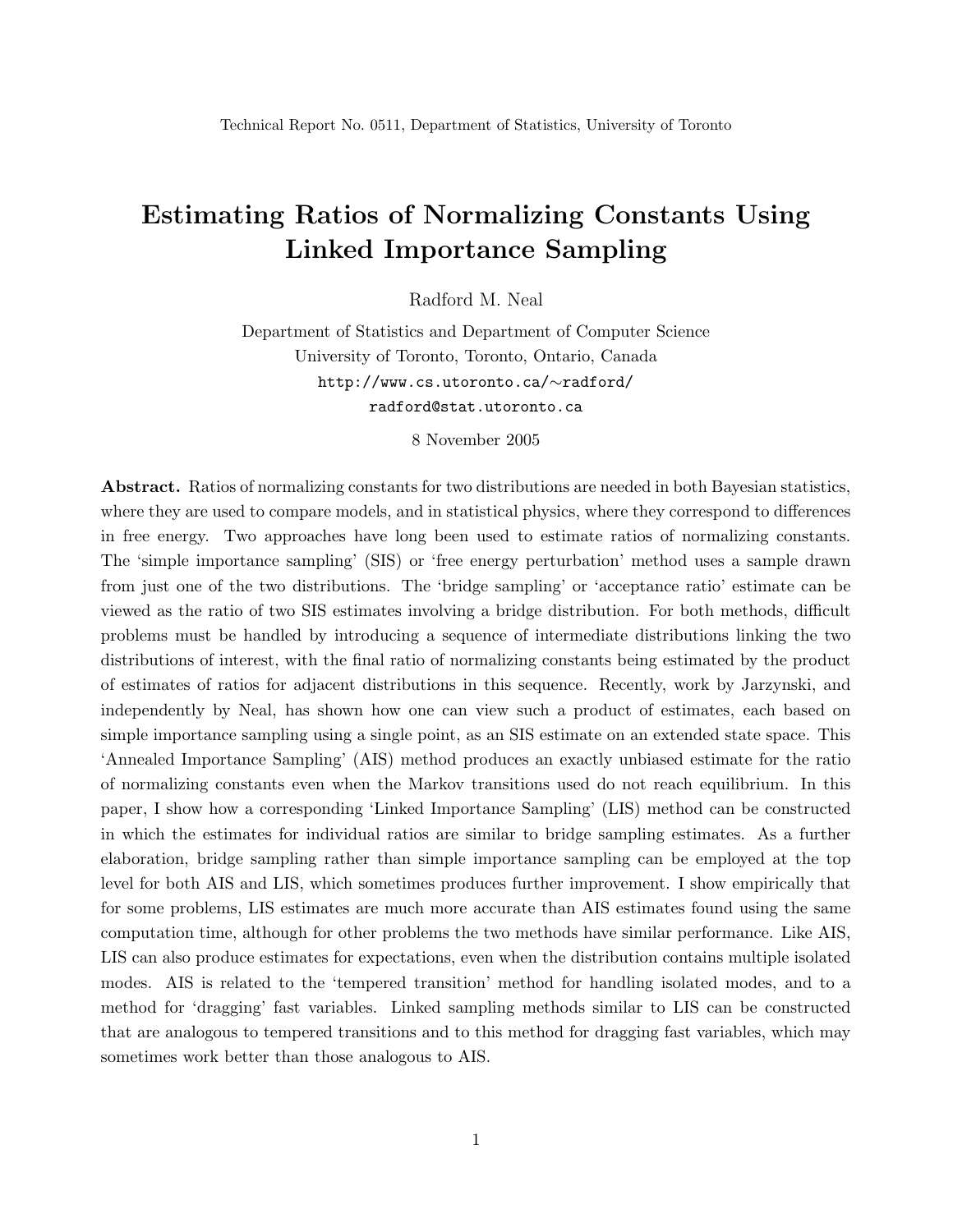### 1 Introduction

Consider two distributions on the same space, with probability mass or density functions  $\pi_0(x)$  =  $p_0(x)/Z_0$  and  $\pi_1(x) = p_1(x)/Z_1$ . Suppose that we are not able to directly compute  $\pi_0$  and  $\pi_1$ , but only  $p_0$  and  $p_1$ , since we do not know the normalizing constants,  $Z_0$  and  $Z_1$ . We wish to find a Monte Carlo estimate for the ratio of these normalizing constants,  $Z_1/Z_0$ , which we sometimes denote by r, using samples of values drawn (at least approximately) from  $\pi_0$  and from  $\pi_1$ . Sometimes, we may know  $Z_0$ , in which case we can arrange for it to be one, so that estimation of this ratio will give the numerical value of  $Z_1$ . Other times, we will be able to obtain only the ratio of normalizing constants, but this may be sufficient for our purposes.

In statistical physics, x represents the state of some physical system, and the distributions are typically 'canonical' distributions having the following form (for  $j = 0, 1$ ):

$$
p_j(x) = \exp(-\beta_j U(x, \lambda_j)) \tag{1}
$$

where  $U(x, \lambda_j)$  is an 'energy' function, which may depend on the parameter  $\lambda_j$ , and  $\beta_j$  is the inverse temperature of system  $j$ . Many interesting properties of the systems are related to the 'free energy', defined as  $-\log(Z_i)/\beta_i$ . Often, only the difference in free energy between systems 0 and 1 is relevant, and this is determined by the ratio  $Z_1/Z_0$ .

In Bayesian statistics, x comprises the parameters and latent variables for some statistical model,  $\pi_0$  is the prior distribution for these quantities (for which the normalizing constant is usually known), and  $\pi_1$  is the posterior distribution given the observed data. We can compute  $p_1(x)$  as the product of the prior density for x and the probability of the data given x, but the normalizing constant,  $Z_1$ , is difficult to compute. We can interpret  $Z_1$  as the 'marginal likelihood' — the probability of the observed data under this model, integrating over possible values of the model's parameters and latent variables. The marginal likelihood for a model indicates how well it is supported by the data.

Although I will use simple distributions as illustrations in this paper, in real applications,  $x$  is usually high dimensional, and at least one of  $\pi_0$  and  $\pi_1$  is usually quite complex. Accordingly, sampling from these distributions generally requires use of Markov chain methods, such as the venerable Metropolis algorithm (Metropolis, *et al* 1953). See (Neal 1993) for a review of Markov chain sampling methods. Sometimes, however,  $\pi_0$  will be relatively simple, and independent points drawn from it can be generated efficiently, as would often be the case with the prior distribution for a Bayesian model, or for a physical system at infinite temperature  $(\beta_0 = 0)$ .

Many methods for estimating ratios of normalizing constants from Monte Carlo data have been investigated in the physics literature (for a review, see (Neal 1993, Section 6.2)), and later rediscovered in the statistics literature (Gelman and Meng 1998). A logical method to start with is 'simple importance sampling' (SIS), also called 'free energy perturbation', based on the following identity, which can easily be proved on the assumption that no region having zero probability under  $\pi_0$  has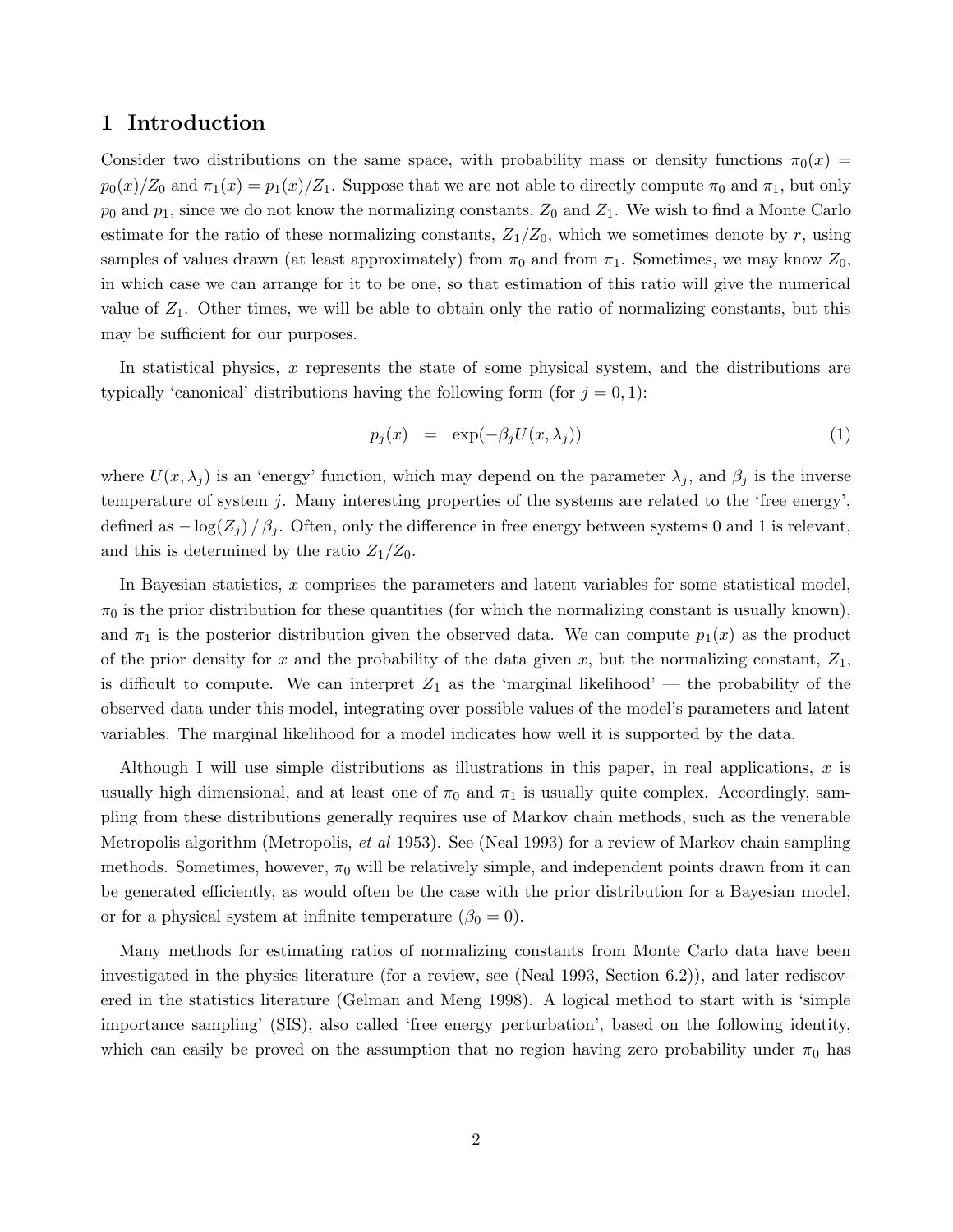non-zero probability under  $\pi_1$ :

$$
\frac{Z_1}{Z_0} = E_{\pi_0} \left[ \frac{p_1(X)}{p_0(X)} \right] \approx \frac{1}{N} \sum_{i=1}^N \frac{p_1(x^{(i)})}{p_0(x^{(i)})} = \frac{1}{N} \sum_{i=1}^N \hat{r}_{\text{SIS}}^{(i)} = \hat{r}_{\text{SIS}} \tag{2}
$$

In the above equation,  $E_{\pi_0}$  denotes an expectation with respect to the distribution  $\pi_0$ , which is estimated by a Monte Carlo average over points  $x^{(i)}, \ldots, x^{(N)}$  drawn from  $\pi_0$  (either independently, or using a Markov chain sampler). Here and later,  $\hat{r}_{\text{M}}$  will denote an estimate of  $r = Z_1/Z_0$ , found by method M. If this estimate is an average of unbiased estimates based on a number of samples, these individual estimates will be denoted by  $\hat{r}_{\text{M}}^{(i)}$ .

The simple importance sampling estimate,  $\hat{r}_{\text{SIS}}$ , will be poor if  $\pi_0$  and  $\pi_1$  are not close enough in particular, if any region with non-negligible probability under  $\pi_1$  has very small probability under  $\pi_0$ . Such a region would have an important effect on the value of r, but very little information about it would be contained in the sample from  $\pi_0$ . In such a situation, it may be possible to obtain a good estimate by introducing intermediate distributions. Parameterizing these distributions in some way using  $\eta$ , we can define a sequence of distributions,  $\pi_{\eta_0}, \ldots, \pi_{\eta_n}$ , with  $\eta_0 = 0$  and  $\eta_n = 1$  so that the first and last distributions in the sequence are  $\pi_0$  and  $\pi_1$ , with the intermediate distributions interpolating between them. We can then write

$$
\frac{Z_1}{Z_0} = \prod_{j=0}^{n-1} \frac{Z_{\eta_{j+1}}}{Z_{\eta_j}}
$$
\n(3)

Provided that  $\pi_{\eta_{j+1}}$  and  $\pi_{\eta_j}$  are close enough, we can estimate each of the factors  $Z_{\eta_{j+1}}/Z_{\eta_j}$  using simple importance sampling, and from these estimates obtain an estimate for  $Z_1/Z_0$ .

We can obtain good estimates in a wider range of situations, or using fewer intermediate distributions (sometimes none), by applying a technique introduced by Bennett (1976), who called it the 'acceptance ratio' method. This method was later rediscovered by Meng and Wong (1996), who called it 'bridge sampling'. Lu, Singh, and Kofke (2003) provide a recent review and assessment. One way of viewing this method is that it replaces the simple importance sampling estimate for  $Z_1/Z_0$  by a ratio of estimates for  $Z_*/Z_0$  and  $Z_*/Z_1$ , where  $Z_*$  is the normalizing constant for a 'bridge distribution',  $\pi_*(x) = p_*(x)/Z_*$ , which is chosen so that it is overlapped by both  $\pi_0$  and  $\pi_1$ . Using simple importance sampling estimates for  $Z_*/Z_0$  and  $Z_*/Z_1$ , we can obtain the estimate

$$
\frac{Z_1}{Z_0} = E_{\pi_0} \left[ \frac{p_*(X)}{p_0(X)} \right] / E_{\pi_1} \left[ \frac{p_*(X)}{p_1(X)} \right] \approx \frac{1}{N_0} \sum_{k=1}^{N_0} \frac{p_*(x_{0,k})}{p_0(x_{0,k})} / \frac{1}{N_1} \sum_{k=1}^{N_1} \frac{p_*(x_{1,k})}{p_1(x_{1,k})} = \hat{r}_{\text{bridge}} \tag{4}
$$

where  $x_{0,1}, \ldots, x_{0,N_0}$  are drawn from  $\pi_0$  and  $x_{1,1}, \ldots, x_{1,N_1}$  are drawn from  $\pi_1$ .

One simple choice for the bridge distribution is the 'geometric' bridge:

$$
p_*^{\rm geo}(x) = \sqrt{p_0(x)p_1(x)}
$$
\n(5)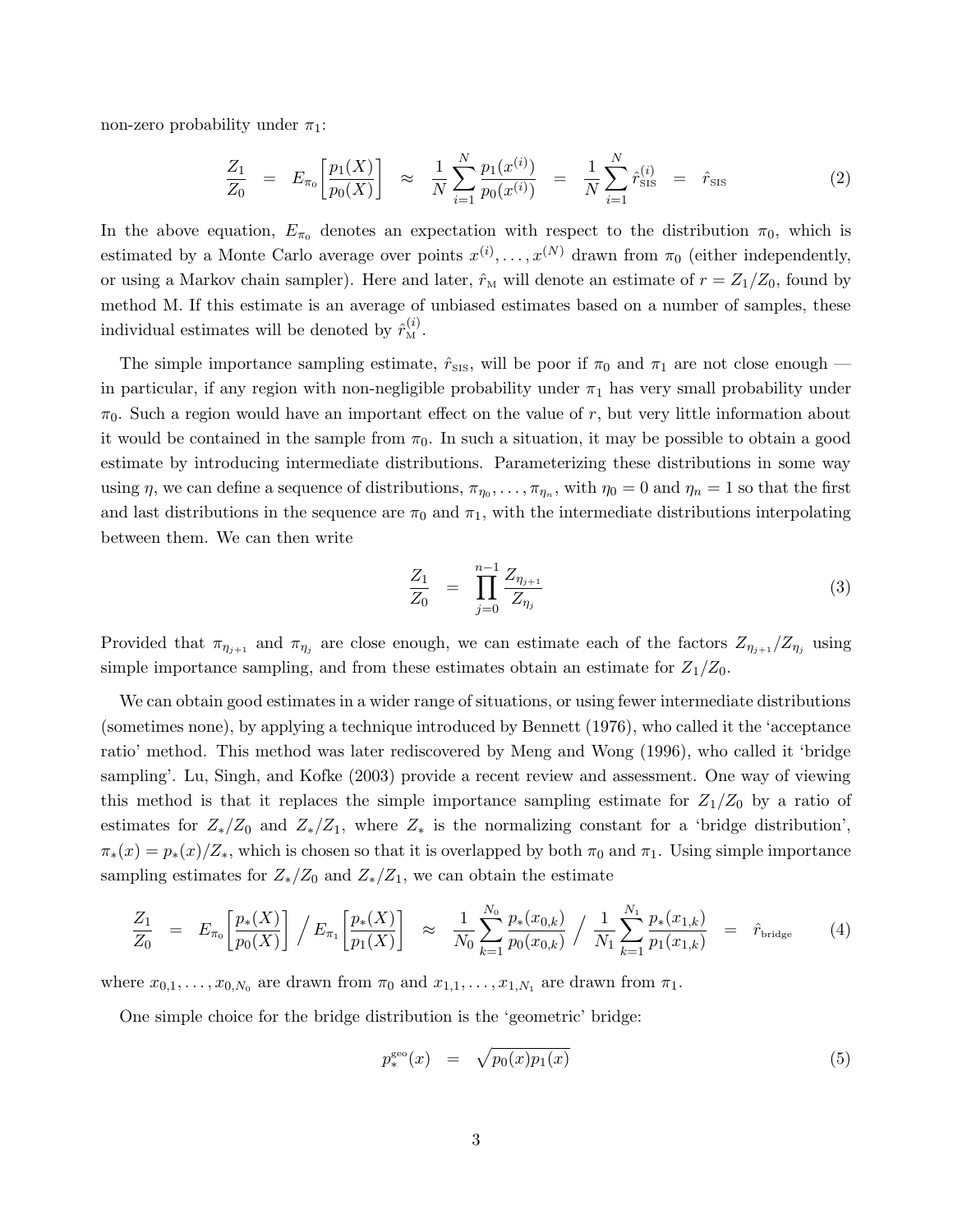which is in a sense half-way between  $\pi_0$  and  $\pi_1$ . As discussed by Bennett (1976) and by Meng and Wong (1996), the asymptotically optimal choice of bridge distribution is

$$
p_*^{\rm opt}(x) = \frac{p_0(x)p_1(x)}{r(N_0/N_1)p_0(x) + p_1(x)}
$$
(6)

where  $r = Z_1/Z_0$ . Of course, we cannot use this bridge distribution in practice, since we do not know r. We can use a preliminary guess at r to define an initial bridge distribution, however, which will give us a bridge sampling estimate for  $Z_1/Z_0$ . Using this estimate as the new value of r, we can refine our bridge distribution, iterating this process as many times as desired. The result of this iteration can also be viewed as a maximum likelihood estimate for  $r$ , as discussed by Shirts, *et al* (2003), who argues on this basis that it is asymptotically as good as any estimate for  $r$ . I have found that estimates with  $r$  set iteratively are often better than those found with the true value of  $r$  (which does not contradict optimality of the true value for a fixed choice of bridge distribution).

If  $\pi_0$  and  $\pi_1$  do not overlap sufficiently, no bridge distribution will produce good estimates, and we will have to introduce intermediate distributions as in equation (3). Note, however, that the bridge sampling estimate with either of the above bridge distributions converges to the correct ratio asymptotically as long there is some region that has non-zero probability under both  $\pi_0$  and  $\pi_1$ , a much weaker requirement than that for simple importance sampling.

This advantage of bridge sampling over SIS can be seen in a simple example involving distributions that are uniform over an interval of the reals. Let  $p_0(x) = I_{(0,3)}(x)$  and  $p_1(x) = I_{(2,4)}(x)$ , so that  $Z_0 = 3$  and  $Z_1 = 2$ . The simple importance sampling estimate of equation (2) does not work, as it converges to 1/3 rather than 2/3. However, using a bridge distribution with  $p_*(x) = I_{(2,3)}$ , which is effectively what both  $p_*^{\text{opt}}$  and  $p_*^{\text{geo}}$  will be in this example, the bridge sampling estimate of equation (4) converges to the correct value, since the numerator converges to  $1/3$  and the denominator to  $1/2$ .

Although both simple importance sampling and bridge sampling have been successfully used in many applications, they have some deficiencies. One issue is that although the SIS estimate of equation (2) is unbiased for  $Z_1/Z_0$ , the bridge sampling estimate of equation (4) is not, and the same would appear to be the case for an estimate using intermediate distributions (via equation (3)). This is of no direct importance, particularly since we are often more interested in  $\log(Z_1/Z_0)$  than in  $Z_1/Z_0$ itself. However, it does preclude averaging independent replications of the bridge sampling estimate to obtain a better estimate, since the bias would prevent convergence to the correct value as the number of replications increases. A more vexing difficulty is that, except sometimes for  $\pi_0$ , sampling from the distributions  $\pi_{\eta}$  must usually be done by Markov chain methods, which approach the desired distribution only asymptotically. To speed convergence, the Markov chain for sampling  $\pi_{\eta_j}$  is often started from the last state sampled for  $\pi_{\eta_{j-1}}$ , but it is unclear how many iterations should then be discarded before an adequate approximation to the correct distribution is reached.

Surprisingly, these difficulties can be completely overcome when using simple importance sampling with a single point. As shown by Jarzynski (1997, 2001), and later independently by myself (Neal 2001), an estimate for  $Z_1/Z_0$  using intermediate distributions as in equation (3) will be exactly unbiased if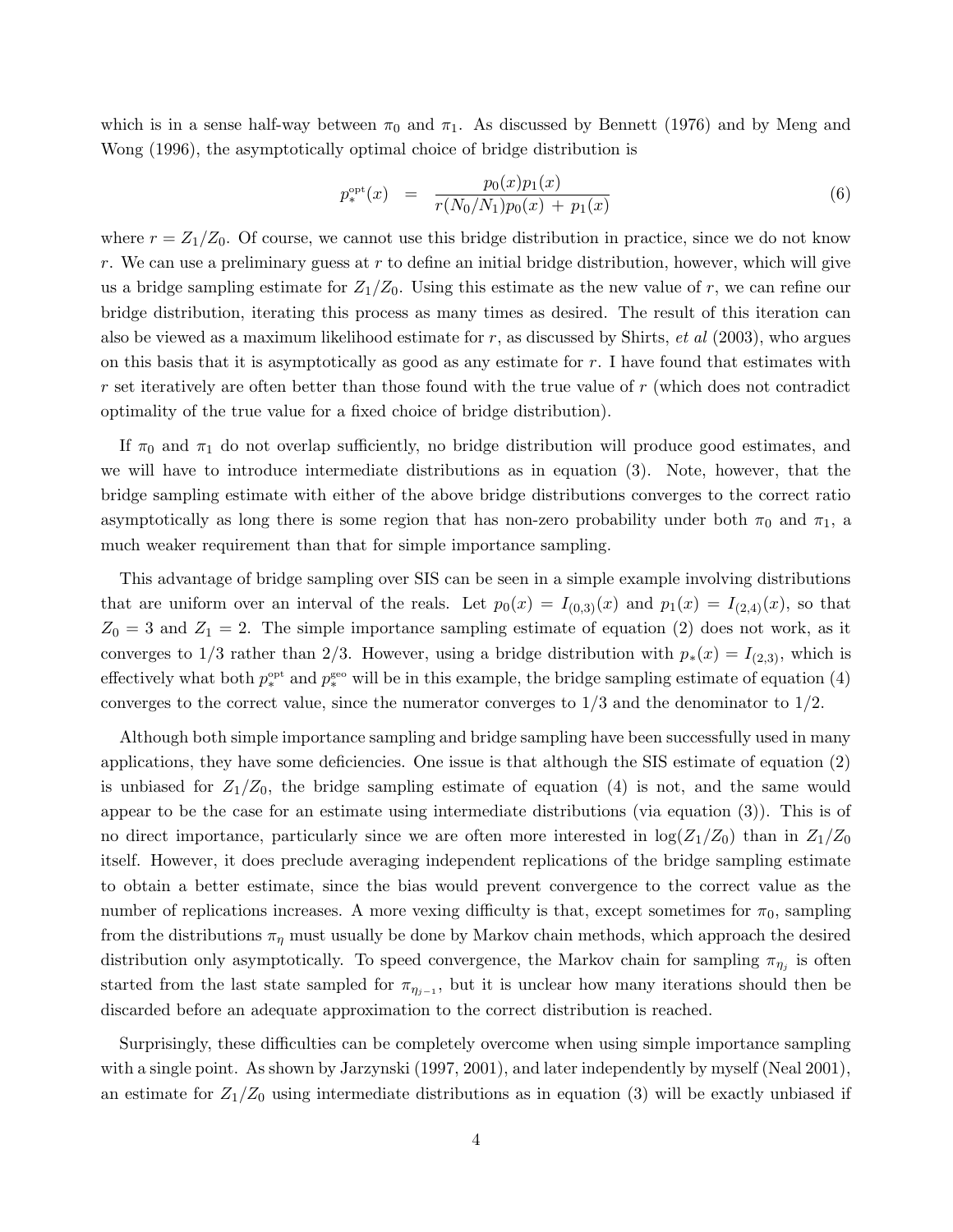each of the ratios  $Z_{\eta_{j+1}}/Z_{\eta_j}$  is estimated using the simple importance sampling estimate of equation (2) with  $N = 1$ , sampling each distribution with a Markov chain update starting with the point for the previous distribution. Averaging the estimates obtained from  $M$  independent replications of this process (called 'runs') produces the following estimate:

$$
\frac{Z_1}{Z_0} \approx \frac{1}{M} \sum_{i=1}^{M} \prod_{j=0}^{n-1} \frac{p_{\eta_{j+1}}(x_j^{(i)})}{p_{\eta_j}(x_j^{(i)})} = \frac{1}{M} \sum_{i=1}^{M} \hat{r}_{\text{AIS}}^{(i)} = \hat{r}_{\text{AIS}} \tag{7}
$$

Here,  $x_0^{(1)}$  $x_0^{(1)}, \ldots, x_0^{(M)}$  $\binom{M}{0}$  are drawn independently from  $\pi_0$ , and each  $x_j^{(i)}$  $j^{(i)}$  for  $j > 0$  is generated by applying a Markov chain transition that leaves  $\pi_{\eta_j}$  invariant to  $x_{j-1}^{(i)}$ . This single Markov transition (which could, however, consist of several Metropolis or other updates if we so choose), will usually not be enough to reach equilibrium, but the estimate  $\hat{r}_{\text{AIS}}$  is nevertheless exactly unbiased, and will converge to the true value as M increases, provided that no region having zero probability under  $\pi_{\eta_i}$  has nonzero probability under  $\pi_{\eta_{j+1}}$ . This can be proved by showing how the estimate above can be seen as a simple importance sampling estimate on an extended state space that includes the values sampled for the intermediate distributions.

I call this method 'Annealed Importance Sampling' (AIS), since the sequence of distributions used often corresponds to an 'annealing' procedure, in which the temperature is gradually decreased. As I discuss in (Neal 2001), this allows the procedure to sample different isolated modes of the distribution on different runs, properly weighting the points obtained from each of these runs to produce the correct probability for each mode. AIS is related to an earlier method for moving between isolated modes that I call 'tempered transitions' (Neal 1996). In a recent paper (Neal 2004), I show how tempered transitions can be modified to produce a method for efficient Markov chain sampling when some of the state variables are 'fast' — ie, when it is possible to more quickly recompute the probability of a state when only these fast variables change than when the other 'slow' variables change as well. In this method, the fast variables are 'dragged' through intermediate distributions in order to produce more appropriate values to go with a proposed change to the slow variables. Deciding whether to accept the final proposal involves what is in effect an estimate of the ratio of normalizing constants for the conditional distributions of the fast variables.

In this paper, I show how the ideas behind Annealed Importance Sampling and bridge sampling can be combined. I call the resulting method 'Linked Importance Sampling' (LIS), since the two samples needed for bridge sampling are linked by a single state that is used in both. Intermediate distributions can be used, with each distribution being linked by a single state to the next distribution. In contrast to bridge sampling, LIS estimates are unbiased, and as is the case for AIS, they remain exactly unbiased even when intermediate distributions are used, and when sampling is done using Markov chain transitions that have not converged to their equilibrium distributions.

Crooks (2000) mentions a different way of combining AIS with bridge sampling — since AIS estimates are simple importance sampling estimates on an extended state space, we can combine 'forward' and 'reverse' estimates to produce a bridge sampling estimate that may be superior. I will call this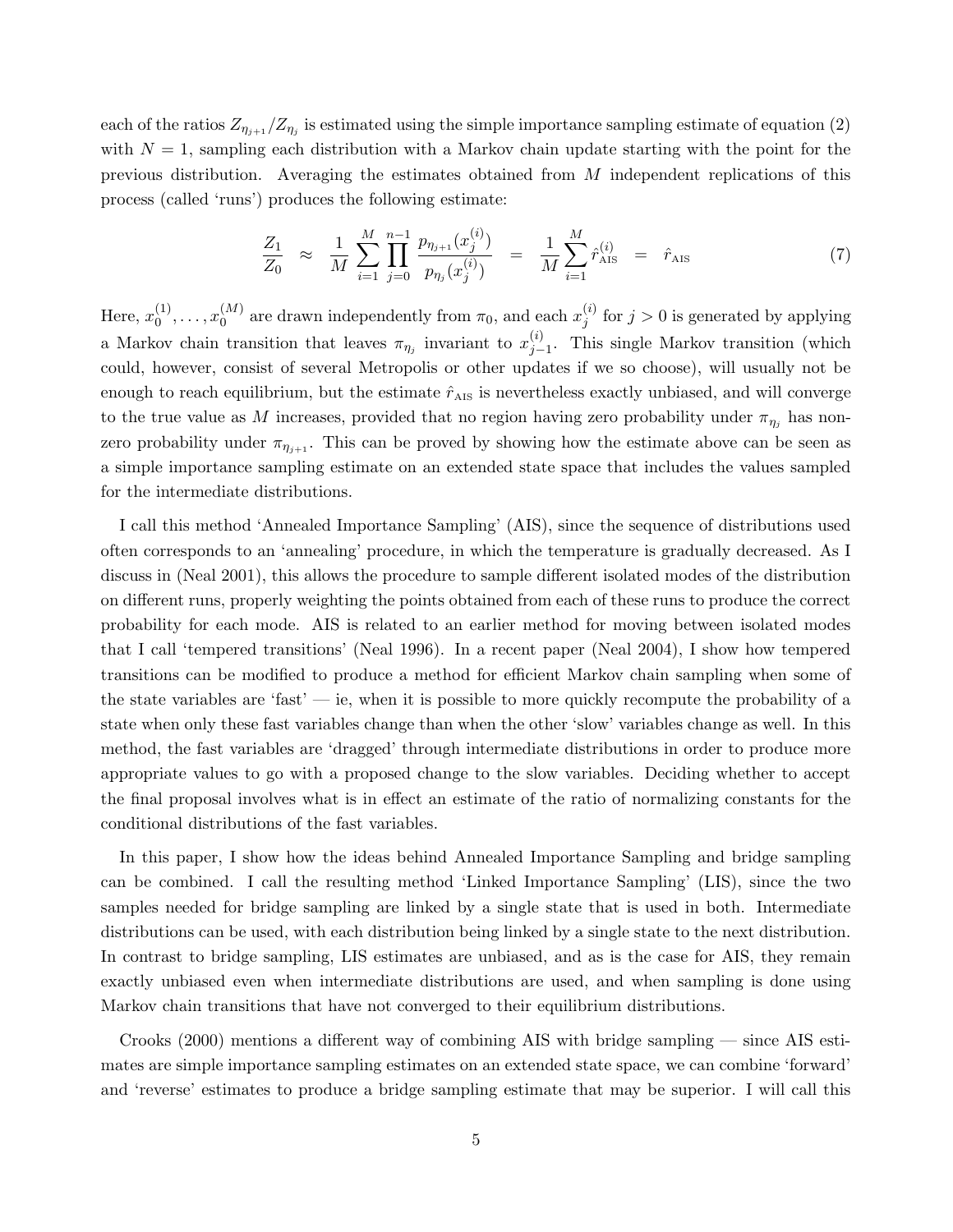method 'bridged AIS'. Similarly, such a top-level application of bridge sampling can be combined with the low-level application of bridge sampling in LIS, giving what I call 'bridged LIS'.

Using tests on sequences of one-dimensional distributions, I demonstrate that for some problems LIS is much more efficient than  $\overline{AIS}$  — a result that should be expected, since in extreme cases, such as for the uniform distributions discussed above, the simple importance sampling estimates underlying AIS do not converge to the correct answer even asymptotically, whereas bridge sampling estimates do. For some other problems, however, AIS and LIS perform about equally well. The bridged version of AIS sometimes performs much better than the unbridged version, but still performs less well than LIS and its bridged version on some problems. I also analyse the asymptotic properties of AIS and LIS for some types of distribution, providing additional insight into their behaviour.

Variants of tempered transitions and of my method for dragging fast variables can be constructed that are analogous to LIS rather than to AIS. I discuss the 'linked' variant of tempered transitions briefly, and include a more detailed description of a linked version of dragging, which may sometimes be better than the version related to AIS. I conclude by discussing some possibilities for future research.

### 2 The Linked Importance Sampling procedure

Assume that we can evaluate the unnormalized probability or density functions  $p_n(x)$ , for any value of the parameter  $\eta$ , with the normalized form of such a distribution being denoted by  $\pi_{\eta}$ . The values  $\eta = 0$  and  $\eta = 1$  define the two distributions we are interested in, for which the normalizing constants are  $Z_0$  and  $Z_1$ . A sequence of  $n-1$  intermediate values for  $\eta$  define distributions that will assist in estimating the ratio of these normalizing constants,  $r = Z_1/Z_0$ . We denote the values of  $\eta$  for the distributions used by  $\eta_0, \ldots, \eta_n$ , with  $\eta_0 = 0$  and  $\eta_n = 1$ . Typically,  $\eta_j < \eta_{j+1}$  for all j.

For problems in statistical physics,  $\eta$  might be proportional to the inverse temperature,  $\beta$ , of equation (1), or might map to a value for  $\lambda$ . For a Bayesian inference problem,  $\eta$  might be a power that the likelihood is raised to, so that  $\eta = 0$  causes the data to be ignored, and  $\eta = 1$  gives full weight to the data; the ratio  $Z_1/Z_0$  will then be the marginal likelihood. In both of these examples, progressing in small steps from  $\eta = 0$  to  $\eta = 1$  is not only useful in estimating  $Z_1/Z_0$ , but also often has an 'annealing' effect, which helps avoid being trapped in a local mode of the distribution.

#### 2.1 Details of the LIS procedure

For each distribution,  $\pi_{\eta}$ , assume we have a pair of Markov chain transition probability (or density) functions, denoted by  $T_{\eta}(x, x')$  and  $\underline{T}_{\eta}(x, x')$ , satisfying  $\int T_{\eta}(x, x')dx' = 1$  and  $\int \underline{T}_{\eta}(x, x')dx' = 1$ , for which the following mutual reversibility relationship holds:

$$
\pi_{\eta}(x) T_{\eta}(x, x') = \pi_{\eta}(x') \underline{T}_{\eta}(x', x), \quad \text{for all } x \text{ and } x'
$$
\n(8)

From this relationship, one can easily show that both  $T_\eta$  and  $\underline{T}_\eta$  leave  $\pi_\eta$  invariant  $-$  ie, that  $\int \pi_{\eta}(x) T_{\eta}(x, x') dx = \pi_{\eta}(x')$ , and the same for  $\underline{T}_{\eta}$ . If  $T_{\eta}$  is reversible (ie, satisfies 'detailed balance'),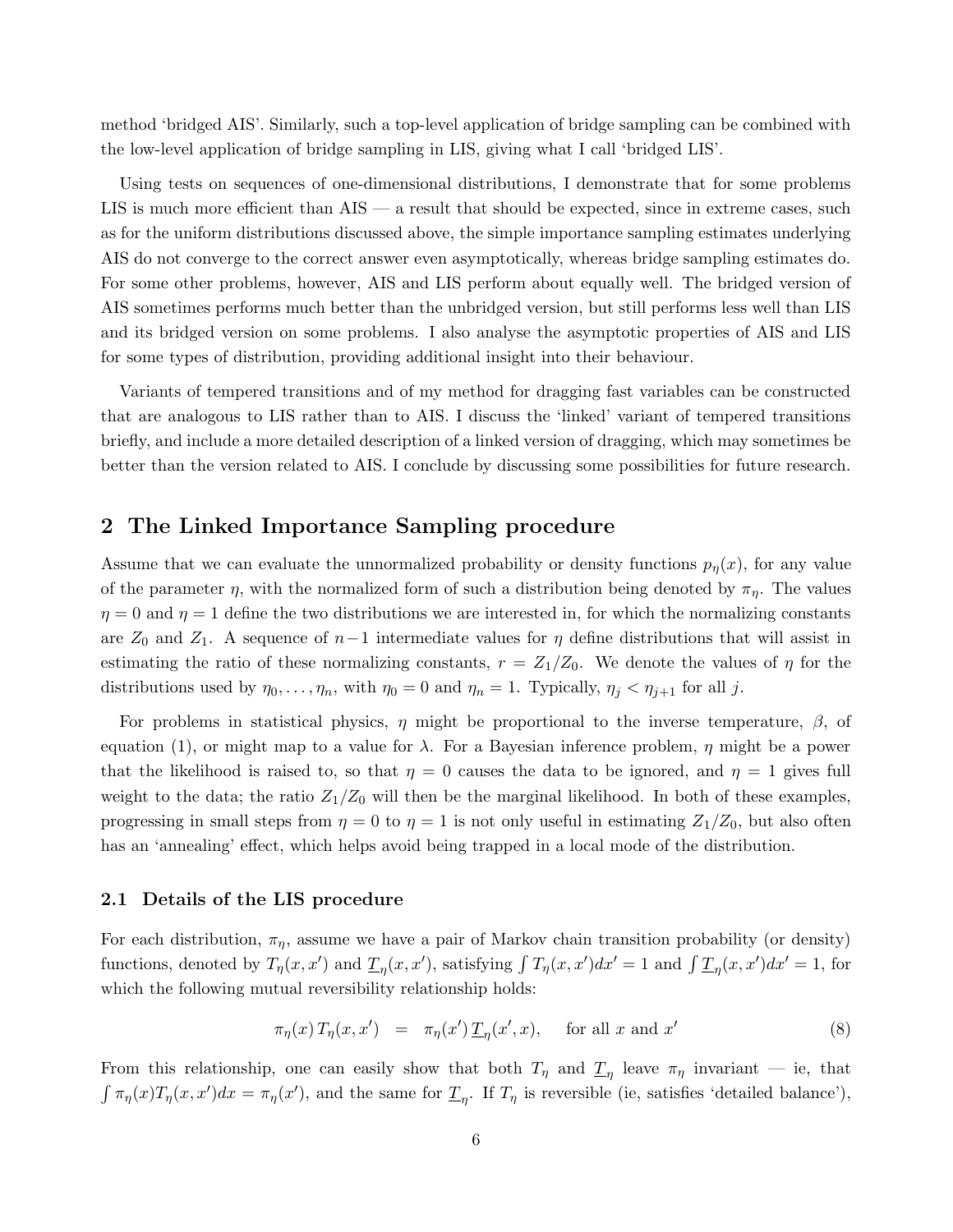then  $\underline{T}_n$  will be the same as  $T_n$ . Non-reversible transitions often arise when components of state are updated in some predetermined order, in which case the reverse transition simply updates components in the opposite order. As a special case,  $T_{\eta}$  might draw the next state from  $\pi_{\eta}$  independently of the current state. Such independent sampling may often be possible for  $T_0$ .

These Markov chain transitions are used to obtain samples that are approximately drawn from each of the  $n+1$  distributions,  $\pi_{\eta_0}, \ldots, \pi_{\eta_n}$ . We assume that we can begin sampling from  $\pi_0$  by drawing a single point independently from  $\pi_0$ . For  $j > 0$ , we begin sampling from  $\pi_{\eta_j}$  by selecting a link state,  $x_{j-1+j}$ , from the sample associated with  $\pi_{\eta_{j-1}}$ . For all j, we produce a sample of  $K_j+1$  states from this starting point by applying a total of  $K_j$  forward  $(T_{\eta_j})$  or reversed  $(\underline{T}_{\eta_j})$  Markov transitions. Link states are selected using bridge distributions,  $p_{j*1}$ , which are defined in terms of  $p_{\eta_j}$  and  $p_{\eta_{j+1}}$ , perhaps using the form of equation (5) or (6), with  $p_0$  replaced by  $p_{\eta_j}$  and  $p_1$  by  $p_{\eta_{j+1}}$ .

In detail, the Linked Importance Sampling procedure produces M estimates,  $\hat{r}_{\text{LIS}}^{(1)}, \ldots, \hat{r}_{\text{LIS}}^{(M)}$ , that are averaged to produce the final estimate,  $\hat{r}_{\text{LIS}}$ . Each  $\hat{r}_{\text{LIS}}^{(i)}$  is obtained by performing the following:

### The LIS Procedure

- 1) Pick an integer  $\nu_0$  uniformly at random from  $\{0, \ldots, K_0\}$ , and then set  $x_{0,\nu_0}$  to a value drawn from  $\pi_{\eta_0}$ .
- 2) For  $j = 0, \ldots, n$ , sample  $K_j+1$  states drawn (at least approximately) from  $\pi_{\eta_j}$  as follows:
	- a) If  $j > 0$ : Pick an integer  $\nu_j$  uniformly at random from  $\{0, \ldots, K_j\}$ , and then set  $x_{j,\nu_j}$  to  $x_{i-1+i}$ .
	- b) For  $k = \nu_j + 1, \ldots, K_j$ , draw  $x_{j,k}$  according to the forward Markov chain transition probabilities  $T_{\eta_j}(x_{j,k-1}, x_{j,k})$ . (If  $\nu_j = K_j$ , do nothing in this step.)
	- c) For  $k = \nu_j 1, \ldots, 0$ , draw  $x_{j,k}$  according to the reverse Markov chain transition probabilities  $\underline{T}_{\eta_j}(x_{j,k+1}, x_{j,k})$ . (If  $\nu_j = 0$ , do nothing in this step.)
	- d) If  $j < n$ : Pick a value for  $\mu_j$  from  $\{0, \ldots, K_j\}$  according to the following probabilities:

$$
\Pi_0(\mu_j \,|\, x_j) = \frac{p_{j \ast j+1}(x_{j,\mu_j})}{p_{\eta_j}(x_{j,\mu_j})} / \sum_{k=0}^{K_j} \frac{p_{j \ast j+1}(x_{j,k})}{p_{\eta_j}(x_{j,k})} \tag{9}
$$

and then set  $x_{j \ast j+1}$  to  $x_{j,\mu_j}$ .

- 3) Set  $\mu_n$  to a value chosen uniformly at random from  $\{0, \ldots, K_n\}$ . (This selection has no effect on the estimate, but is used in the proof of correctness.)
- 4) Compute the estimate from this run as follows:

$$
\hat{r}_{\text{LIS}}^{(i)} = \prod_{j=0}^{n-1} \left[ \frac{1}{K_j + 1} \sum_{k=0}^{K_j} \frac{p_{j \ast j + 1}(x_{j,k})}{p_{\eta_j}(x_{j,k})} / \frac{1}{K_{j+1} + 1} \sum_{k=0}^{K_{j+1}} \frac{p_{j \ast j + 1}(x_{j+1,k})}{p_{\eta_{j+1}}(x_{j+1,k})} \right]
$$
(10)

(Note that most of the factors of  $1/(K_j+1)$  and  $1/(K_{j+1}+1)$  cancel, giving a final result of  $(K_n+1)/(K_0+1)$ , but the redundant factors are retained above for clarity of meaning.)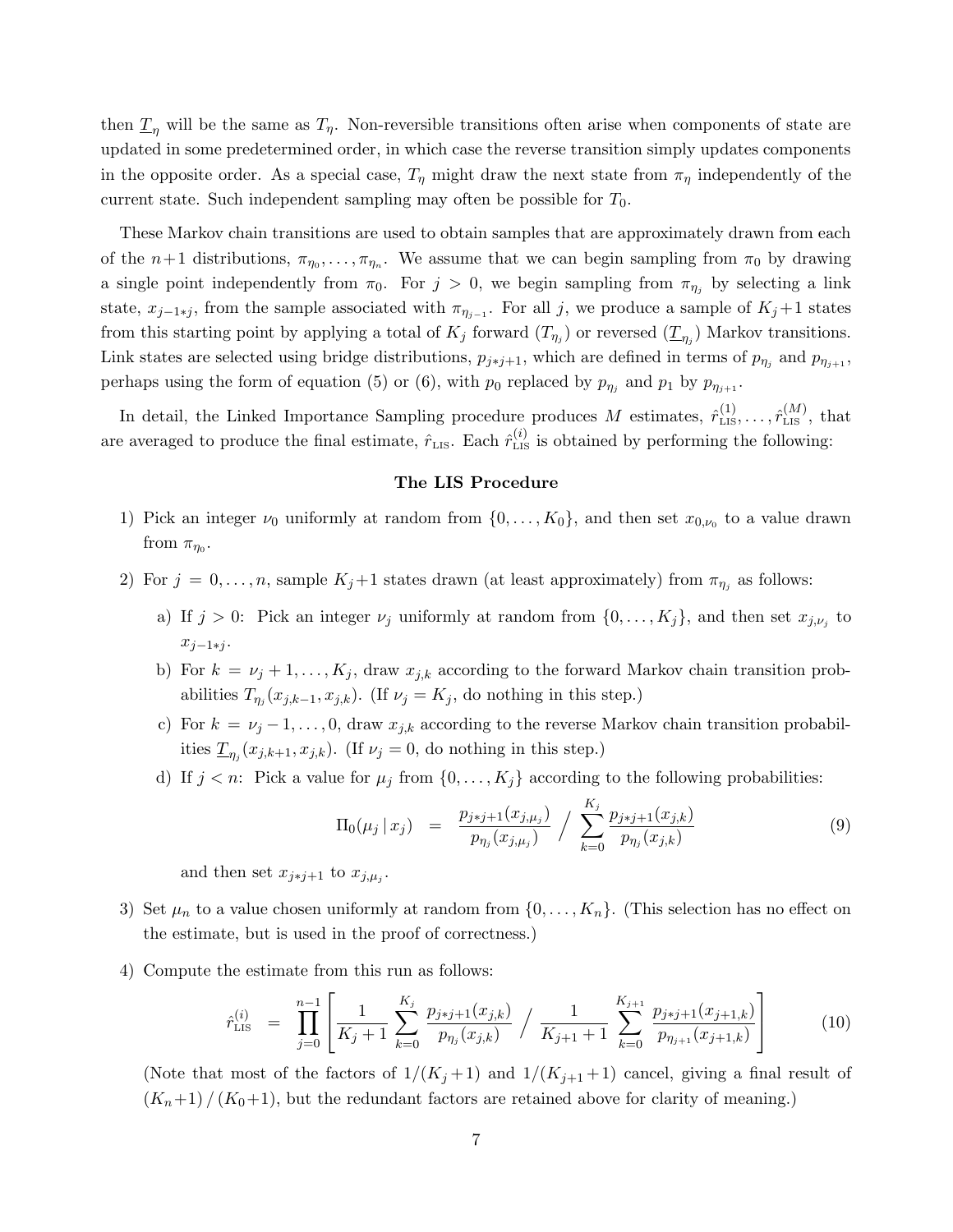

Figure 1: An illustration of Linked Importance Sampling. One intermediate distribution is used, with  $\eta_1 = 1/2$ . The distributions  $\pi_0$ ,  $\pi_{1/2}$ , and  $\pi_1$  are represented by ovals enclosing the regions of high probability under each distribution. Nine Markov chain transitions are performed at each stage. The two link states are shown as black dots. The initial and final states (indexed by  $\nu_0$  and  $\mu_n$ ) are shown as gray dots. Other states generated by the forward and reverse Markov chain transitions are shown as empty dots. For this run,  $\nu_0 = 4$ ,  $\mu_0 = 9$ ,  $\nu_1 = 1$ ,  $\mu_1 = 8$ ,  $\nu_2 = 3$ , and  $\mu_2 = 7$ .

The result of performing steps  $(1)$  through  $(3)$  is illustrated in Figure 1. After M runs of this procedure, the final estimate is computed as

$$
\hat{r}_{\text{LIS}} = \frac{1}{M} \sum_{i=1}^{M} \hat{r}_{\text{LIS}}^{(i)} \tag{11}
$$

The crucial aspect of Linked Importance Sampling is that when moving from distribution  $\pi_{\eta_i}$  to  $\pi_{\eta_{j+1}}$ , a link state,  $x_{j\ast j+1}$ , is randomly selected from among the sample of points  $x_{j,1}, \ldots, x_{j,K_j+1}$  that are associated with  $\pi_{\eta_i}$ . We can view the link state as part of the sample associated with  $\pi_{\eta_{i+1}}$  as well as that associated with  $\pi_{\eta_j}$ . Accordingly, when using the 'optimal' bridge of equation (6), I will set  $N_0/N_1$  to  $(K_j+1)/(K_{j+1}+1)$ , though the proof of optimality for bridge sampling does not guarantee that this is an optimal choice when using this bridge distribution for LIS.

#### 2.2 Proof that LIS estimates are unbiased

In order to prove that  $\hat{r}_{\text{LIS}}^{(i)}$  is an unbiased estimate of  $r = Z_1/Z_0$ , we can regard steps (1) through (3) above as defining a distribution,  $\Pi_0$ , over all the quantities involved in the procedure — namely,  $x_j$ ,  $\mu_j$ , and  $\nu_j$ , for  $j = 0, \ldots, n$ , with  $x_j$  representing  $x_{j,0}, \ldots, x_{j,K_j}$ . We then consider the procedure for generating these same quantities in reverse, which operates as follows: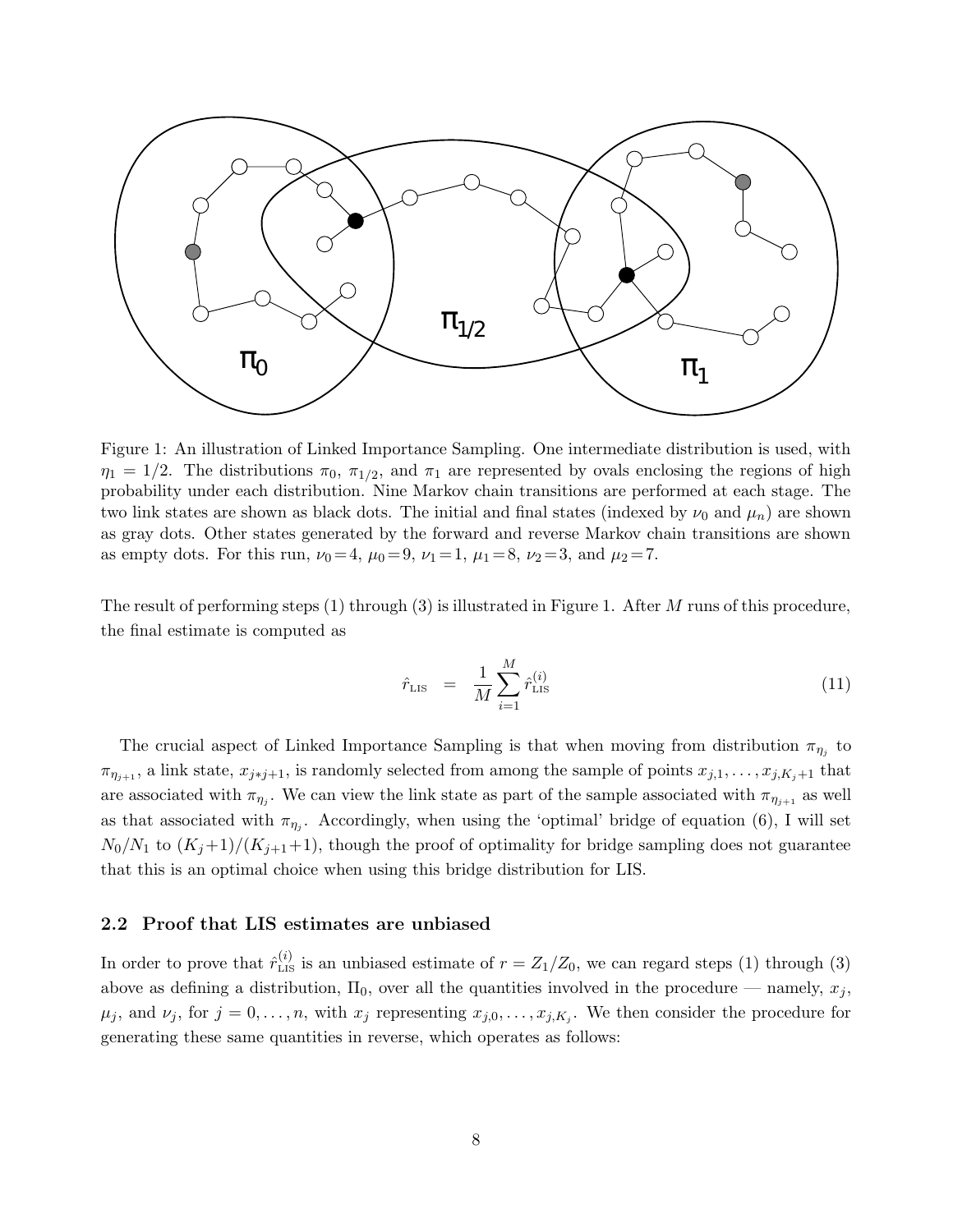#### The Reverse LIS Procedure

- 1) Pick an integer  $\mu_n$  uniformly at random from  $\{0, \ldots, K_n\}$ , and then set  $x_{n,\mu_n}$  to a value drawn from  $\pi_{\eta_n}$ .
- 2) For  $j = n, \ldots, 0$ , sample  $K_j+1$  states drawn (at least approximately) from  $\pi_{\eta_j}$  as follows:
	- a) If  $j < n$ : Pick an integer  $\mu_j$  uniformly at random from  $\{0, \ldots, K_j\}$ , and then set  $x_{j,\mu_j}$  to  $x_{j*1+1}$ .
	- b) For  $k = \mu_j + 1, \ldots, K_j$ , draw  $x_{j,k}$  according to the forward Markov chain transition probabilities  $T_{\eta_j}(x_{j,k-1}, x_{j,k})$ . (If  $\mu_j = K_j$ , do nothing in this step.)
	- c) For  $k = \mu_j 1, \ldots, 0$ , draw  $x_{j,k}$  according to the reverse Markov chain transition probabilities  $\underline{T}_{\eta_j}(x_{j,k+1}, x_{j,k})$ . (If  $\mu_j = 0$ , do nothing in this step.)
	- d) If  $j > 0$ : Pick a value for  $\nu_j$  from  $\{0, \ldots, K_j\}$  according to the following probabilities:

$$
\Pi_1(\nu_j \mid x_j) = \frac{p_{j-1+j}(x_{j,\nu_j})}{p_{\eta_j}(x_{j,\nu_j})} / \sum_{k=0}^{K_j} \frac{p_{j-1+j}(x_{j,k})}{p_{\eta_j}(x_{j,k})}
$$
(12)

and then set  $x_{j-1\ast j}$  to  $x_{j,\nu_j}$ .

3) Set  $\nu_0$  to a value chosen uniformly at random from  $\{0, \ldots, K_0\}$ .

This reverse procedure also defines a distribution over all the quantities generated  $(x_j, \mu_j)$ , and  $\nu_j$  for  $j = 0, \ldots, n$ , which will be denoted by  $\Pi_1$ .

We now define the unnormalized probability (density) functions  $P_0(x, \mu, \nu) = Z_0 \Pi_0(x, \mu, \nu)$  and  $P_1(x, \mu, \nu) = Z_1 \Pi_1(x, \mu, \nu)$ . The ratio of normalizing constants for these distributions is obviously  $r = Z_1/Z_0$ . We can estimate this ratio by simple importance sampling, using the ratios

$$
\frac{P_1(x,\mu,\nu)}{P_0(x,\mu,\nu)} = \frac{Z_1 \Pi_1(\mu_n) \pi_{\eta_n}(x_{n,\mu_n}) \prod_{j=0}^{n-1} \Pi_1(\mu_j) \prod_{j=0}^n \Pi_1(x_j | \mu_j, x_{j,\mu_j}) \prod_{j=1}^n \Pi_1(\nu_j | x_j) \Pi_1(\nu_0)}{Z_0 \Pi_0(\nu_0) \pi_{\eta_0}(x_{0,\nu_0}) \prod_{j=1}^n \Pi_0(\nu_j) \prod_{j=0}^n \Pi_0(x_j | \nu_j, x_{j,\nu_j}) \prod_{j=0}^{n-1} \Pi_0(\mu_j | x_j) \Pi_0(\mu_n)}
$$
(13)

From Steps (2b) and (2c) of the forward and reverse procedures, along with the mutual reversibility relationship of equation (8), we see that

$$
\Pi_0(x_j | \nu_j, x_{j, \nu_j}) = \prod_{k=\nu_j+1}^n T_{\eta_j}(x_{j,k-1}, x_{j,k}) \cdot \prod_{k=0}^{\nu_j-1} \underline{T}_{\eta_j}(x_{j,k+1}, x_{j,k}) \tag{14}
$$

$$
= \prod_{k=\nu_j+1}^n T_{\eta_j}(x_{j,k-1}, x_{j,k}) \cdot \prod_{k=0}^{\nu_j-1} T_{\eta_j}(x_{j,k}, x_{j,k+1}) \frac{\pi_{\eta_j}(x_{j,k})}{\pi_{\eta_j}(x_{j,k+1})} \tag{15}
$$

$$
= \frac{\pi_{\eta_j}(x_{j,0})}{\pi_{\eta_j}(x_{j,\nu_j})} \prod_{k=1}^n T_{\eta_j}(x_{j,k-1}, x_{j,k})
$$
\n(16)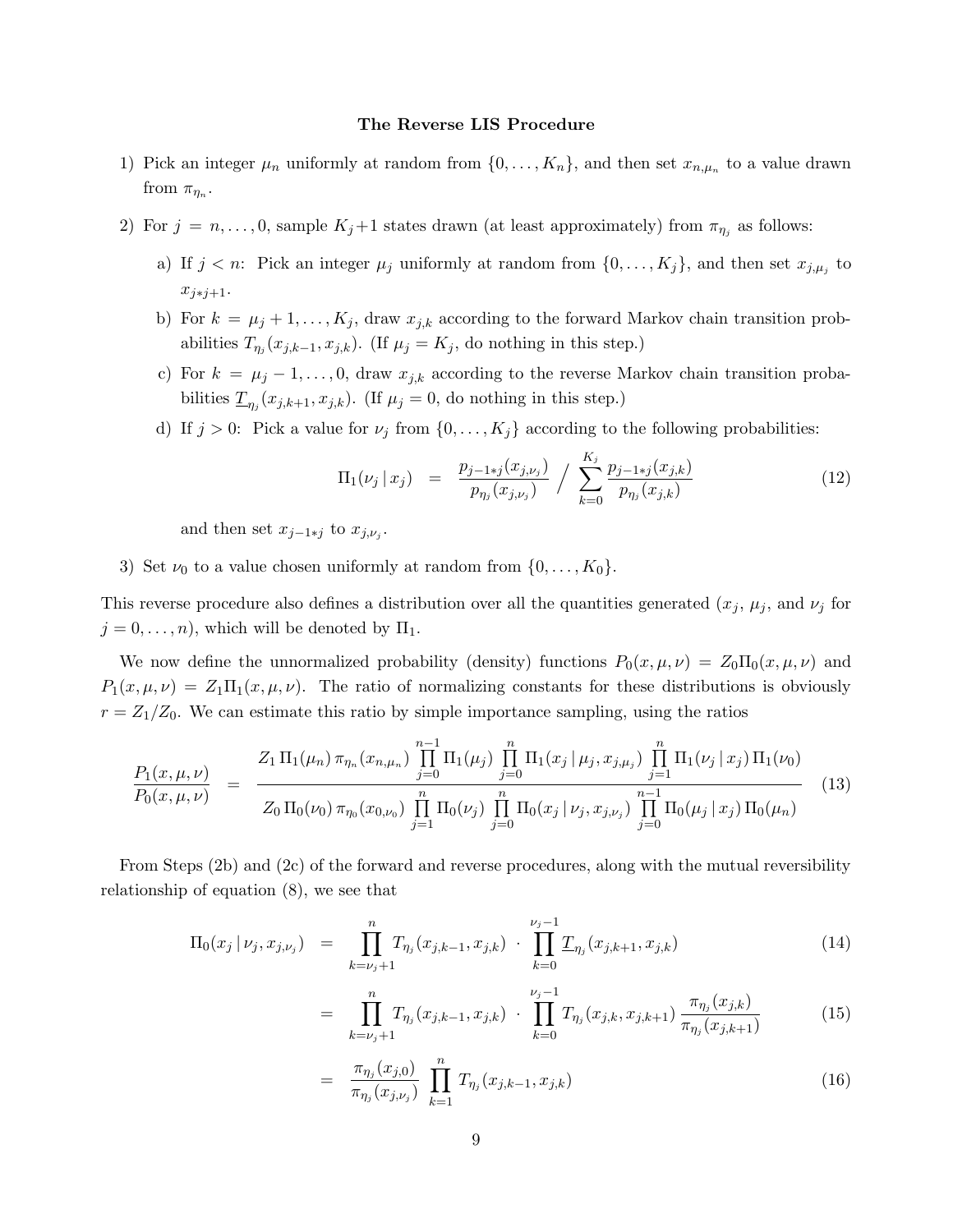and similarly,

$$
\Pi_1(x_j \mid \mu_j, x_{j,\mu_j}) = \frac{\pi_{\eta_j}(x_{j,0})}{\pi_{\eta_j}(x_{j,\mu_j})} \prod_{k=1}^n T_{\eta_j}(x_{j,k-1}, x_{j,k}) \tag{17}
$$

From this, we see that parts of the ratio in equation (13) can be written as

$$
\frac{Z_1 \pi_{\eta_n}(x_{n,\mu_n}) \prod_{j=0}^n \Pi_1(x_j | \mu_j, x_{j,\mu_j})}{Z_0 \pi_{\eta_0}(x_{0,\mu_0}) \prod_{j=0}^n \Pi_0(x_j | \nu_j, x_{j,\mu_j})} = \frac{p_{\eta_n}(x_{n,\mu_n})}{p_{\eta_0}(x_{0,\mu_0})} \prod_{j=0}^n \frac{\pi_{\eta_j}(x_{j,\mu_j})}{\pi_{\eta_j}(x_{j,\mu_j})} = \prod_{j=0}^{n-1} \frac{p_{\eta_{j+1}}(x_{j,\mu_j})}{p_{\eta_j}(x_{j,\mu_j})}
$$
(18)

The last step uses the fact that for  $j = 1, \ldots, n$ ,  $x_{j,\nu_j} = x_{j-1+j} = x_{j-1,\mu_{j-1}}$ .

From Steps (1) and (2a), we see that  $\Pi_0(\nu_j) = 1/(K_j+1)$  and  $\Pi_1(\mu_j) = 1/(K_j+1)$ . Using this, and again using  $x_{j,\nu_j} = x_{j-1,\mu_{j-1}}$ , we get that

$$
\frac{\prod_{j=0}^{n-1} \Pi_1(\mu_j) \prod_{j=1}^n \Pi_1(\nu_j | x_j)}{\prod_{j=0}^n \Pi_0(\mu_j) \prod_{j=0}^{n-1} \Pi_0(\mu_j | x_j)} = \frac{\prod_{j=0}^{n-1} \Pi_1(\nu_{j+1} | x_{j+1}) (K_{j+1} + 1)}{\prod_{j=0}^{n-1} \Pi_0(\mu_j | x_j) (K_j + 1)}
$$
\n
$$
= \prod_{j=0}^{n-1} \frac{\frac{p_{j+j+1}(x_{j+1}, p_{j+1})}{p_{\eta_{j+1}}(x_{j+1}, p_{j+1})} / \frac{1}{K_{j+1} + 1} \sum_{k=0}^{K_{j+1}} \frac{p_{j+j+1}(x_{j+1,k})}{p_{\eta_{j+1}}(x_{j+1,k})}
$$
\n
$$
= \prod_{j=0}^{n-1} \frac{\frac{p_{j+j+1}(x_{j+1}, p_{j+1})}{p_{\eta_j}(x_{j,\mu_j})} / \frac{1}{K_j + 1} \sum_{k=0}^{K_j} \frac{p_{j+j+1}(x_{j,k})}{p_{\eta_j}(x_{j,k})}
$$
\n
$$
= \frac{\sum_{j=0}^{n-1} \frac{p_{j+1}(x_{j,\mu_j})}{p_{\eta_j}(x_{j,\mu_j})} / \frac{1}{K_j + 1} \sum_{k=0}^{K_j} \frac{p_{j+1}(x_{j,k})}{p_{\eta_j}(x_{j,k})}
$$
\n
$$
= \frac{\sum_{j=0}^{n-1} \frac{p_{j+1}(x_{j+1})}{p_{\eta_j}(x_{j+1})} / \frac{1}{K_j + 1} \sum_{k=0}^{K_j} \frac{p_{j+1}(x_{j+1})}{p_{\eta_j}(x_{j+1})} (x_{j+1})}
$$
\n(20)

$$
= \prod_{j=0}^{n-1} \frac{p_{\eta_j}(x_{j,\mu_j})}{p_{\eta_{j+1}}(x_{j,\mu_j})} \prod_{j=0}^{n-1} \left[ \frac{1}{K_j+1} \sum_{k=0}^{K_j} \frac{p_{j+j+1}(x_{j,k})}{p_{\eta_j}(x_{j,k})} / \frac{1}{K_{j+1}+1} \sum_{k=0}^{K_{j+1}} \frac{p_{j+j+1}(x_{j+1,k})}{p_{\eta_{j+1}}(x_{j+1,k})} \right] \tag{21}
$$

From Steps (1) and (3), we see that  $\Pi_0(\nu_0) = \Pi_1(\nu_0) = 1/(K_0+1)$  and  $\Pi_1(\mu_n) = \Pi_0(\mu_n) =$  $1/(K_n+1)$ , so these factors cancel in equation (13). The factors in equation (18) cancel with the first part of equation (21). The final result is that the simple importance sampling estimate based on a single LIS run is as shown in equation (10), demonstrating that  $\hat{r}_{\text{LIS}}$  is indeed an unbiased estimate of  $r = Z_1/Z_0$ .

### 2.3 Bridged LIS estimates

Since the LIS estimate can be viewed as a simple importance sampling estimate on an extended space, we can consider a 'bridged LIS' estimate in which this top-level SIS estimate is replaced by a bridge sampling estimate. This will require that we actually perform the reverse LIS procedure described above, from which an LIS estimate for the reverse ratio,  $r = Z_0/Z_1$ , can be computed:

$$
\hat{\mathcal{r}}_{\text{LIS}}^{(i)} = \prod_{j=1}^{n} \left[ \frac{1}{K_j + 1} \sum_{k=0}^{K_j} \frac{p_{j-1+j}(x_{j,k})}{p_{\eta_j}(x_{j,k})} / \frac{1}{K_{j-1} + 1} \sum_{k=0}^{K_{j-1}} \frac{p_{j-1+j}(x_{j-1,k})}{p_{\eta_{j-1}}(x_{j-1,k})} \right]
$$
(22)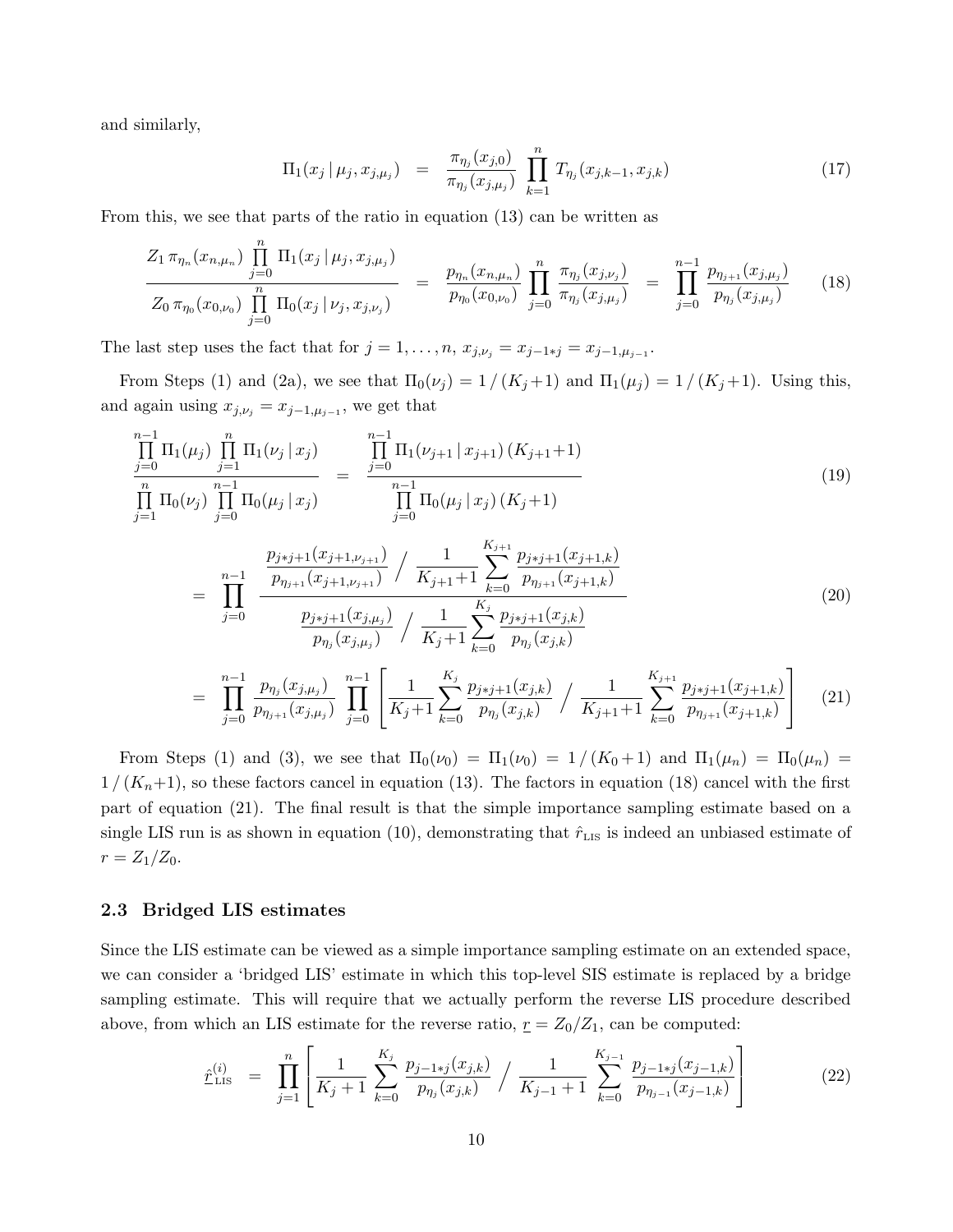The reversed procedure requires independent sampling from  $\pi_1$ . This will usually not be possible directly, but well-separated states from a Markov chain sampler with  $\pi_1$  as its invariant distribution will provide a good approximation, provided that this sampler moves around the whole distribution, without being trapped in an isolated mode. Indeed, the entire sample of  $K_n+1$  states from  $\pi_1$  that is needed at the start of the reverse procedure can be obtained by taking consecutive states from such a Markov chain sampler.

For the bridged form of LIS, we also need a suitable bridge distribution,  $P_*$ , for which we must be able to evaluate the ratios  $P_*/P_0$  and  $P_*/P_1$ . (Note that this choice of a 'top-level' bridge distribution is separate from the choices of 'low-level' bridge distributions,  $p_{i*1+1}$ , though we might use the same form for both.) With the optimal bridge of equation (6), these ratios can be written as follows, if the forward procedure is performed M times and the reverse procedure  $\underline{M}$  times:

$$
\frac{P_*^{\rm opt}(x,\mu,\nu)}{P_0(x,\mu,\nu)} = \left[ r\left(M/\underline{M}\right) \left(\frac{P_1(x,\mu,\nu)}{P_0(x,\mu,\nu)}\right)^{-1} + 1 \right]^{-1} \tag{23}
$$

$$
\frac{P_*^{\rm opt}(x,\mu,\nu)}{P_1(x,\mu,\nu)} = \left[ r\left(M/\underline{M}\right) + \left(\frac{P_0(x,\mu,\nu)}{P_1(x,\mu,\nu)}\right)^{-1} \right]^{-1} \tag{24}
$$

The geometric bridge of equation (5) results in

$$
\frac{P_*^{\text{geo}}(x,\mu,\nu)}{P_0(x,\mu,\nu)} = \sqrt{\frac{P_1(x,\mu,\nu)}{P_0(x,\mu,\nu)}}
$$
(25)

$$
\frac{P_*^{\rm geo}(x,\mu,\nu)}{P_1(x,\mu,\nu)} = \sqrt{\frac{P_0(x,\mu,\nu)}{P_1(x,\mu,\nu)}}
$$
\n(26)

These expressions allow us to express bridged LIS estimates in terms of the simple LIS estimate of equation (10), and its reverse version of equation (22). For the optimal bridge, we get

$$
\hat{r}_{\text{LIS-bridgeed}}^{\text{opt}} = \frac{1}{M} \sum_{i=1}^{M} \frac{1}{r (M/M) / \hat{r}_{\text{LIS}}^{(i)} + 1} / \frac{1}{M} \sum_{i=1}^{M} \frac{1}{r (M/M) + 1/\hat{r}_{\text{LIS}}^{(i)}} \tag{27}
$$

Similarly, for the geometric bridge, we get

$$
\hat{r}_{\text{LIS-bridged}}^{\text{geo}} = \frac{1}{M} \sum_{i=1}^{M} \sqrt{\hat{r}_{\text{LIS}}^{(i)}} / \frac{1}{M} \sum_{i=1}^{M} \sqrt{\hat{r}_{\text{LIS}}^{(i)}}
$$
\n(28)

#### 2.4 LIS estimates with independent sampling with no intermediate distributions

It is interesting to look at the special case of Linked Importance Sampling with  $n = 1 - i$ e, in which the are no intermediate distributions between  $\pi_0$  and  $\pi_1$  — in which the points from both  $\pi_0$  and  $\pi_1$  are sampled independently. The LIS procedure can then be simplified somewhat, and it is also possible to improve the LIS estimate by averaging over the choice of link state. Such averaging is not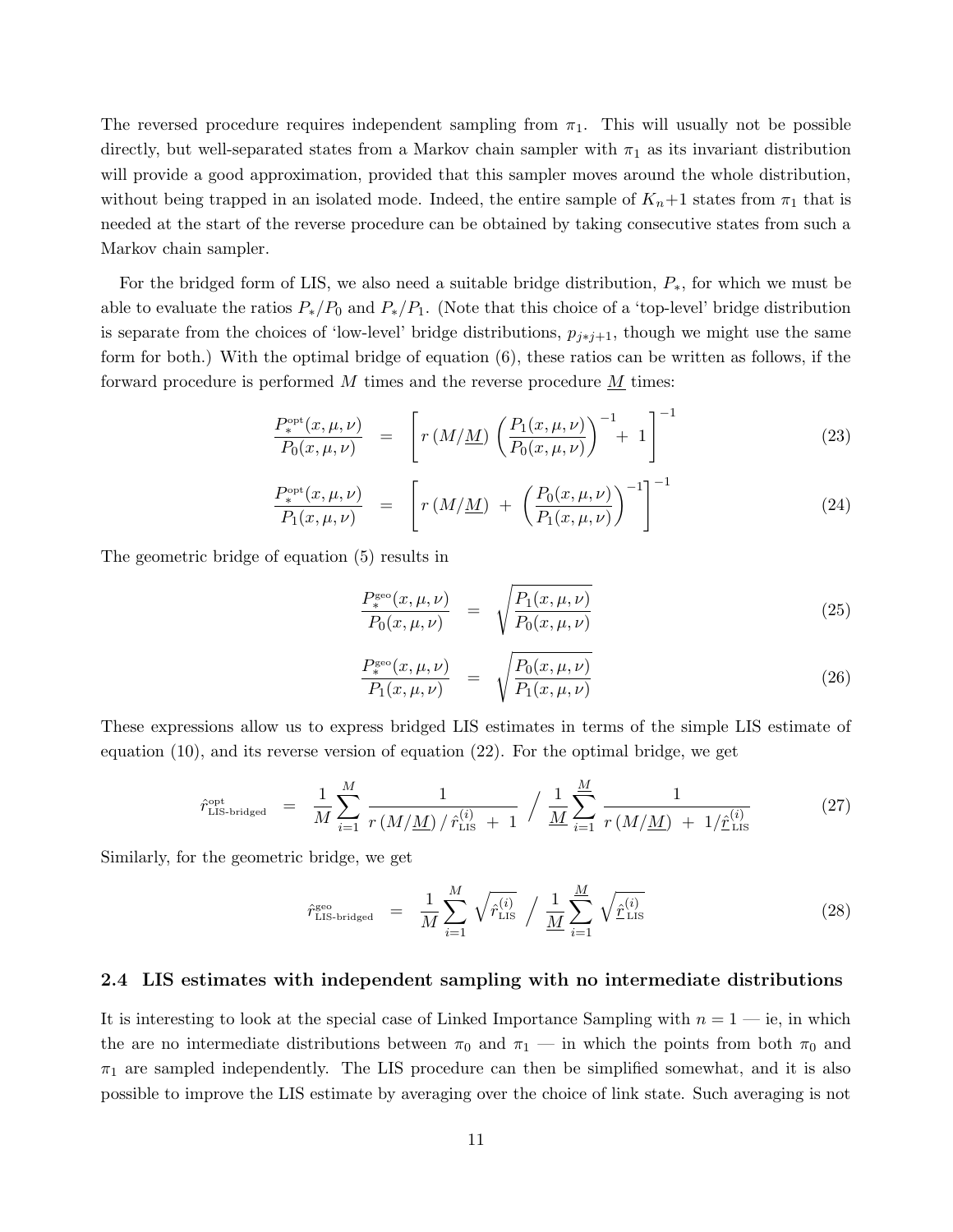feasible when Markov chain sampling is used, since choosing a different link state would require a new simulation of the Markov transitions.

Since we will sample points independently, there is no need to decide how many points will be sampled by the forward transitions and how many by the reverse transitions in Steps (2a) and (2b) of the LIS procedure. We simply obtain a pair of samples consisting of points  $x_{0,0}, \ldots, x_{0,K_0}$  drawn independently from  $\pi_0$ , and points  $x_{1,1}, \ldots, x_{1,K_1}$  drawn independently from  $\pi_1$ . We then randomly select a link state, indexed by  $\mu$ , from among  $x_{0,0}, \ldots, x_{0,K_0}$  according to the following probabilities, which depend on the choice of a single bridge distribution, denoted by  $p_*(x)$ :

$$
\Pi_0(\mu \,|\, x_0) = \frac{p_*(x_{0,\mu})}{p_0(x_{0,\mu})} / \sum_{k=0}^{K_0} \frac{p_*(x_{0,k})}{p_0(x_{0,k})} \tag{29}
$$

The LIS estimate for  $r = Z_1/Z_0$  based on this pair of samples from  $\pi_0$  and  $\pi_1$  is

$$
\hat{r}_{\text{LIS}}^{(i)} = \frac{1}{K_0 + 1} \sum_{k=0}^{K_0} \frac{p_*(x_{0,k})}{p_0(x_{0,k})} / \frac{1}{K_1 + 1} \left[ \frac{p_*(x_{0,\mu})}{p_1(x_{0,\mu})} + \sum_{k=1}^{K_1} \frac{p_*(x_{1,k})}{p_1(x_{1,k})} \right]
$$
(30)

The superscript  $i$  is used here to indicate that this estimate is based on the  $i$ 'th pair of samples. We can see that it is very similar to the bridge sampling estimate of equation (4), except that the link state is included in both samples. Since these LIS estimates are unbiased, we can average M of them to obtain a final LIS estimate.

We can also average the estimate of equation (30) over the random choice of link state, which is guaranteed to produce an estimate (also unbiased) with smaller mean-squared-error (see Schervish 1995, Section 3.2). The result is

$$
\hat{r}_{\text{LIS-ave}}^{(i)} = \sum_{\mu=0}^{K_0} \Pi_0(\mu \,|\, x_0) \, \frac{1}{K_0 + 1} \sum_{k=0}^{K_0} \frac{p_*(x_{0,k})}{p_0(x_{0,k})} / \frac{1}{K_1 + 1} \left[ \frac{p_*(x_{0,\mu})}{p_1(x_{0,\mu})} + \sum_{k=1}^{K_1} \frac{p_*(x_{1,k})}{p_1(x_{1,k})} \right] \tag{31}
$$

$$
= \frac{K_1+1}{K_0+1} \sum_{\mu=0}^{K_0} \frac{p_*(x_{0,\mu})}{p_0(x_{0,\mu})} / \left[ \frac{p_*(x_{0,\mu})}{p_1(x_{0,\mu})} + \sum_{k=1}^{K_1} \frac{p_*(x_{1,k})}{p_1(x_{1,k})} \right]
$$
(32)

Averaging these estimates over M pairs of samples produces a final estimate denoted by  $\hat{r}_{\text{LIS-ave}}$ .

To use bridged LIS in this context, we need to find reverse estimates as well, but these reverse estimates needn't be independent of the forward estimates, since the asymptotic validity of the bridge sampling estimate of equation (4) does not depend on the samples  $x_0$  and  $x_1$  being independent. Accordingly, we can use the same samples from  $\pi_0$  and  $\pi_1$  for the forward and the reverse operations. However, to perform reverse sampling, we need to have a sample of  $K_1+1$  points drawn from  $\pi_1$ , the first of which is ignored when performing forward sampling. Conversely, the first of the  $K_0+1$  points drawn from  $\pi_0$  is ignored when performing the reverse sampling.

We can improve the bridged LIS estimates by averaging the numerator and the denominator of equation (27) or (28) with respect to the random choice of link state. We can also average with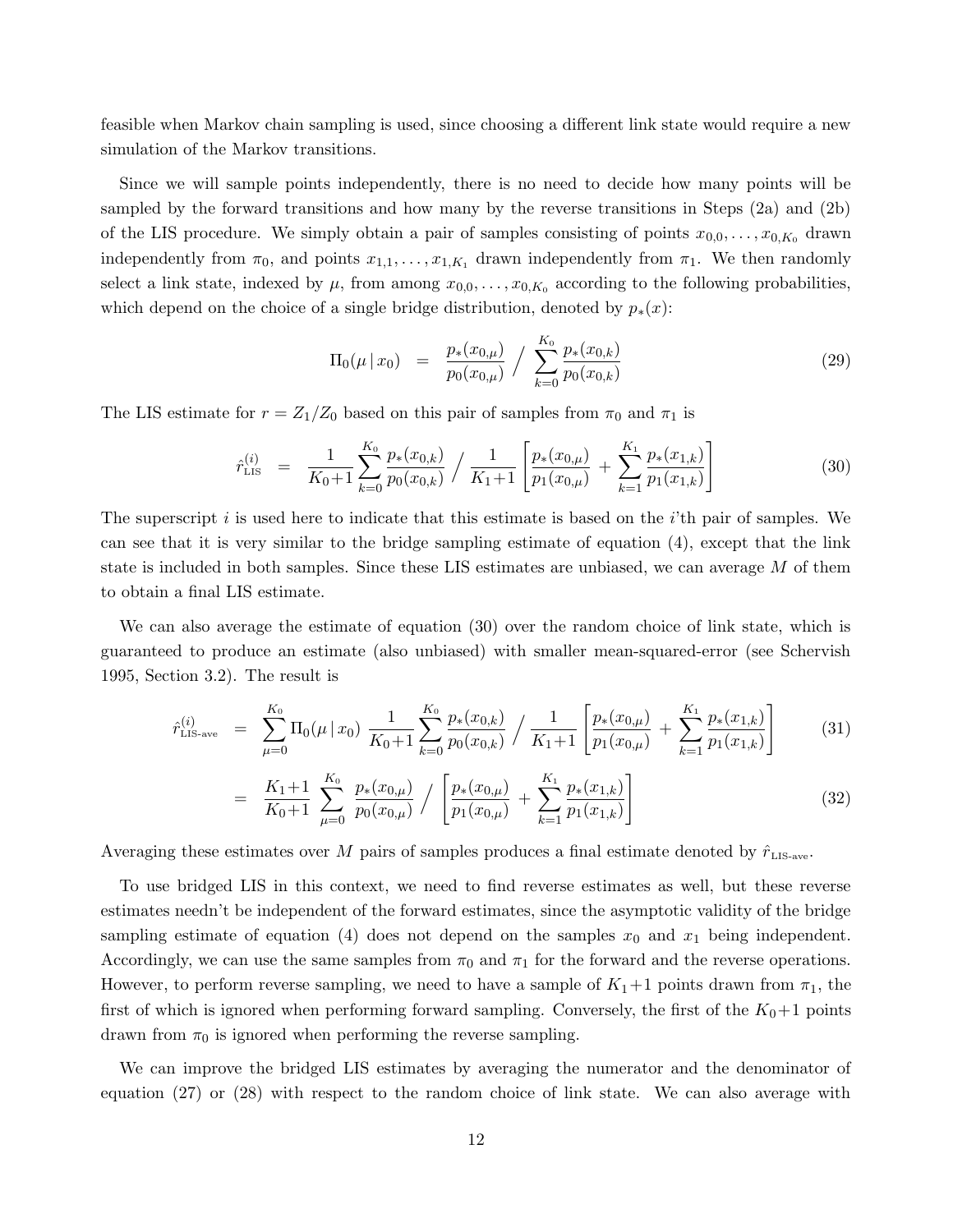respect to the omission of one of the points from one of the samples — ie, rather than omitting the first of  $K_1 + 1$  points in the sample from  $\pi_1$  when computing a forward estimate, we average with respect to a random choice of point to omit, and similarly for reverse estimates. Note that the averaging should be done over the sums in the numerator and denominator, not with respect to the entire estimate, nor with respect to the values of  $\hat{r}_{\text{LIS}}^{(i)}$  and  $\hat{r}_{\text{LIS}}^{(i)}$  appearing inside the summands. The effective sample size after this additional averaging of dependent points is unclear, so it is not obvious what the ratio of sample sizes in equation (6) should be, but using  $(K_0+1)/(K_1+1)$  is probably adequate.

### 3 Analytical comparisons of AIS and LIS

In this section, I analyse (somewhat informally) the performance of AIS and LIS asymptotically, and in other situations where analytical results are possible.

### 3.1 Asymptotic properties of AIS and LIS estimates

I begin by analysing the asymptotic performance of AIS and LIS when the sequence of distributions is defined by an unnormalized density function of the following form:

$$
p_{\eta}(x) = p_0(x) \exp(-\eta U(x)) \tag{33}
$$

This class includes sequences of canonical distributions defined by equation (1) in which the inverse temperature varies, as well as sequences that can be used for Bayesian analysis, in which  $p_0$  defines the prior and  $\eta$  is a power that the likelihood (expressed as  $\exp(-U(x))$ ) is raised to, with  $\eta = 1$  giving the posterior distribution. For these distributions, we can express r using the well-known 'thermodynamic integration' formula as follows:

$$
r = \log(Z_1/Z_0) = -\int_0^1 E_{\pi_\eta}(U) d\eta \tag{34}
$$

The analysis here is asymptotic, as the number of intermediate distributions used, given by  $n-1$ , goes to infinity. I will assume the  $\eta_j$  defining these distributions are chosen according to a scheme in which for any  $a \in (0,1)$ , the spacing  $\eta_{j+1} - \eta_j$  when  $j = \lfloor a \, n \rfloor$  is asymptotically proportional to  $1/n$ — in other words, the relative density of intermediate distributions in the neighborhood of different values of  $\eta$  stays the same as the overall density increases. The simplest such scheme is to let  $\eta_j = j/n$ , though other schemes may sometimes be better.

With the above form for  $p_{\eta}$ , the AIS estimate from a single run (from equation (7)) can be written as follows:

$$
\log \hat{r}_{\text{AIS}}^{(i)} = \sum_{j=0}^{n-1} \log \left( p_{\eta_{j+1}}(x_j^{(i)}) \Big/ p_{\eta_j}(x_j^{(i)}) \right) = \sum_{j=0}^{n-1} - (\eta_{j+1} - \eta_j) U(x_j^{(i)}) \tag{35}
$$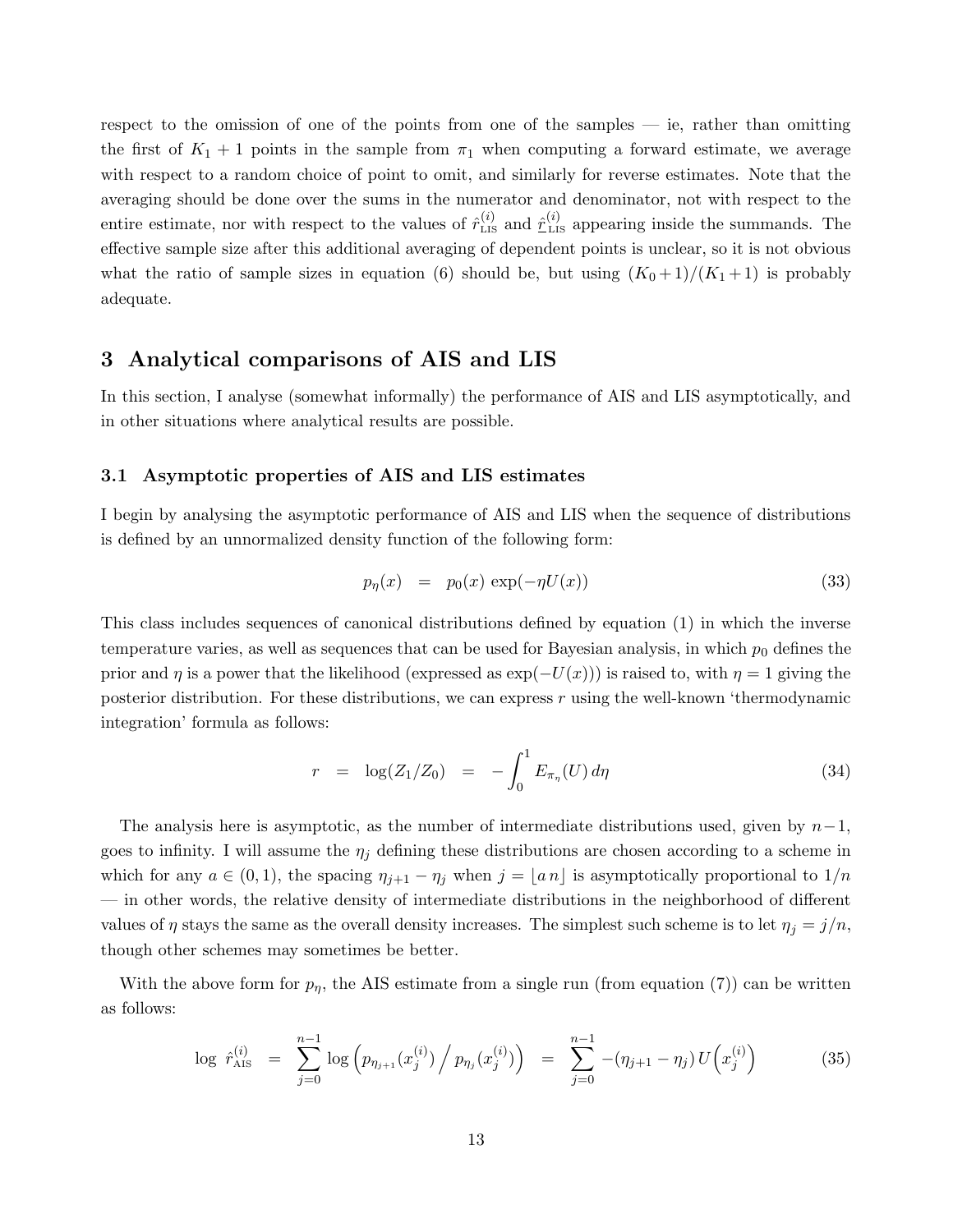When  $\eta_j = j/n$ , this can be seen as a stochastic form of Riemann's Rule for numerically integrating equation (34), though one difference is that log  $\hat{r}_{\text{AIS}}$  converges to the correct value as M goes to infinity even if n stays fixed.

Provided that there is some finite bound on the variance of U under all the distributions  $\pi_{\eta}$ , and that the Markov transitions used mix well, a Central Limit Theorem will apply, allowing us to conclude that the distribution of  $\ell_n = \log \hat{r}_{\text{AIS}}^{(i)}$  becomes Gaussian as n goes to infinity. Let the mean of  $\ell_n$  be  $\mu_n$ , and let the variance of  $\ell_n$  asymptotically be  $\sigma^2/n$ , where  $\sigma$  is determined by details of the spacing of intermediate distributions and of the degree of autocorrelation in the Markov transitions. Note that  $E[Y^q] = \exp(q\mu + q^2\varsigma^2/2)$  when  $Y = \exp(X)$  and X is Gaussian with mean  $\mu$  and variance  $\varsigma^2$ . Using this, the mean of  $\exp(\ell_n)$  is  $\exp(\mu_n + \sigma^2/2n)$ . This must equal r, since  $\hat{r}_{\text{AIS}}$  is unbiased, so  $\mu_n = \log(r) - \sigma^2/2n$ . Using this, we can see that the variance of  $\hat{r}_{\text{AIS}}^{(i)} = \exp(\ell_n)$  is  $r [\exp(\sigma^2/2n) - 1]$ , which for large n will be approximately  $r\sigma^2/2n$ . The variance of  $\hat{r}_{\text{AIS}}$  will therefore be  $r\sigma^2/2nM$ . Asymptotically, the total computational effort, which will generally be proportional to  $nM$ , can be divided in any way between more intermediate distributions  $(n)$  or more runs  $(M)$  without affecting the accuracy of estimation of r, provided that n is kept large enough that these asymptotic results apply — a fact noted by Hendrix and Jarzynski  $(2001)$ . We can therefore use a value of M greater than one without penalty, in order to obtain an error estimate from the degree of variation over the  $M$  runs.

For LIS, we can write the log of the estimate from one run (equation (10)) as follows:

$$
\log \hat{r}_{\text{LIS}}^{(i)} = \sum_{j=0}^{n-1} \left[ \log \left( \frac{1}{K_j + 1} \sum_{k=0}^{K_j} \frac{p_{j+j+1}(x_{j,k})}{p_{\eta_j}(x_{j,k})} \right) - \log \left( \frac{1}{K_{j+1} + 1} \sum_{k=0}^{K_{j+1}} \frac{p_{j+j+1}(x_{j+1,k})}{p_{\eta_{j+1}}(x_{j+1,k})} \right) \right] \tag{36}
$$

Suppose that we let  $K_j = \lceil mK_j^0 \rceil$  for all j and some set of  $K_j^0$ , and that we then let m go to infinity. Assuming that the variances of the ratios of probabilities are finite, and that the Markov chain transitions used mix sufficiently well, a Central Limit Theorem will again apply, and we can conclude that all of the  $n$  terms in the sum above, and therefore also the sum itself, will approach Gaussian distributions, with variances proportional to  $1/m$ .

To analyse the LIS estimate in more detail, we need to assume a form of bridge distribution, as well as a form for  $p_{\eta}$ . If  $p_{\eta}$  has the form of equation (33) and we use the geometric bridge of equation (5), we can write

$$
\log \hat{r}_{\text{LIS}}^{(i)} = \sum_{j=0}^{n-1} \left[ \log \left( \frac{1}{K_j + 1} \sum_{k=0}^{K_j} \exp(-(\eta_{j+1} - \eta_j) U(x_{j,k}) / 2) \right) - \log \left( \frac{1}{K_{j+1} + 1} \sum_{k=0}^{K_j} \exp(-(\eta_j - \eta_{j+1}) U(x_{j+1,k}) / 2) \right) \right]
$$
(37)

Since  $\exp(z) \approx 1 + z$  and  $\log(1 + z) \approx z$  when z is small, we can rewrite this when n is large (and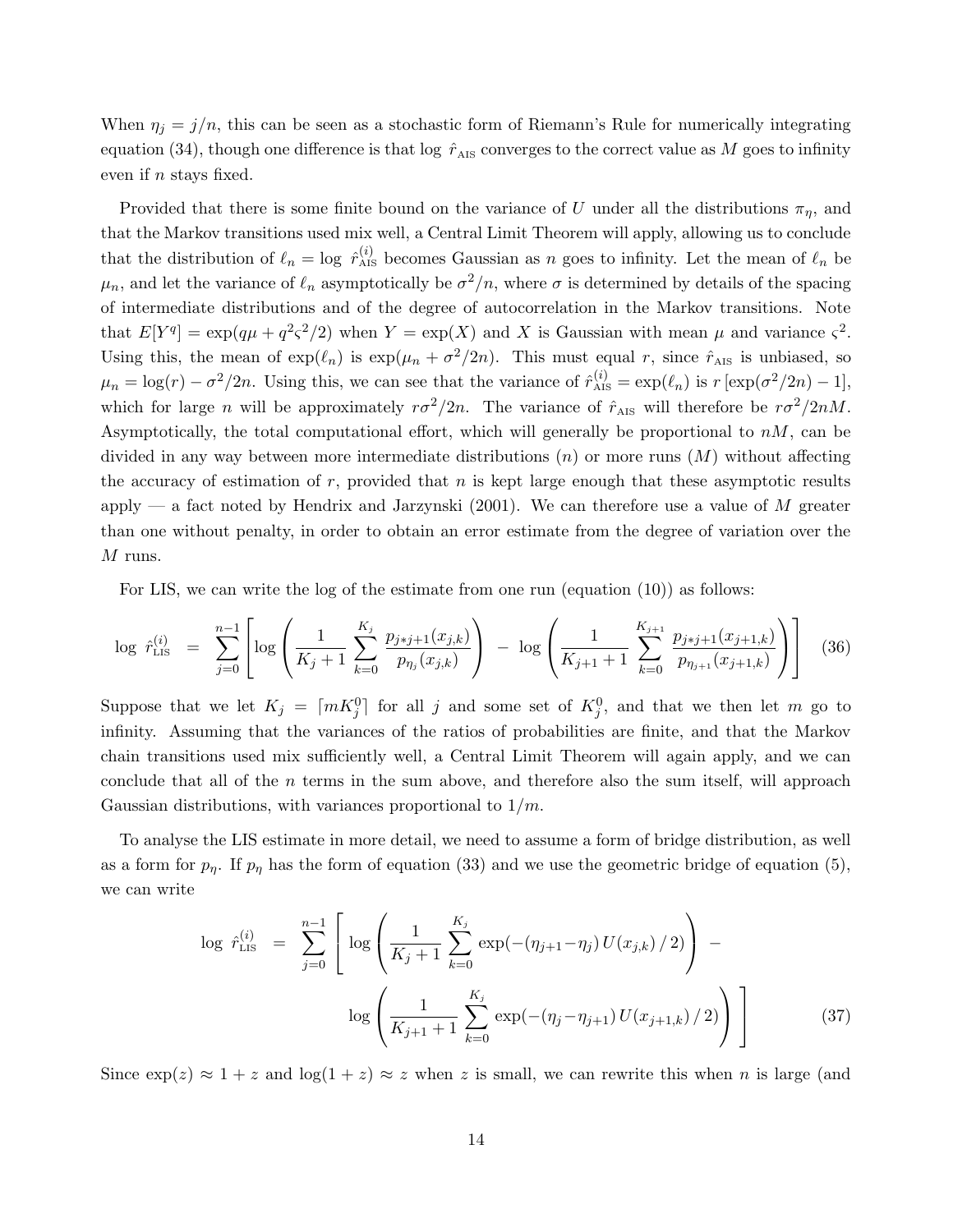hence  $\eta_{j+1}-\eta_j$  is small) as

$$
\log \hat{r}_{\text{LIS}}^{(i)} \approx \sum_{j=0}^{n-1} \left[ \log \left( 1 - \frac{\eta_{j+1} - \eta_j}{2} \frac{1}{K_j + 1} \sum_{k=0}^{K_j} U(x_{j,k}) \right) - \log \left( 1 + \frac{\eta_{j+1} - \eta_j}{2} \frac{1}{K_{j+1} + 1} \sum_{k=0}^{K_{j+1}} U(x_{j+1,k}) \right) \right]
$$
(38)

$$
\approx \sum_{j=0}^{n-1} -\frac{\eta_{j+1} - \eta_j}{2} \left[ \frac{1}{K_j + 1} \sum_{k=0}^{K_j} U(x_{j,k}) + \frac{1}{K_{j+1} + 1} \sum_{k=0}^{K_{j+1}} U(x_{j+1,k}) \right]
$$
(39)

$$
= -\frac{\eta_1 - \eta_0}{2} \frac{1}{K_0 + 1} \sum_{k=0}^{K_0} U(x_{0,k}) - \frac{\eta_n - \eta_{n-1}}{2} \frac{1}{K_n + 1} \sum_{k=0}^{K_n} U(x_{n,k}) - \sum_{j=1}^{n-1} \frac{\eta_{j+1} - \eta_{j-1}}{2} \frac{1}{K_j + 1} \sum_{k=0}^{K_j} U(x_{j,k})
$$
\n(40)

When  $\eta_j = j/n$ , this looks like a stochastic form of the Trapezoidal Rule for numerically integrating equation (34). Since the Trapezoidal Rule converges faster than Reimann's Rule, one might expect LIS to perform better than AIS asymptotically, but this is not so in this stochastic situation. Suppose for simplicity that we set all  $K_j = m$ . The variance of log  $\hat{r}^{(i)}_{\text{LIS}}$  will be dominated by the variance of the last sum above, which will be proportional to  $1/mn$ , assuming that m is large, so that the dependence between terms (from sharing link states) is negligible. Using the same argument as for AIS above, the variance of log  $\hat{r}_{\text{LIS}}$  will be proportional to  $1/nmM$ . Considering that the computation time for an LIS run will be proportional to  $nm$ , versus n for AIS, we see that the variances of the AIS and LIS estimates go down the same way in proportion to computation time, asymptotically as  $n$  and  $m$  go to infinity.

Furthermore, the proportionality constant should be the same for AIS and LIS, assuming that the overhead of the two procedures is negligible compared to the time spent performing Markov transitions, so that the proportionality constants for computation time are the same for AIS (multiplying  $n$ ) and for LIS (multiplying  $nm$ ). The proportionality constants for variance for AIS (multiplying  $1/nM$ ) and for LIS (multiplying  $1/nmM$ ) depend in a complex way on the form of the density of  $\eta_j$  values and on the mixing properties of the Markov transitions, but the result should be the same for AIS and LIS, provided the same scheme is used for choosing  $\eta_j$  values, and the same Markov transitions are used, parameterized smoothly in terms of  $\eta$ . A difference that might appear significant is that for AIS only one Markov transition is done for each  $\eta_i$ , whereas for LIS, m such transitions are done. However, as n goes to infinity, nearby distributions become more similar, so transitions for  $m$ consecutive distributions become similar to m transitions for one of these distributions.

The apparently pessimistic conclusion from this is that when both n and m (and hence the  $K_j$ ) are large, the performance of LIS should be about the same as that of AIS (with  $n$  for AIS chosen to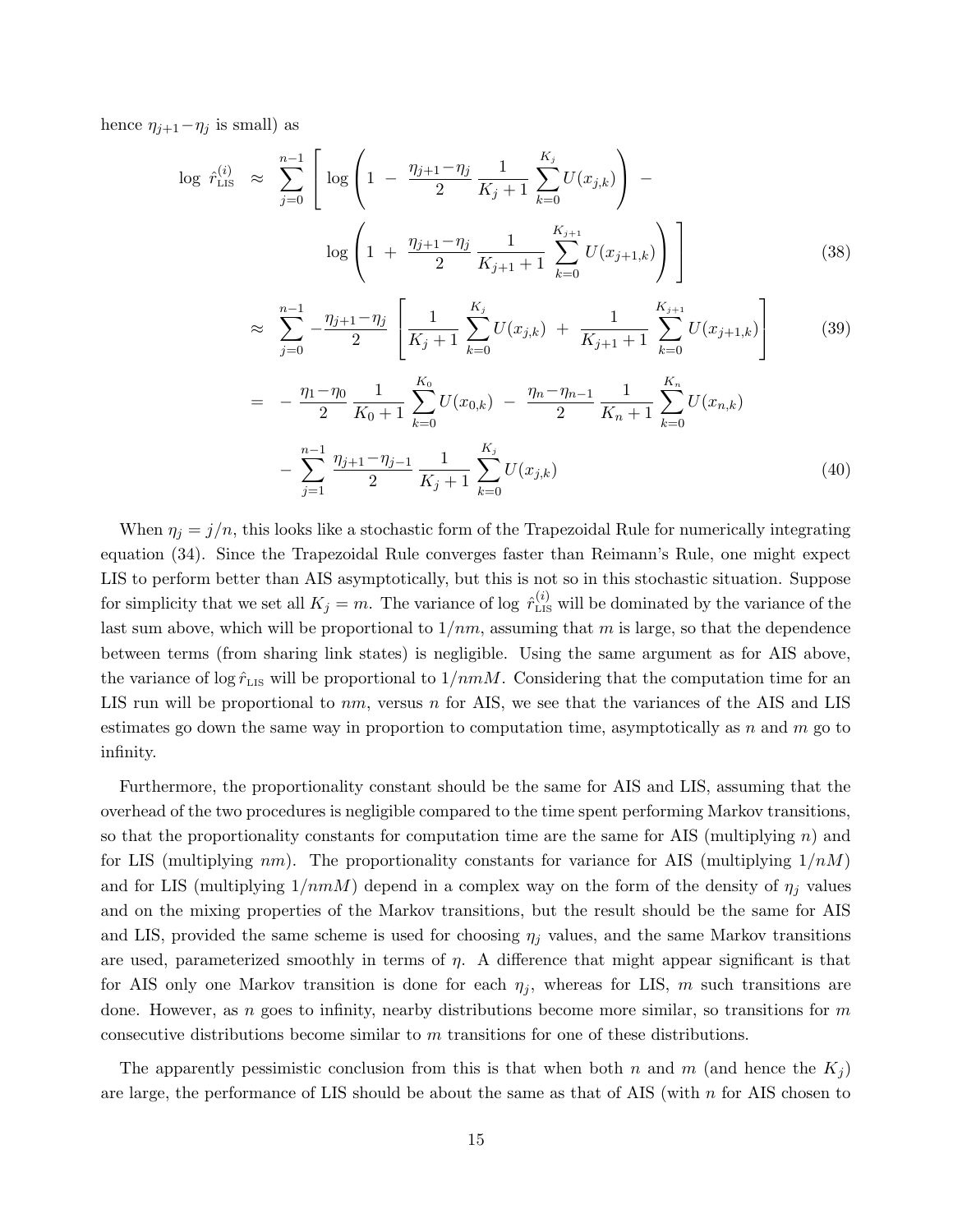equalize the computation time), assuming that the distributions used have the form of equation (33), that the variance of U is finite under all of the distributions  $\pi_{\eta}$ , and that the Markov transitions used mix well enough. Fortunately, however, there is no reason to make both  $m$  and  $n$  large with LIS. For good performance, n must be large enough that  $\pi_{\eta_j}$  and  $\pi_{\eta_{j+1}}$  overlap significantly, but there is no reason to make n much larger than this. The accuracy of the estimates can be improved as desired by increasing m and/or M while keeping n fixed. The results below show that LIS estimates with n fixed are sometimes much better than AIS estimates.

Finally, let us consider the asymptotic performance of the bridged versions of AIS and LIS, assuming that the variance of  $U$  is finite, so that the distribution of the estimates from individual runs becomes Gaussian as n (for AIS) or m (for LIS) goes to infinity. Looking at equations  $(27)$  and  $(28)$ , which also are applicable to bridged AIS estimates, we see that the log of  $\hat{r}_{\text{LLS-bridge}}^{(i)}$  can for both optimal and geometric bridges be expressed as the difference of the log of the numerator, which is the mean of a function of the forward estimates,  $\hat{r}_{\text{LIS}}^{(i)}$ , and the log of the denominator, which is the mean of a function of the reverse estimates,  $\hat{r}_{\text{LIS}}^{(i)}$ . If these forward and reverse estimates have Gaussian distributions with small variances,  $\sigma^2$  and  $\underline{\sigma}^2$ , then  $\hat{r}_{\text{LIS-bridged}}^{(i)}$  will also be Gaussian, with a variance that can be computed in terms of the derivatives of the summands in the numerator and the denominator, with respect to  $\hat{r}^{(i)}_{\text{LIS}}$  and  $\hat{r}^{(i)}_{\text{LIS}}$ , evaluated at the true values of r and  $1/r$ . I will assume that  $r=1$  below, as can be done without loss of generality.

For the geometric bridge, these derivatives are both 1/2, from which it follows that the variance of the numerator in equation (28) is  $\sigma^2/4M$  and that of the denominator is  $\sigma^2/4M$ . Since the numerator and denominator evaluate to one for  $\hat{r}_{\text{LIS}}^{(i)} = r = 1$  and  $\hat{r}_{\text{LIS}}^{(i)} = 1/r = 1$ , the sum of the variances of the logs of the numerator and denominator is  $\sigma^2/4M + \sigma^2/4M$ . If  $\sigma^2 = \sigma^2$  and  $M = M$ , this reduces to  $\sigma^2/2M$ . The variance of an unbridged LIS estimate will be  $\sigma^2/M$ . However, the bridged estimate requires time proportional to  $M + M$ , compared to just M for the unbridged estimate. The value of M for the unbridged method can therefore be twice as large as for the bridged method, with the result that bridged and unbridged estimates perform equally well asymptotically (assuming the variance of  $U$  is finite).

For the optimal bridge, the derivatives of the summands in the numerator and denominator are both 1/4, when evaluated at  $\hat{r}_{\text{LIS}}^{(i)} = r = 1$  and  $\hat{r}_{\text{LIS}}^{(i)} = 1/r = 1$ , and assuming that  $M = \underline{M}$ . The numerator and denominator both evaluate to  $1/2$ , with the result that asymptotically the variance of the bridged estimate, assuming  $\sigma^2 = \underline{\sigma}^2$ , is  $\sigma^2/2M$ , the same as for the geometric bridge.

In conclusion, bridged AIS and LIS estimates asymptotically have the same performance as the corresponding unbridged estimates (with twice the value of  $M$ ), for both the optimal and geometric bridges, assuming U has finite variance. This conclusion applies more generally, as long as a Central Limit Theorem holds for the individual estimates,  $\hat{r}_{\text{LIS}}^{(i)}$  and  $\hat{r}_{\text{LIS}}^{(i)}$ . However, the bridged methods may be much better when the variance of  $U$  is infinite, or for classes of distributions other than that of equation (33). The bridged methods may also provide improvement when the values of n or m are not large enough for the asymptotic results to apply.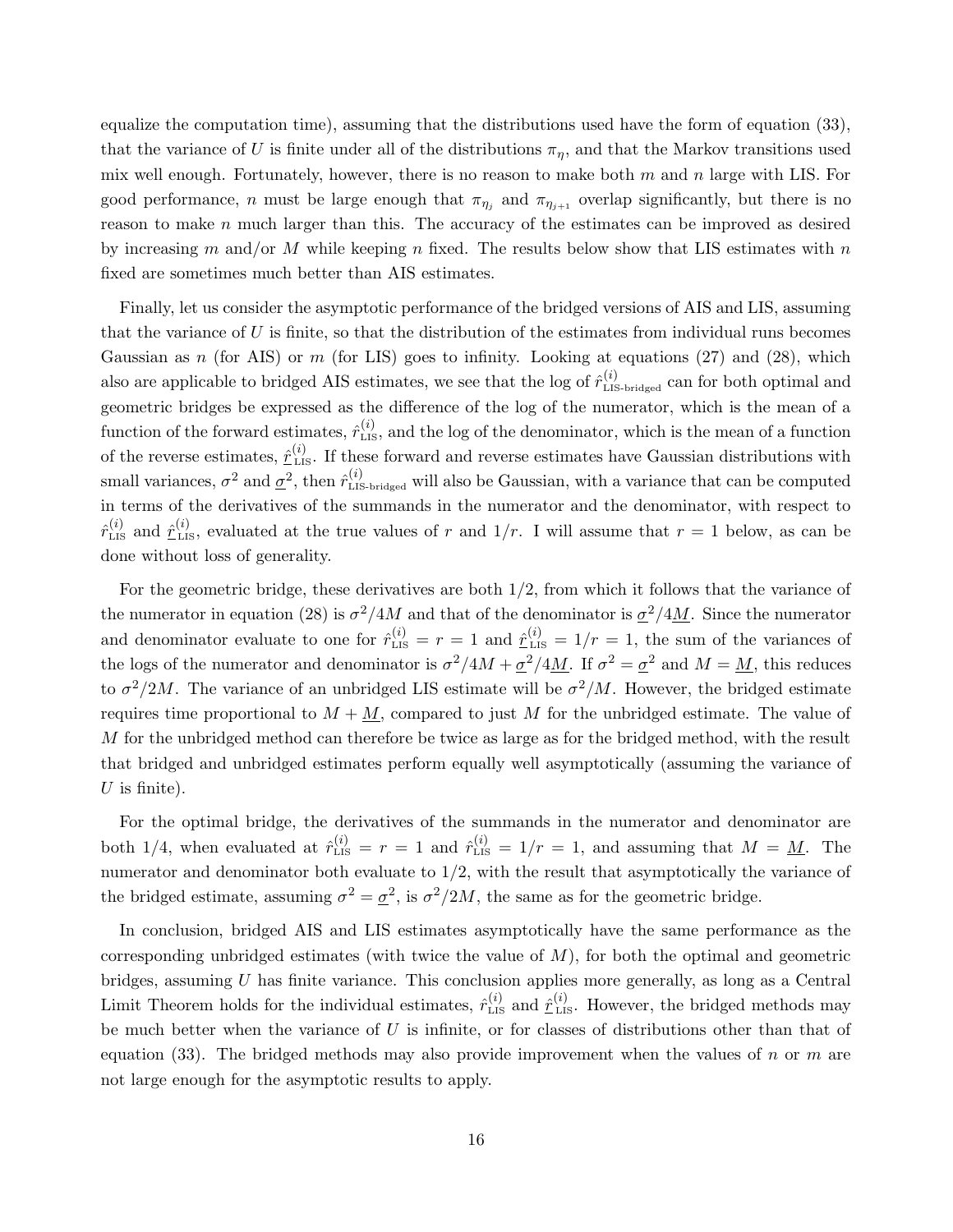### 3.2 Properties of AIS and LIS when sampling from uniform distributions

In this section, I will demonstrate that when n is kept suitably small, LIS can perform much better than AIS when these methods are applied to sequences of uniform distributions.

As a first example, consider the class of nested uniform distributions with unnormalized densities given by

$$
p_{\eta}(x) = \begin{cases} 1 & \text{if } -s^{\eta} < x < s^{\eta} \\ 0 & \text{otherwise} \end{cases} \tag{41}
$$

for which the normalizing constants are  $Z_{\eta} = 2s^{\eta}$ , so that  $r = Z_1/Z_0 = s$ . The results concerning this class of distributions can easily be extended to any class of uniform distributions, in any number of dimensions, that have nested regions of support. For both AIS and LIS, I will assume that the intermediate distributions are defined by  $\eta_i = j/n$ . With this choice, the probability that a point, x, randomly sampled from  $\pi_j$  will have  $p_{j+1}(x) = 1$  is  $s^{1/n}$ , for any j.

During an AIS run, only a single point is sampled from each distribution. An AIS run will produce an estimate for r of zero if any of the ratios  $p_{\eta_{j+1}}(x_i^{(i)})$  $\binom{(i)}{j}$  /  $p_{\eta_j}(x_j^{(i)})$  $j^{(i)}$ ) in equation (7) are zero, which happens with probability  $1 - (s^{1/n})^n = 1 - s$ , and will otherwise produce an estimate of one. Note that the distribution of estimates is independent of n. AIS is therefore not a useful technique for nested uniform distributions — simple importance sampling (ie, AIS with  $n=1$ ) would work just as well (or just as poorly, if s is very small). Bridged AIS produces no improvement in this context.

Suppose instead we use LIS with all  $K_j = m$ , and suppose that the Markov transitions,  $T_j$ , produce points that are almost independent of the previous point. For this problem, both the geometric and optimal forms of the bridge distribution result in  $p_{j \ast j+1}(x) = p_{\eta_{j+1}}(x)$ . If  $m + 1$  points are sampled independently from  $\pi_{\eta_j}$ , the fraction of these points for which  $p_{\eta_{j+1}}(x)$  is one will have variance  $s^{1/n}$  (1–  $s^{1/n}$  /  $(m+1)$ . For sufficiently large m, the variance of the log of this fraction will be approximately  $(s^{1/n} (1-s^{1/n})/(m+1))/s^{2/n}$ , which simplifies to  $(s^{-1/n}-1)/(m+1)$ . For this approximation to be useful, the probability that none of the  $m+1$  points sampled from  $\pi_{\eta_j}$  lie in the region where  $p_{\eta_{j+1}}$  is one, equal to  $(1 - s^{1/n})^{m+1}$ , must be negligible. This probability must be fairly small anyway, if LIS is to perform well.

Suppose that the computational cost of an LIS run is proportional to the sum of the number of points sampled from  $\pi_0$  and the number of Markov transitions performed. If we fix this cost, the number of intermediate distributions,  $n$ , and the number of transitions for each distribution,  $m$ , will be related by  $m(n+1) = C$ , for some constant C. Assume for the moment that both n and m are large. The probability of a run producing a zero estimate will then be negligible, and we can assess the accuracy of the estimate for one run by the variance of  $\log \hat{r}_{\text{LIS}}^{(i)}$  (modified in some way to eliminate the infinity resulting from the negligible, but non-zero, probability that  $\hat{r}_{\text{LIS}}^{(i)}$  is zero). Looking at equation (36), we see that for these nested uniform distributions, the second log term vanishes  $p_{j\ast j+1}(x_{j+1,k})/p_{\eta_{j+1}}(x_{j+1,k})$  is always one, since  $p_{j\ast j+1}$  is the same as  $p_{\eta_{j+1}}$ . When m is large, the dependence between terms with different values of  $j$  will be negligible, so we can add the variances of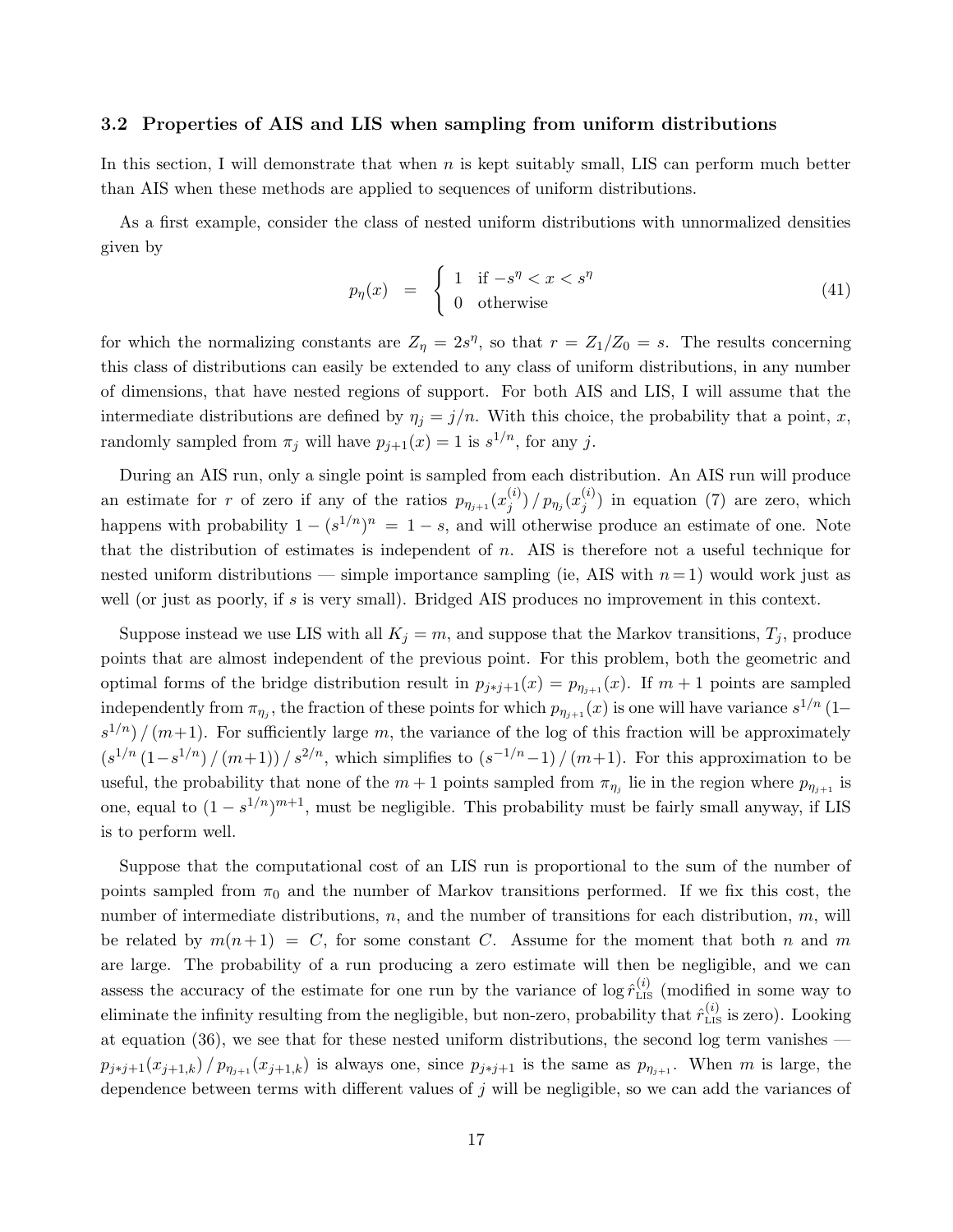the terms to get the variance of the estimate, obtaining the result that

$$
\text{Var}\left(\log \hat{r}_{\text{LIS}}^{(i)}\right) \approx n\left(s^{-1/n} - 1\right) / (m+1) \tag{42}
$$

When *n* is large,  $s^{-1/n} = \exp(\log(1/s)/n)$  is approximately  $1 + \log(1/s)/n$ , and hence the variance above is approximately  $\log(1/s)/(m+1)$ . So it seems that the larger the value of m, the better until we reach a value of m for which the corresponding value of n, equal to  $C/m - 1$ , is small enough that this result no longer applies.

Best performance will therefore come using a fairly small value of  $n$ , but a large value of  $m$ . Substituting  $m = C/(n+1)$  into equation (42), and assuming  $m/(m+1) \approx 1$ , we get

$$
\text{Var}\Big(\log \hat{r}_{\text{LIS}}^{(i)}\Big) \approx n\left(s^{-1/n} - 1\right) / \left(\frac{C}{n+1}\right) = n(n+1)\left(s^{-1/n} - 1\right) / C \tag{43}
$$

The value of n that minimizes this depends only on s, not on  $C$ . The optimal choice of n increases slowly as s gets smaller:  $s = 0.1$  gives  $n = 2$ ,  $s = 0.05$  gives  $n = 3$ ,  $s = 0.01$  gives  $n = 4$ , and  $s = 0.0001$  gives  $n = 7$ .

As a second example, consider the class of non-nested uniform distributions with unnormalized densities given by

$$
p_{\eta}(x) = \begin{cases} 1 & \text{if } \eta t - 1 < x < \eta t + 1 \\ 0 & \text{otherwise} \end{cases} \tag{44}
$$

For this class,  $Z_{\eta} = 2$  for all  $\eta$ , so  $r = Z_1/Z_0 = 1$ . I will again assume that the intermediate distributions are defined by  $\eta_j = j/n$ , and that all  $K_j = m$ . Assuming that n is greater than  $t/2$ , the probability that a point, x, randomly sampled from  $\pi_{\eta_j}$  will have  $p_{\eta_{j+1}}(x) = 1$  is  $1 - t/2n$ , for any j.

For this example, AIS estimates do not converge to the true value of  $r$  as  $M$  increases, regardless of the value of n. To see this, note that the ratios in equation  $(7)$  will all be either zero or one, and that the estimate from one run,  $\hat{r}_{\text{AIS}}^{(i)}$ , will be one if all of these ratios are one, and zero otherwise. The probability of a particular ratio being one is  $1-t/2n$ , so the probability that all are one (assuming the  $T_{\eta}$  produce points independent of the current point) is  $(1 - t/2n)^n$ , which approaches  $\exp(-t/2)$  as n goes to infinity. The AIS estimate, averaging over M runs, will have mean  $\exp(-t/2)$ , rather than the correct value of one.

In contrast, bridged AIS estimates will converge to the true value as  $M$  increases, as long as  $n$  is at least  $t/2$ , so that there is overlap between successive distributions in the sequence. However, when t is large, the overlap between the distributions over paths produced by forward and reverse AIS runs, given by  $\exp(-t/2)$ , will be very small, and the procedure will be very inefficient.

To see how well LIS performs, recall the formula for  $\log \hat{r}_{\text{LIS}}$  from equation (36):

$$
\log \hat{r}_{\text{LIS}}^{(i)} = \sum_{j=0}^{n-1} \left[ \log \left( \frac{1}{K_j + 1} \sum_{k=0}^{K_j} \frac{p_{j+j+1}(x_{j,k})}{p_{\eta_j}(x_{j,k})} \right) - \log \left( \frac{1}{K_{j+1} + 1} \sum_{k=0}^{K_{j+1}} \frac{p_{j+j+1}(x_{j+1,k})}{p_{\eta_{j+1}}(x_{j+1,k})} \right) \right] \tag{45}
$$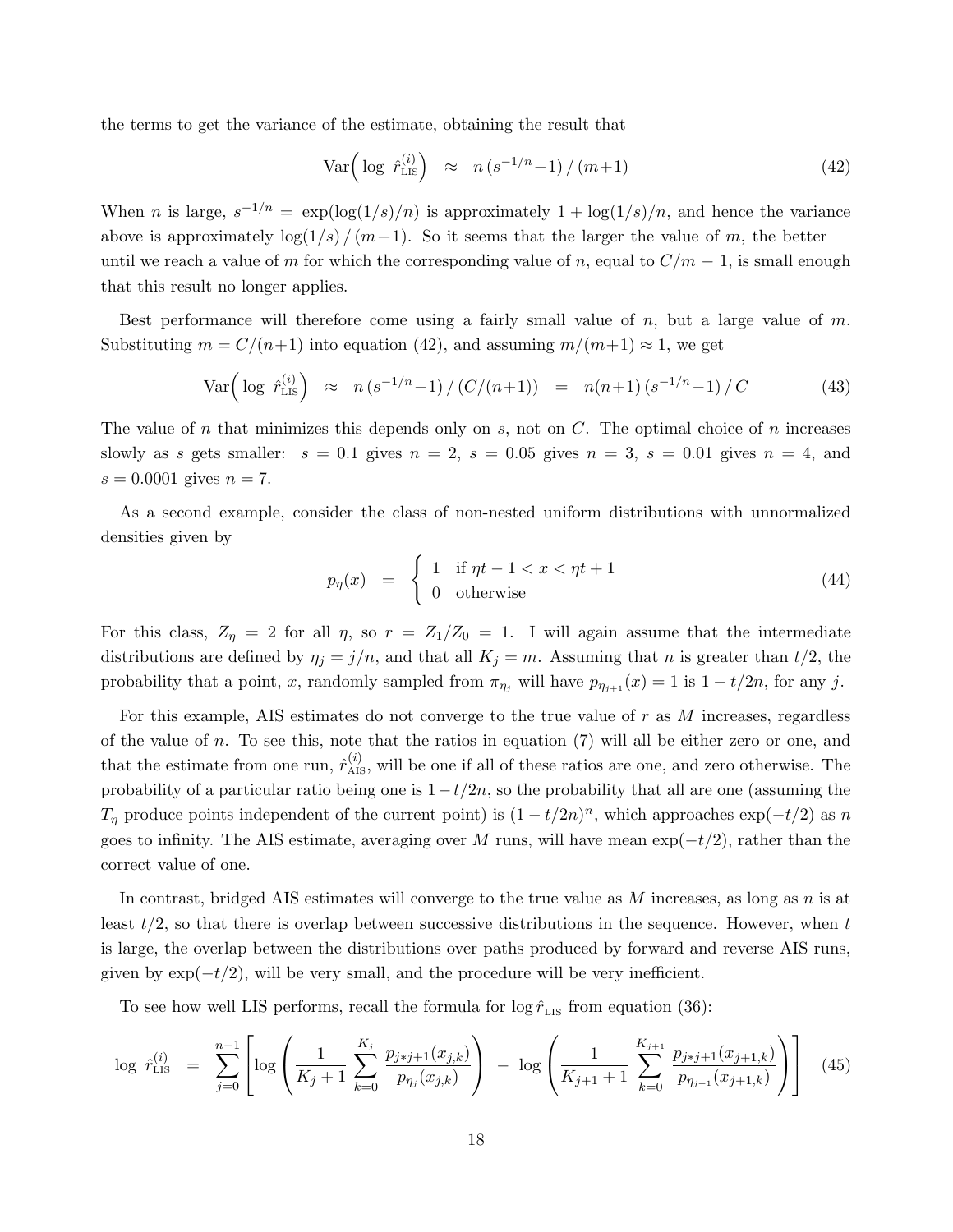Due to symmetry, the two log terms above have the same distribution, for all  $j$ . The variance of one of these log terms (for large m) is  $((t/2n)(1-t/2n)/(m+1))/(1-t/2n)^2$ , which simplifies to  $1 / ((2n/t-1)(m+1))$ . The second log term in equation (36) for one j will involve the same points,  $x_{j+1,k}$ , as the first log term for the next j. The effect of this is that these terms will be negatively correlated, with correlation of  $-1$  if  $n=t$ . However, since the two terms occur with opposite signs, the effect on the final sum is that  $n-1$  pairs of terms (out of 2n terms total) are positively correlated. Straightforward calculations show that this correlation is  $2n/t - 1$  for  $t/2 < n \leq t$  and  $1/(2n/t - 1)$  for  $n \geq t$ . Using the fact that when X and Y have the same distribution,  $Var(X + Y) = 2Var(X)[1 + Cor(X, Y)],$  we obtain the result that, for large  $m$ ,

$$
\text{Var}\Big(\log \ \hat{r}_{\text{LIS}}^{(i)}\Big) \ \approx \ \frac{2}{(2n/t-1)(m+1)} \left\{ \begin{array}{ll} n + (n-1)\,(2n/t-1) & \text{if } t/2 < n \le t \\ n + (n-1)\,/\,(2n/t-1) & \text{if } n \ge t \end{array} \right\} \tag{46}
$$

Setting  $m = C/(n+1)$ , and assuming  $m/(m+1) \approx 1$ , gives

$$
\text{Var}\Big(\log \ \hat{r}_{\text{LIS}}^{(i)}\Big) \ \approx \ \frac{2(n+1)}{C(2n/t-1)} \left\{ \begin{array}{ll} n + (n-1)\,(2n/t-1) & \text{if } t/2 < n \le t \\ n + (n-1)\,/\,(2n/t-1) & \text{if } n \ge t \end{array} \right\} \tag{47}
$$

Numerical investigation shows that the global minimum of the variance occurs where n is near  $(3/2) t$ . A second local minimum where n is near  $(3/4)$  also exists. The two minima are nearly equally good when t is large. There is a local maximum where n is near t, with the variance there being about 19% greater than at the global minimum. The variance is much larger for very large and very small values of n. We therefore see that for this example too, the best results are obtained by fixing  $n$  to a moderate value; any desired level of accuracy can then be obtained by increasing m and/or  $M$ .

### 4 Empirical comparisons of AIS and LIS

The analytical results of the previous section indicate that LIS can sometimes perform much better than AIS, but that the benefits of LIS may only be seen when the number of intermediate distributions used is kept suitably small (but not so small that they do not overlap). In this section, I investigate the performance of AIS and LIS (and their bridged versions) empirically. The programs used for these tests (written in R) are available from my web page.

These tests were done using sequences of one-dimensional distributions having unnormalized density functions of the following form:

$$
p_{\eta}(x) = \exp\left(-\left|\left(x-\eta t\right)/s^{\eta}\right|^q\right) \tag{48}
$$

where s, t, and q are fixed constants. As  $\eta$  moves from 0 to 1, the centre of this distribution shifts by  $t$ , and changes width by the factor  $s$ . The power  $q$  controls how thick the tails of the distributions are. When  $q = 2$ , the distributions are Gaussian; a larger value produces lighter tails. Note that  $Z_{\eta}$ is proportional to  $s^{\eta}$ , and hence  $r = Z_1/Z_0$  is equal to s.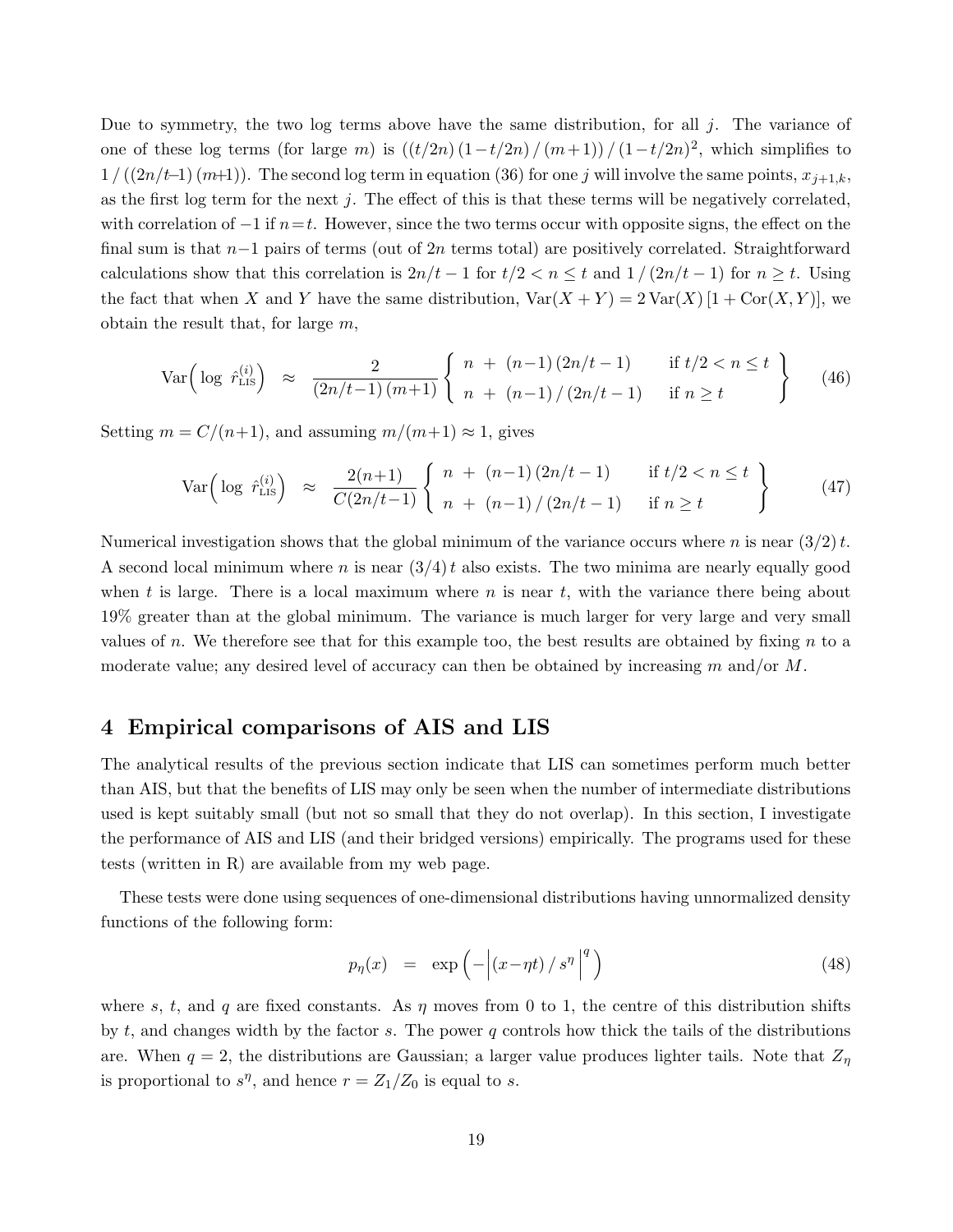

Figure 2: The sequences of unnormalized density functions used for the tests. The plots show the unnormalized density functions for  $\eta = 0, 1/4, 2/4, 3/4, 1$ , for six combinations of s, t, and q.

If  $t = 0$ , the distributions can be written in the form of equation (33), after reparameterizing in terms of  $\eta' = 1/s^{\eta q}$ , so that  $p_{\eta'}(x) = \exp(-\eta' |x|^q)$ . In this case, we expect the asymptotic behaviour to be as discussed in Section 3.1, but the behaviour with samples of practical size may be different. As q goes to infinity, the distributions converge to uniform distributions over  $(\eta t - s^{\eta}, \eta t + s^{\eta})$ , and the results of Section 3.2 become relevant.

I did an initial set of tests using six sequences of distributions. Three of these sequences were of Gaussian distributions, with  $q=2$ . The first of these used  $s=1$  and  $t=4$ , producing a shift with no change in scale as  $\eta$  increases from 0 to 1. The second used  $s=0.05$  and  $t=0$ , producing a contraction with no shift. The last used  $s = 0.3$  and  $t = 2$ , combining a shift with a contraction. A second set of three sequences used the same values of s and t, but with  $q = 10$ , which produces more 'rectangular' distributions with lighter tails. The six sequences are shown in Figure 2. Each sequence in these plots consists of five distributions, corresponding to  $\eta = 0, 1/4, 2/4, 3/4, 1$ . These were the sequences used for the LIS runs (hence  $n=4$  for these runs). The AIS runs used more distributions, spaced more finely with respect to  $\eta$ , so as to produce the same number of Markov transitions and sampling operations as in the LIS runs.

These distributions (for any  $\eta$ ) can easily be sampled from using rejection sampling. Samples from  $\pi_0$  and  $\pi_1$  were used to initialize forward and reverse runs of AIS and LIS. For this test, we pretend that sampling for other  $\pi_n$  must be done using Markov chain methods. The transition used for  $\pi_n$ ,  $T_n$ , was a random-walk Metropolis update, using a Gaussian proposal distribution with mean equal to the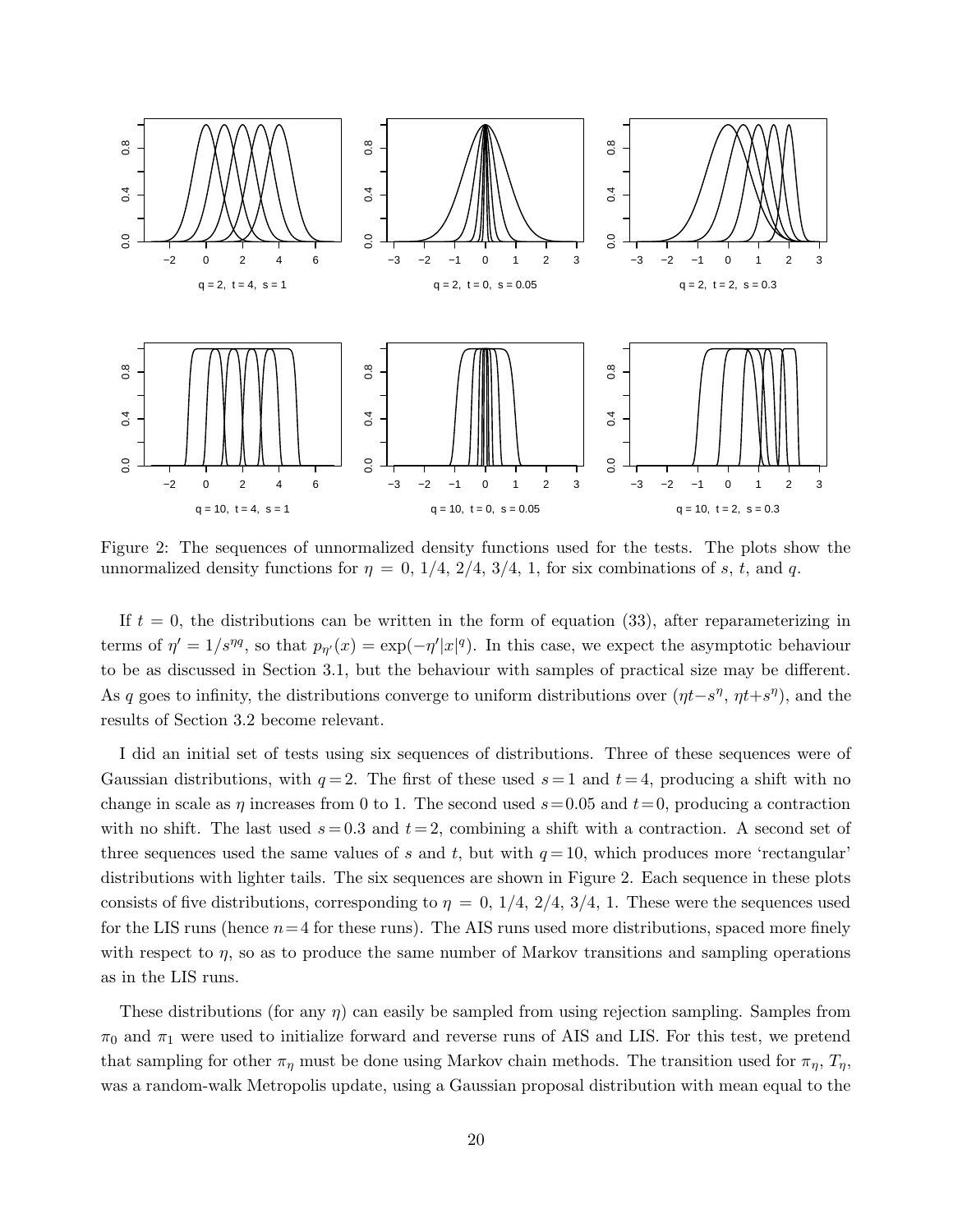current point and standard deviation  $s^{\eta}$ . Since Metropolis updates are reversible,  $\underline{T}_{\eta}$  was the same.

Two sets of forward and reverse LIS runs were done with  $n = 4$ , all  $K_j = 50$ , and  $M = 20$ , one set using the geometric bridge, the other using the optimal bridge with the true value of r. The forward estimates were computed from equation (10); the reverse estimates from equation (22), which is equivalent to using the forward procedure with the reverse sequence of distributions. Bridged LIS estimates were also found using equation  $(27)$ , with the value of r found by iteration. To make the comparison with forward and reverse estimates fair, the bridged LIS estimates used  $M = 10$  — ie, only half of the forward and half of the reverse runs were used, for a total of 20 runs.

A corresponding set of forward, reverse, and bridged AIS runs were also done, with  $n = 250$  and  $M = 20$  ( $M = 10$  for the bridged estimates). If sampling a point from  $\pi_0$  or  $\pi_1$  takes about the same computation time as a Metropolis update, these AIS runs will take about the same time as the LIS runs. (This assumes that sampling and Markov transitions dominate the time, which is typically true for real problems but perhaps not for this simple test problem.)

Sets of longer LIS and AIS runs were also done, which were the same as the sets above except that for LIS,  $K_j = 200$  for all j, and for AIS,  $n = 1000$ , which again equalizes the computation time.

Experience, together with the asymptotic results of Section 3.1, shows that estimates produced using a small value of  $M$  are better than, or at least as good as, those produced with larger  $M$ . I chose  $M = 20$  ( $M = 10$  for bridged estimates) since this is about the smallest value that allows reliable estimation of standard errors, which would usually be needed in practice.

The standard errors for AIS and LIS estimates of  $\hat{r}$  were estimated by the sample standard deviation of the  $\hat{r}^{(i)}$  divided by  $\sqrt{M}$ . When comparing the methods, I looked primarily at the mean squared error when estimating  $log(r)$  (rather than when estimating r). The estimate I used was  $log(\hat{r})$ , and the standard error for this estimate was estimated by the standard error for  $\hat{r}$  divided by  $\hat{r}$ . For the reverse runs,  $log(r)$  was estimated by  $log(r)$ . For bridged AIS and LIS, the standard errors for the log of the numerator and the log of the denominator of equation (27) were found, and the overall standard error was computed as the square root of the sum of the squares of these two standard errors. This method of converting estimates and standard errors for r to those for  $log(r)$  is valid asymptotically. It might be improved upon for finite samples, but such improvements would probably not affect the relative merits of the methods compared here.

Figures 3 through 8 plot the mean squared errors of estimates for  $log(r)$  for the six sets of runs. Results are shown for AIS, for LIS using the geometric bridge, and for LIS using the optimal bridge, with the true value of  $r$ . Results for both the forward and reverse versions of each method are shown, together with the bridged version, using the optimal bridge, with  $r$  obtained by iteration. Results for the short runs ( $n = 4$ ,  $K_j = 50$  for LIS,  $n = 250$  for AIS) are on the left, and for the long runs  $(n=4, K<sub>j</sub>=200$  for LIS,  $n=2000$  for AIS) on the right. The mean squared error for each method was estimated by simulating each method 2000 times, and comparing the estimates with the true value of  $log(r)$ . The bars in the plots are dark up to the estimated mean squared error minus twice its standard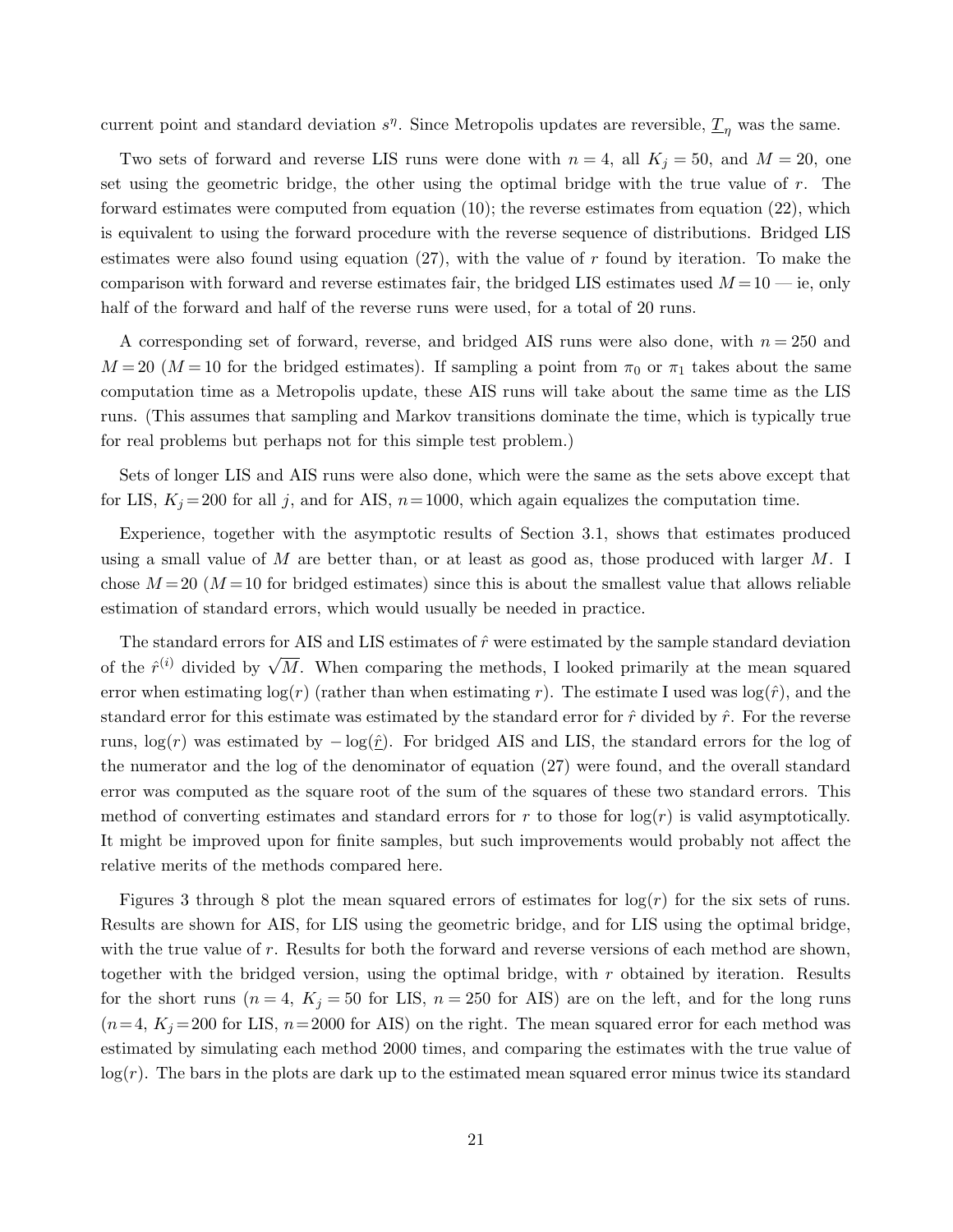

Figure 3: Results of short and long runs on the distribution sequence with  $s=1$ ,  $t=4$ , and  $q=2$ .



Figure 4: Results of short and long runs on the distribution sequence with  $s=1$ ,  $t=4$ , and  $q=10$ .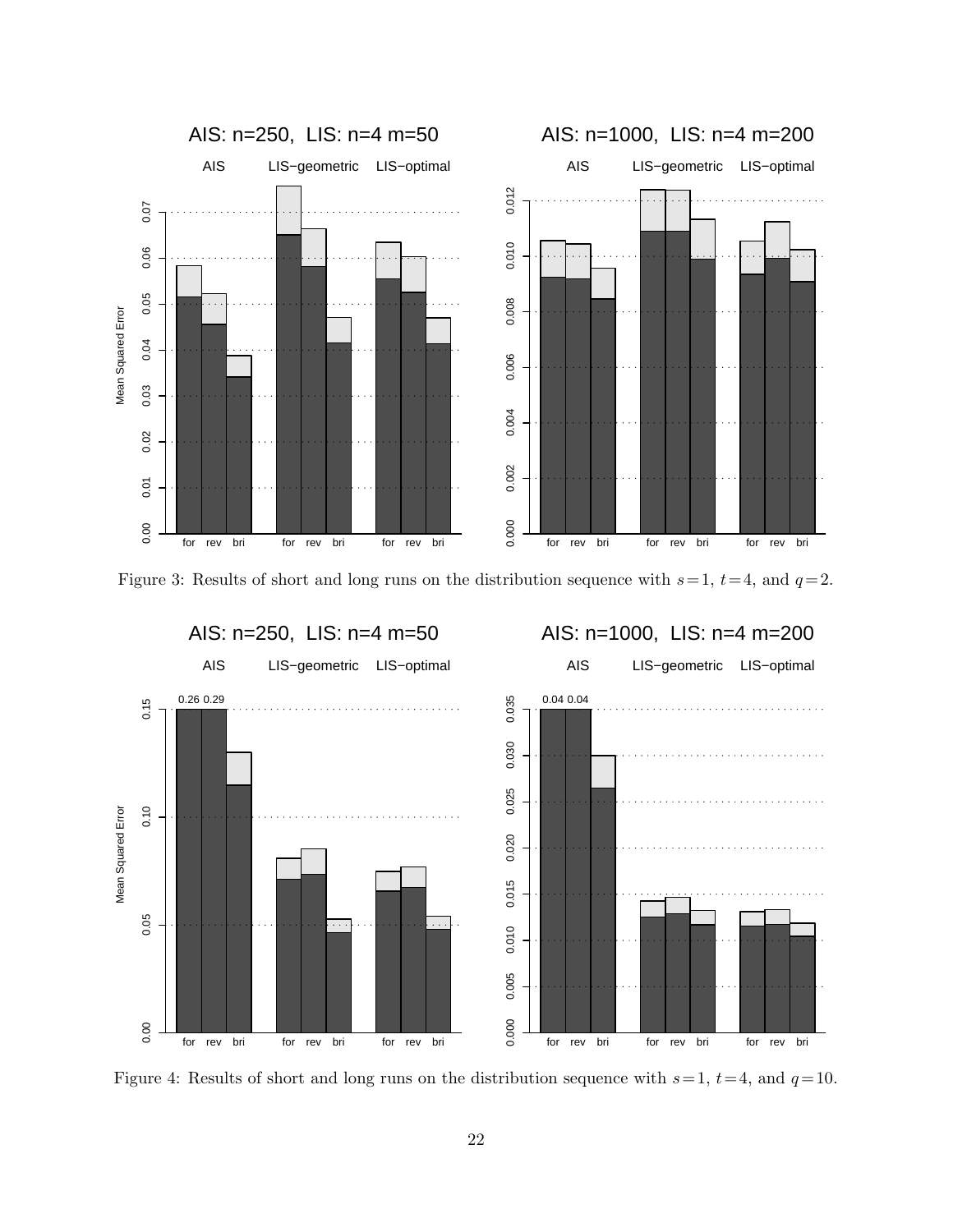





Figure 6: Results of short and long runs on the distribution sequence with  $s=0.05$ ,  $t=0$ , and  $q=10$ .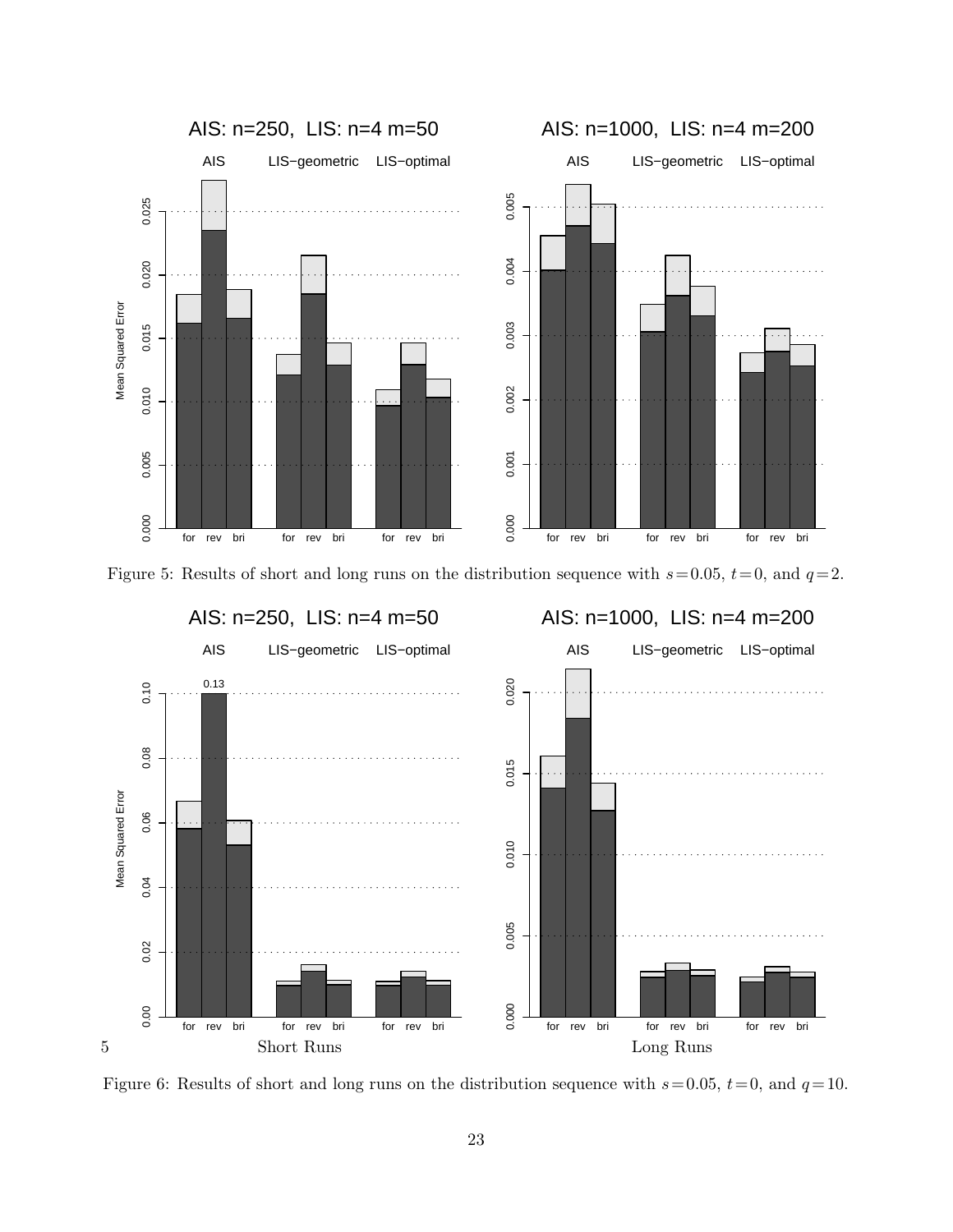

Figure 7: Results of short and long runs on the distribution sequence with  $s=0.3$ ,  $t=2$ , and  $q=2$ .



Figure 8: Results of short and long runs on the distribution sequence with  $s=0.3$ ,  $t=2$ , and  $q=10$ .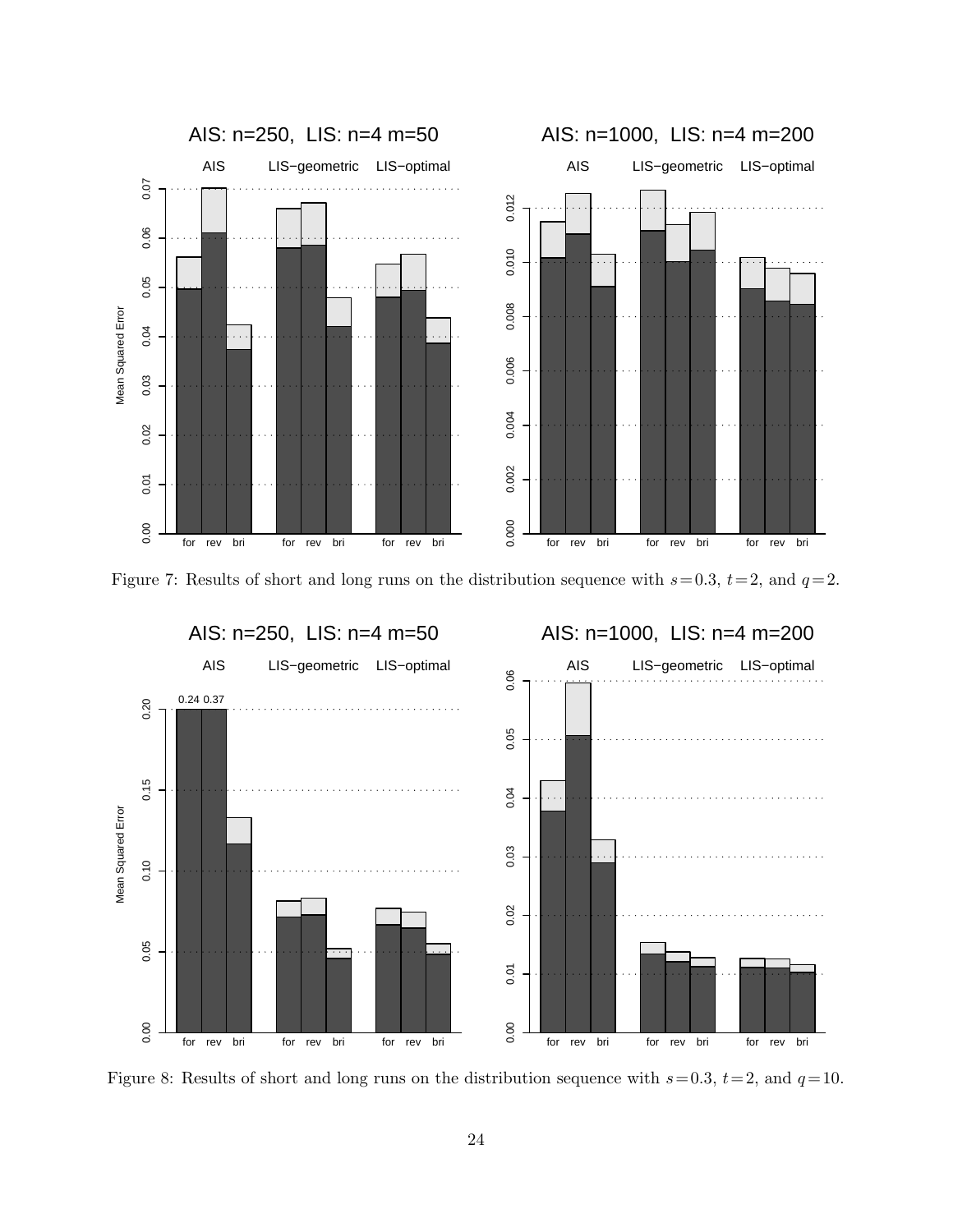error, and are then light up to the estimated mean squared error plus twice its standard error. For bars that extend above the plot the estimated mean squared error is shown at the top of the bar.

The results for translated sequences of distributions  $(t=4 \text{ and } s=1)$  are shown in Figures 3 and 4. When the distributions are Gaussian  $(q=2)$ , no advantage is seen for LIS — if anything, LIS performs slightly worse than AIS, particularly when the geometric bridge is used. The forward and reverse forms of AIS and LIS should have identical performance for these distribution sequences, due to symmetry; any differences seen result from random variation. The bridged forms of both AIS and LIS perform better than the unbridged forward and reverse forms. The advantage of bridging is less for the longer runs, however, as expected from the analysis at the end of Section 3.1.

When  $q = 10$ , the distributions have much lighter tails than the Gaussian, more closely resembling the uniform distributions analysed in Section 3.2. For these sequences of distributions, LIS performs substantially better than AIS. The unbridged version of AIS does particularly badly. The mean squared error for the bridged version of AIS is about 2.5 times greater than for the bridged version of LIS. It makes little difference whether the geometric or optimal bridge is used for LIS.

Figures 5 and 6 show the results for sequences of distributions with the same mean  $(t = 0)$  but decreasing width  $(s = 0.05)$ . For these sequences, a modest advantage of LIS over AIS is apparent for the sequence of Gaussian distributions  $(q=2)$ , with the variance for AIS estimates being about a factor of 1.3 greater than for LIS estimates with the geometric bridge, and about a factor of 1.7 greater than for LIS estimates with the optimal bridge. The reversed AIS and LIS estimates are somewhat worse than the forward estimates for this sequence of distributions. No advantage is seen for bridged AIS or LIS estimates.

The results for the sequence of distributions with  $q=10$  is similar, except that the advantage of LIS over AIS is much greater — about a factor of 6.

Results for the last type of sequence, with  $s = 0.3$  and  $t = 2$ , are shown in Figures 7 and 8. This problem is a hybrid of the previous two, with both translation and change in width, producing results intermediate between those for the previous two problems. No difference in performance between AIS and LIS is apparent for the Gaussian distributions  $(q = 2)$ , but the bridged forms of both perform slightly better. For the sequence of distributions with  $q = 10$ , a clear advantage of LIS over AIS can be seen, but this advantage is not as great as for the sequence with  $t = 0$  and  $s = 0.05$ . The bridged forms of both AIS and LIS are again better, more so for the short runs than for the long runs.

In addition to looking at the mean squared error of estimates found with these methods, I also looked at the fraction of times that the estimate for  $log(r)$  differed from the true value by more than twice the standard error estimated using the  $M$  runs. This should be approximately 5% if the distribution of estimates is Gaussian, and the standard errors are accurate. For the longer runs, this fraction was indeed near or only slightly above 5% for all methods, except for the unbridged AIS runs when these performed very poorly. For the shorter runs, however, the unbridged AIS and LIS methods produced estimates more than two standard errors from the mean around 10% of the time (sometimes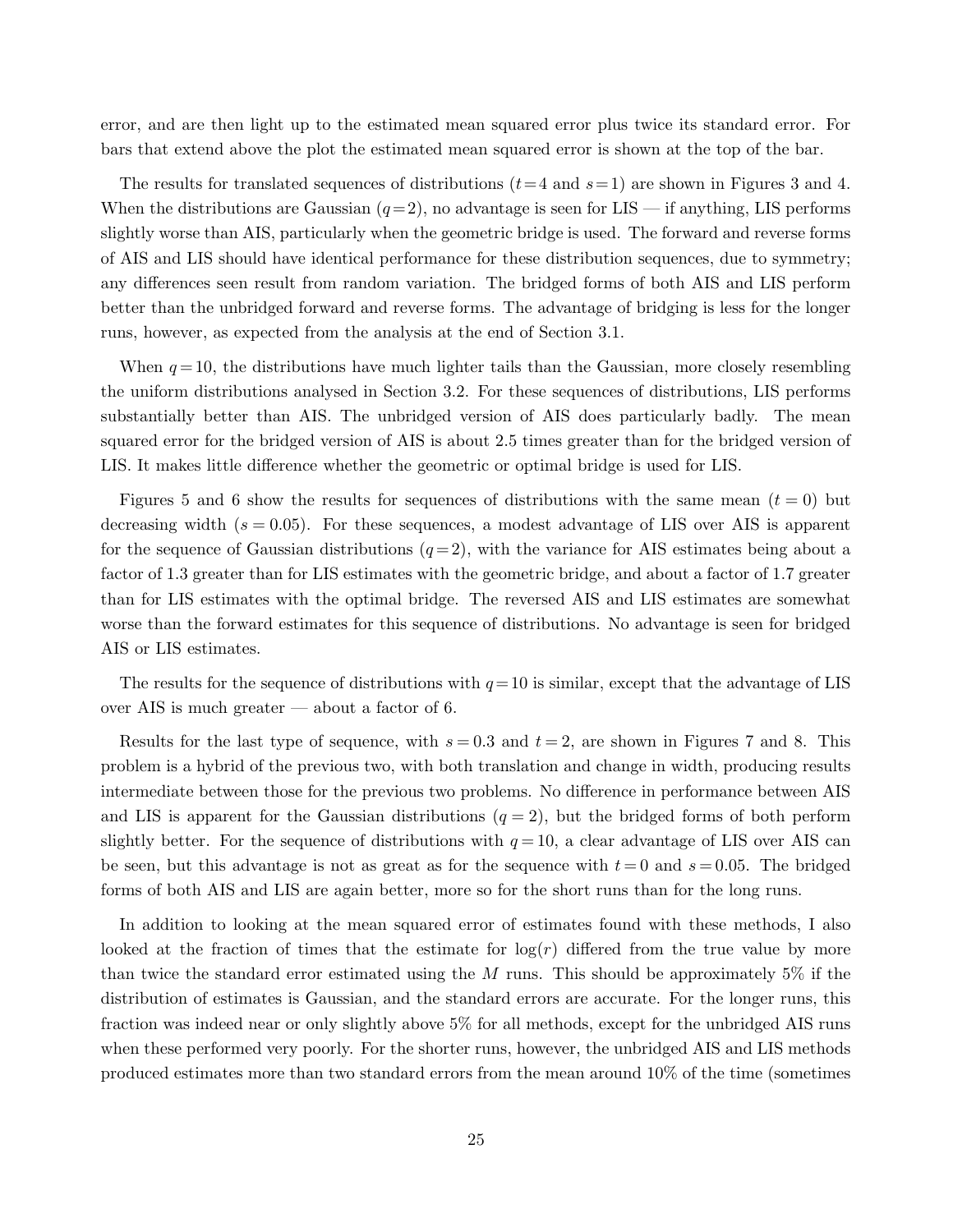much more often, when unbridged AIS performed poorly). Both the bridged AIS and the bridged LIS methods gave more reliable standard errors. However, it is possible that better standard errors for the unbridged methods might be obtained with a more sophisticated approach than I used.

I performed additional runs to verify and extend some of the analytic results from Section 3. Figures 9 and 10 show results obtained using LIS with increasing numbers of intermediate distributions, starting with the value of  $n = 4$  used for the tests above, and continuing to  $n = 9$ ,  $n = 19$ , and  $n=39$ , while keeping the computation time constant by decreasing m in proportion to  $n+1$ . The two distribution sequences with  $s=1$  and  $t=4$  and with  $s=0.05$  and  $t=0$  were used, in both cases with  $q=10$ . The sequence with  $t=0$  and  $s=0.05$  has the form of equation (33), so in accordance with the analysis of Section 3.1, we expect that asymptotically, as  $n$  increases, LIS and AIS should have the same performance. This is indeed what we see in Figure 9. We also see the same behaviour for the sequence with  $t=4$  and  $s=1$  in Figure 10.

As q increases, the distributions become close to uniform, and the results of Section 3.2 should apply. To test this, I tried values of  $q=2$ ,  $q=10$ ,  $q=20$ , and  $q=30$  for the distribution sequence with  $s=1$  and  $t=4$  and the sequence with  $s=0.05$  and  $t=0$ . Results are shown in Figures 11 and 12. (The results for  $q=2$  and  $q=10$  are the same as on the left in Figures 3 to 6, though the scale differs.)

For the sequences with  $s = 1$  and  $t = 4$ , the limiting uniform distributions have the form of the second example in Section 3.2. As noted there, AIS estimates do not converge to the correct value of  $r$  for this distribution sequence; bridged AIS estimates do converge, but may be rather inefficient. We see analogous behaviour in Figure 11 when  $q$  is large. The mean squared error of the AIS estimates increases approximately linearly with q over the range  $q=10$  to  $q=30$ . The bridged AIS estimates also get worse as  $q$  increases, but more slowly. In contrast, the mean squared error of the LIS estimates changes hardly at all as q increases.

The story is similar for sequences with  $s=0.05$  and  $t=1$ , for which the limiting uniform distributions correspond to those in the first example of Section 3.2. The LIS estimates perform about equally well for all values of q, but the AIS estimates are dramatically worse for large values of  $q$ . For this sequence, reverse AIS estimates are much worse than forward AIS estimates, and bridging does not help.

According to the analysis of Section 3.1, the choice of choice of  $n = 4$  for LIS used above is not optimal for either of these distribution sequences when q is large. For the sequence with  $s = 1$  and  $t=4$ , using  $n=6$  should be better by a factor of 1.176. However, in LIS runs with  $q = 30$ , the mean squared error using  $n = 4$  and  $m = 200$  is indistinguishable from that using  $n = 6$  and  $m = 143$ , given the standard errors (a factor of 1.09 or more should have been detectable). Of course,  $q = 30$ does not give exactly uniform distributions, and these values of  $m$  may not be large enough for the asymptotic results to apply, especially since the Markov transitions do not sample independently. For the sequence with  $s = 0.05$  and  $t = 0$ , the results in Section 3.1 indicate that using  $n = 3$  should be better by a factor of 1.084. In this case, LIS runs with  $q = 30$  using  $n=3$  and  $m=250$  are better than runs using  $n = 4$  and  $m = 200$  by a factor of 1.16, significantly greater than one given the standard errors, but not significantly different from the expected ratio of 1.084.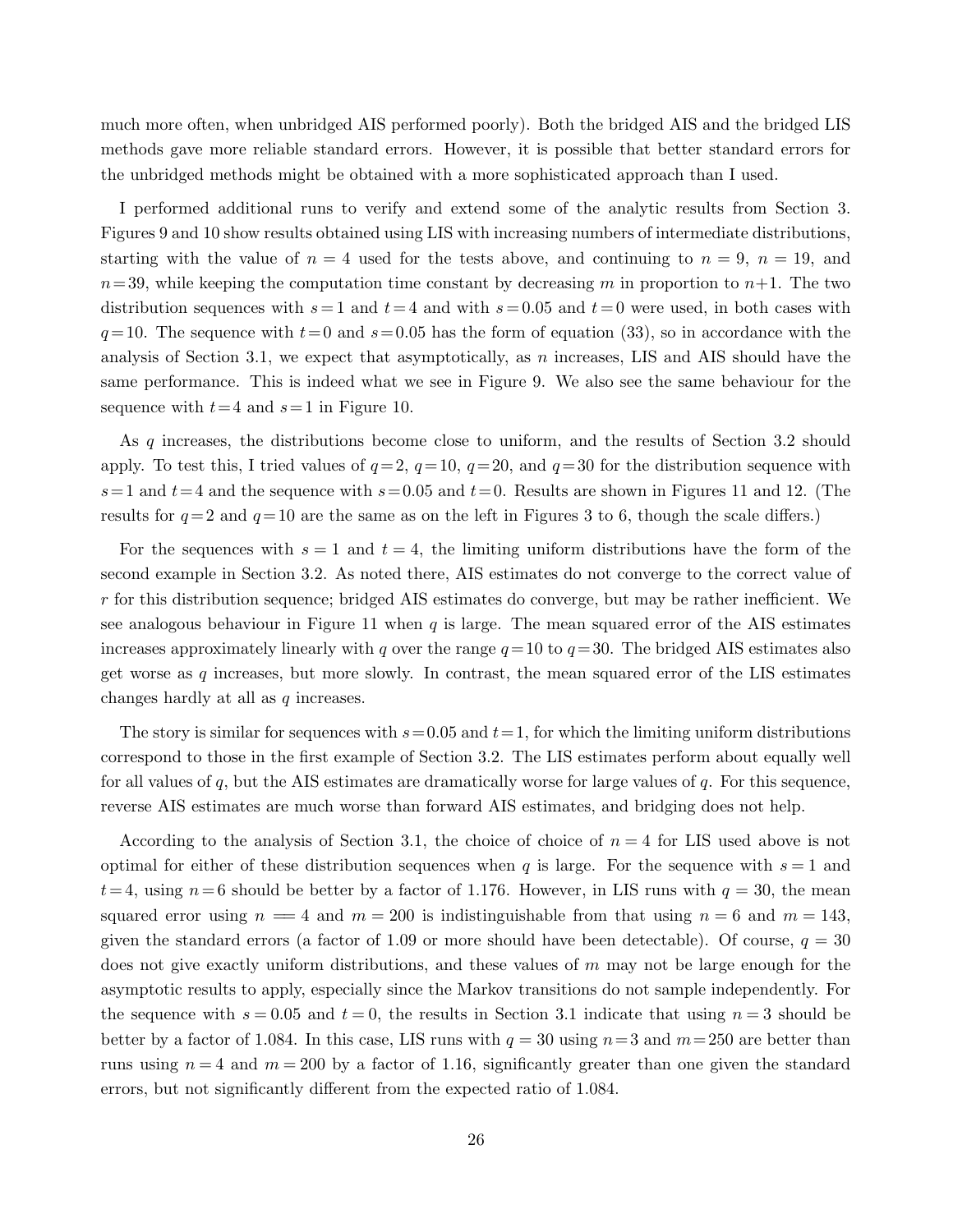

Figure 9: Results using increasing values of  $n$  for LIS, while keeping computation time constant, for the distribution sequence with  $s=1$ ,  $t=4$ , and  $q=10$ . The same AIS procedure was used for all plots, but results vary randomly.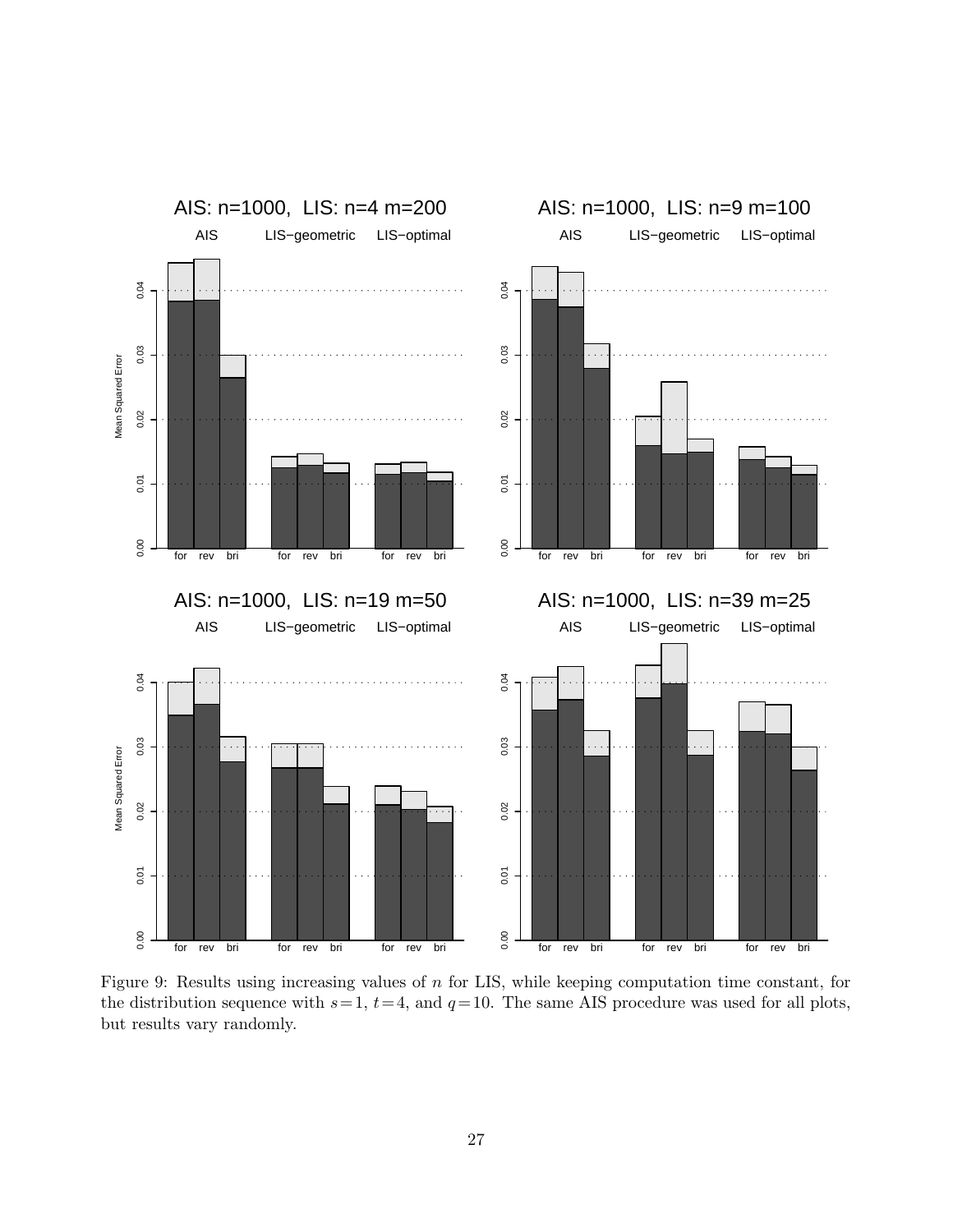

Figure 10: Results using increasing values of  $n$  for LIS, while keeping computation time constant, for the distribution sequence with  $s = 0.05$ ,  $t = 0$ , and  $q = 10$ . The same AIS procedure was used for all plots, but results vary randomly.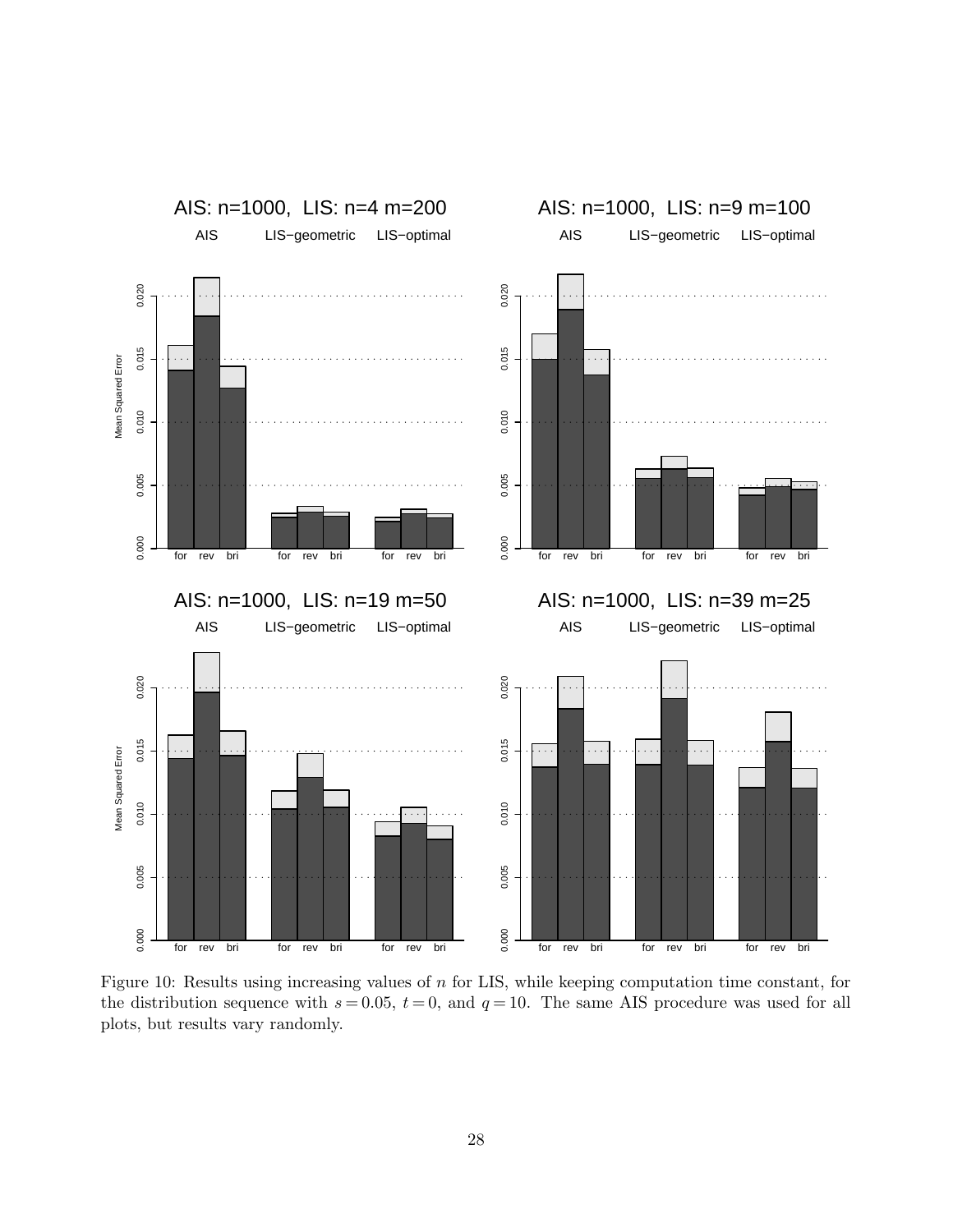

Figure 11: Results with increasing values of q, for sequences of distributions with  $s=1$  and  $t=4$ . The AIS runs used  $n=250$ ; the LIS runs used  $n=4$  and  $m=50$ , requiring the same amount of computation.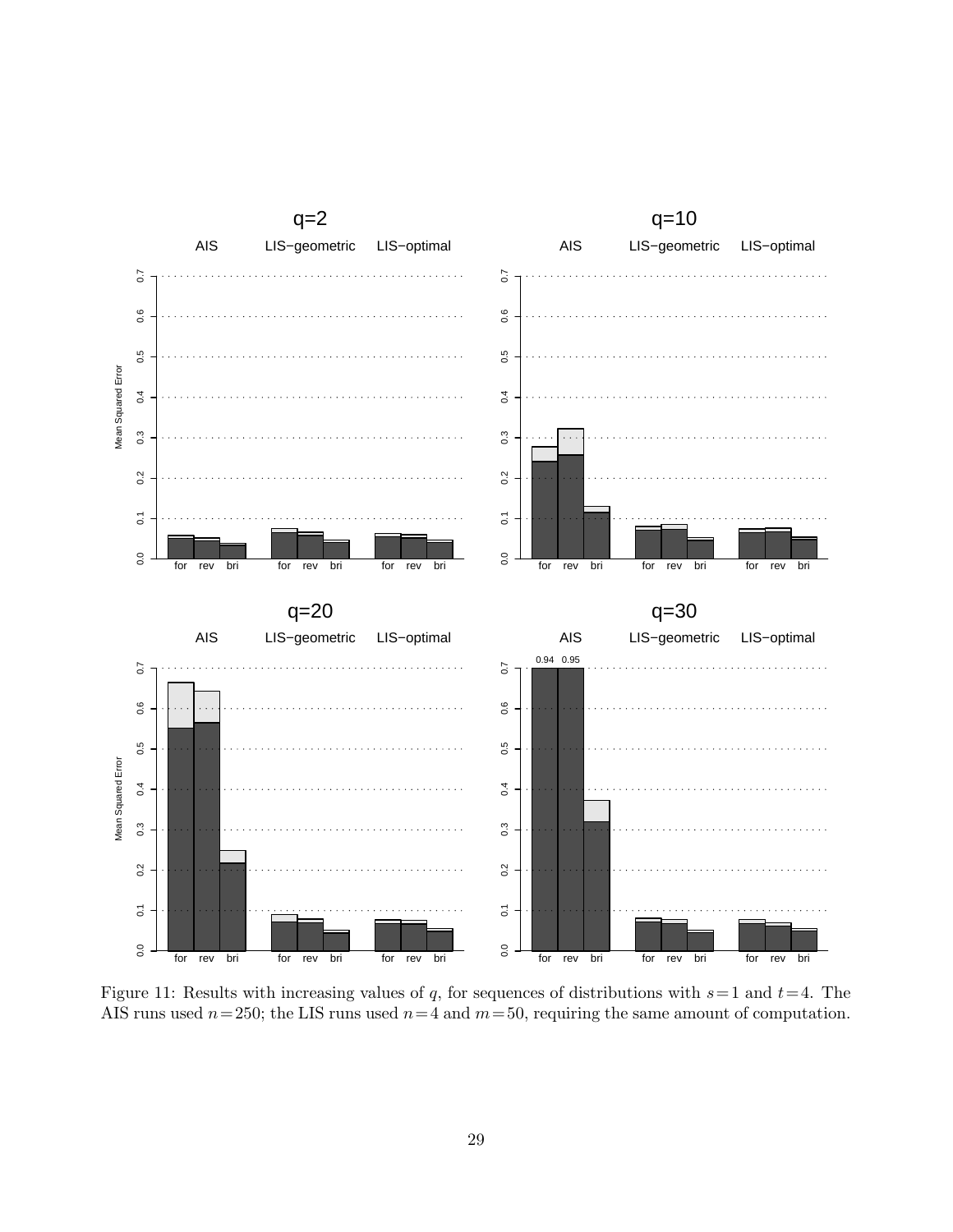

Figure 12: Results with increasing values of q, for sequences of distributions with  $s = 0.05$  and  $t = 1$ . The AIS runs used  $n = 250$ ; the LIS runs used  $n = 4$  and  $m = 50$ , requiring the same amount of computation.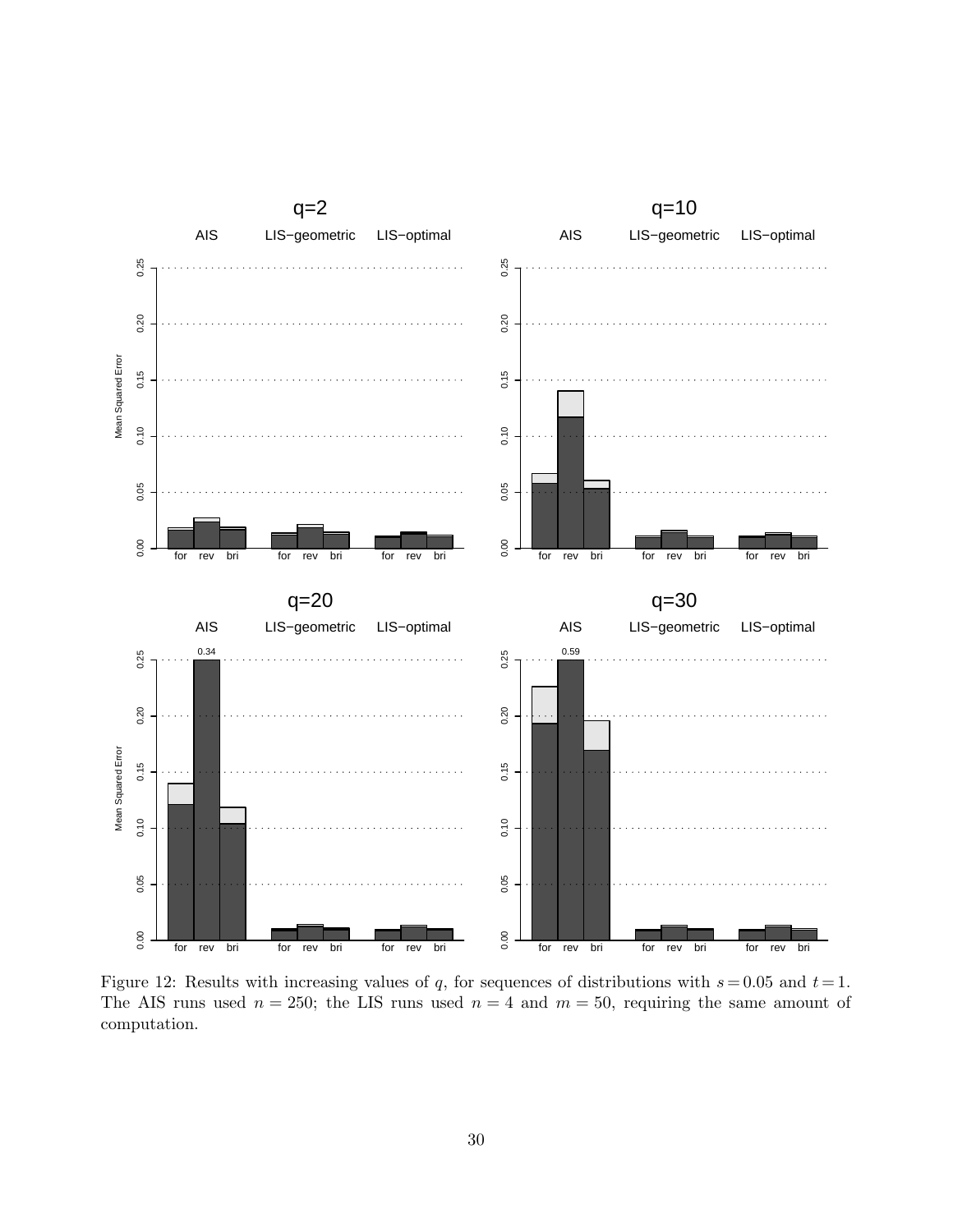### 5 Other applications of linked sampling

So far in this paper, I have focused on how Linked Importance Sampling can be used to estimate ratios of normalizing constants. LIS can also be used to estimate expectations with respect to  $\pi_1$ , however, and in some applications, this may be its most important use. Linked sampling methods related to LIS can also be applied in other ways. I briefly described these other applications here, outlining the use of linked sampling for 'dragging' fast variables in some detail.

### 5.1 Estimating expectations

The expectation of some function,  $a(x)$ , with respect to  $\pi_1$  can be estimated using simple importance sampling, with points drawn from  $\pi_0$ , as follows:

$$
E_{\pi_1}[a(X)] = E_{\pi_0}\left[a(X)\frac{p_1(X)}{p_0(X)}\right] / \frac{Z_1}{Z_0} \approx \frac{1}{N} \sum_{i=1}^N a(x^{(i)}) \frac{p_1(x^{(i)})}{p_0(x^{(i)})} / \frac{1}{N} \sum_{i=1}^N \frac{p_1(x^{(i)})}{p_0(x^{(i)})} \tag{49}
$$

where  $x^{(i)}, \ldots, x^{(N)}$  are drawn from  $\pi_0$ . Like equation (2), this estimate is valid only if no region having zero probability under  $\pi_0$  has non-zero probability under  $\pi_1$ . The two factors of  $1/N$  of course cancel, but are included to emphasize the connection with the estimate for  $r = Z_1/Z_0$ , which is simply the denominator of the estimate above.

Since LIS can be viewed as simple importance sampling on an extended state space, with distributions  $\Pi_0$  and  $\Pi_1$  defined by the forward and reverse procedures of Section 2, we can use equation (49) to estimate any quantity that can be expressed as an expectation with respect ot  $\Pi_1$ . Step (1) of the reverse procedure defining  $\Pi_1$  sets  $x_{n,\mu_n}$  to a value randomly chosen from  $\pi_{\eta_n} = \pi_1$ . Step (2) then sets the other  $x_{n,k}$  to values obtained from  $x_{n,\mu_n}$  by applying Markov chain transitions that leave  $\pi_1$ invariant. It follows that under  $\Pi_1$ , all the points  $x_{n,k}$  have marginal distribution  $\pi_1$  (though they may not be independent). Accordingly,

$$
E_{\pi_1}[a(X)] = E_{\Pi_1}\left[\frac{1}{K_n+1}\sum_{k=0}^{K_n} a(X_{n,k})\right]
$$
\n(50)

Estimating the right side as in equation (49), and using the fact that the ratio of probabilities under  $\Pi_1$  over those under  $\Pi_0$  is given by  $\hat{r}_{\text{LIS}}^{(i)}$  in equation (10), we get the estimate

$$
E_{\pi_1}[a(X)] \approx \sum_{i=1}^{M} \frac{\hat{r}_{\text{LIS}}^{(i)}}{K_n+1} \sum_{k=0}^{K_n} a(x_{n,k}^{(i)}) / \sum_{i=1}^{M} \hat{r}_{\text{LIS}}^{(i)}
$$
(51)

If the M runs of LIS are started by sampling independently from  $\pi_0$  (as will often be possible), the standard error of this estimate can be assessed in the usual fashion for importance sampling, as I have discussed for the analogous AIS estimates in (Neal 2001). This error assessment can be difficult, since when some  $\hat{r}_{\text{LIS}}^{(i)}$  are much larger than others, the variance of  $\hat{r}_{\text{LIS}}^{(i)}$  is hard to estimate. Note, however, that the degree to which the Markov chain transitions used have converged need not be assessed, a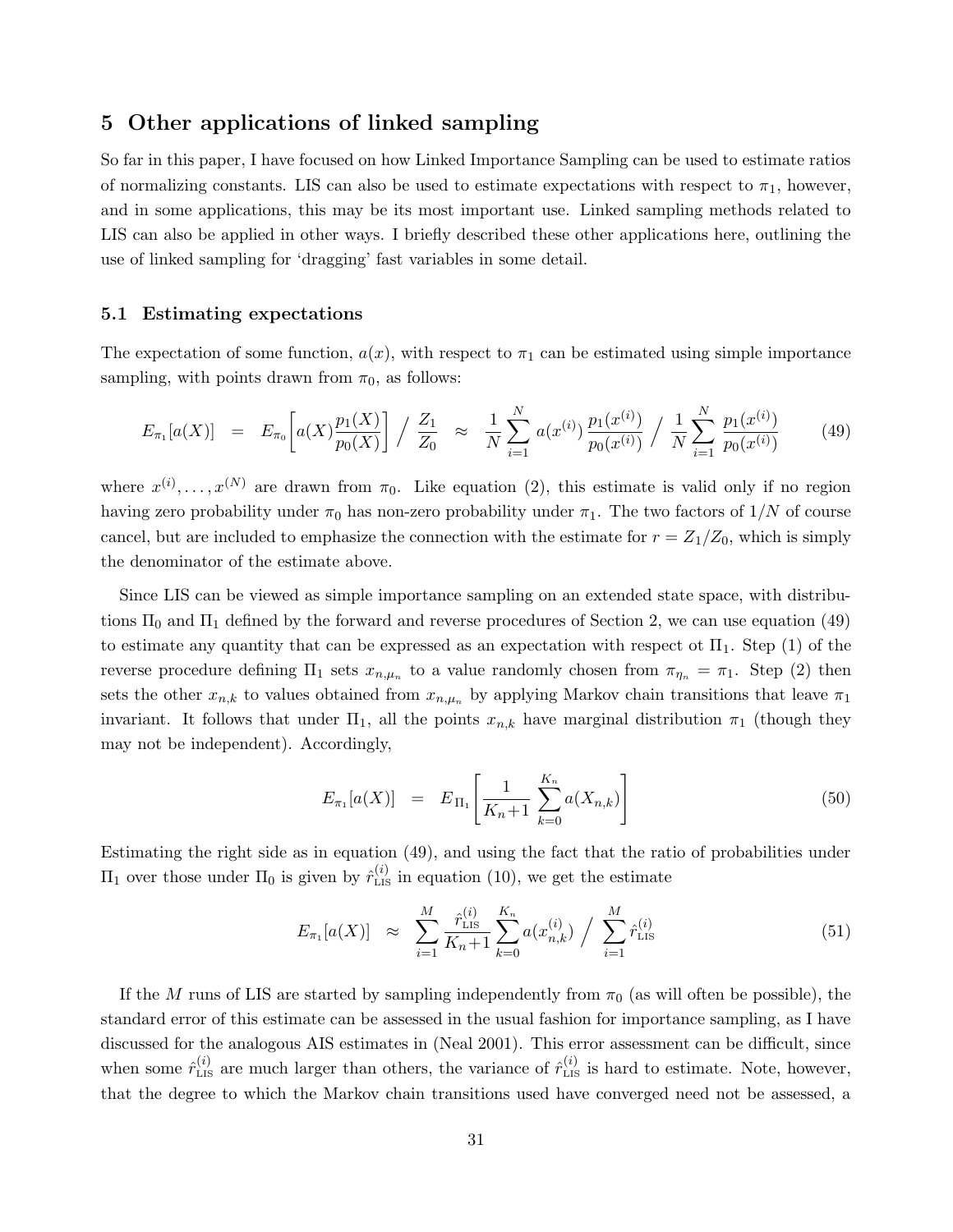possible advantage compared with simple MCMC estimates. The estimate of equation (51) will be asymptotically correct (as  $M \to \infty$ ) regardless of how far these Markov chain transitions are from convergence.

The primary reason one might wish to use LIS to estimate expectations is that going through the sequence of distributions parameterized by  $\eta_0, \ldots, \eta_n$  may produce an 'annealing' effect, which prevents the Markov chain sampler from being trapped in a local mode of the distribution. Compared with the analogous AIS procedure, LIS may perform better for some forms of distributions, for the same reasons as were discussed in Sections 3 and 4. One should also note that LIS estimates for expectations with respect to  $\pi_{\eta_j}$  for all j can easily be obtained from a single set of runs, by simply considering the results of each LIS run up to the point where the sample for  $\pi_{\eta_j}$  is obtained.

#### 5.2 A linked form of tempered transitions

My 'tempered transition' method (Neal 1996) is another approach to sampling from distributions with isolated modes, between which movement is difficult for Markov chain transitions such as simple Metropolis updates. In this approach, such simple Markov chain transitions are supplemented by occasional complex 'tempered transitions', composed of many simple Markov chain transitions. A tempered transition consists of several stages, which proceed through a sequence of distributions, from the distribution being sampled, to a 'higher temperature' distribution in which movement between modes is easier, and then back down to the distribution being sampled. At each stage of a tempered transition, we generate a single new state by applying a Markov chain transition to the current state, after which we switch to the next distribution in the sequence. The second half of a tempered transition is similar to an Annealed Importance Sampling run, while the first half is similar to an AIS run with the reversed sequence of distributions.

A similar 'linked' procedure can be defined, in which at each stage we generate a chain of states by applying a Markov chain transition. We then select a 'link state' from this sequence (using a suitable bridge distribution) which serves as the starting point for the chain of states generated in the next stage. In the final stage, a chain of states is produced using a Markov chain transition that leaves the distribution being sampled invariant, and a candidate state is selected uniformly at random from this chain. The appropriate probability for accepting this candidate state is computed using ratios similar to those going into the LIS estimate of equation (10).

As discussed in Section 4, for AIS to work well, all distributions in the sequence must assign reasonably high probability to regions of the space that have non-negligible probability under the next distribution in the sequence. One would expect tempered transitions to work well only when this holds for both the sequence and its reversal. In contrast, one would expect the 'linked' version of tempered transitions to work well as long as the sequence satisfies the weaker condition that there be some 'overlap' between adjacent distributions (assuming a suitable bridge distribution is used).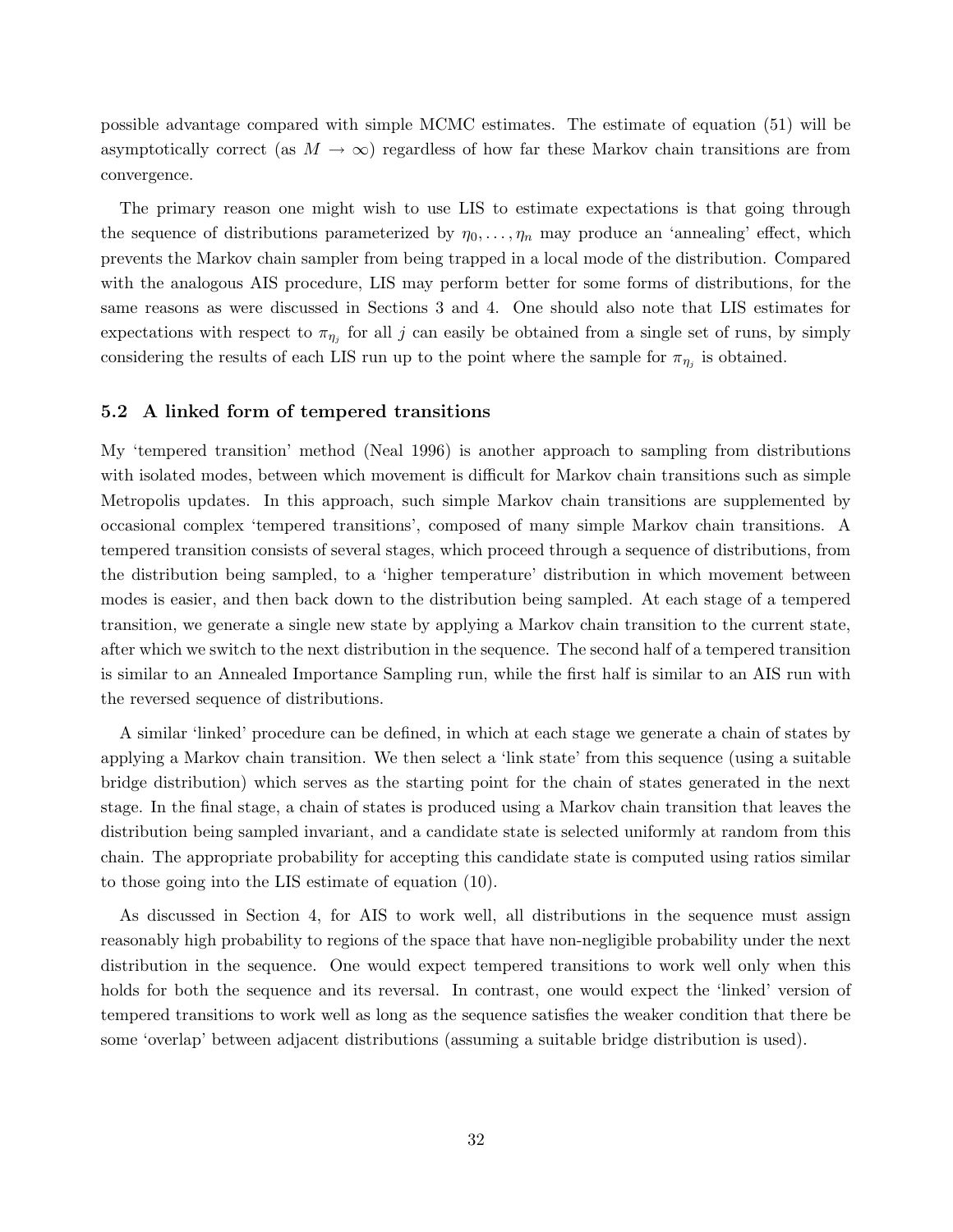#### 5.3 Dragging fast variables using linked chains

A slight modification of the tempered transition method can be applied to problems in which the state is composed of both 'fast' and 'slow' variables. We will write the distribution of interest for such a problem as

$$
\pi(x, y) = (1/Z) \exp(-U(x, y)) \tag{52}
$$

where x denotes the 'fast' variables and y the 'slow' variables. We assume that the computation is dominated by the time required to evaluate  $U(x, y)$ , but that once  $U(x, y)$  has been evaluated, with relevant intermediate quantities saved, evaluating  $U(x', y)$  for any new x' is much faster than evaluating  $U(x', y')$  for some y' not previously encountered. One example of such a problem is inference for Gaussian process classification models (Neal 1999), in which  $y$  consists of the hyperparameters defining the covariance function used, and x consists of the latent variables associated with the  $n$ observations. After a change to y, we must recompute the Cholesky decomposition of an  $n \times n$ covariance matrix, which takes time proportional to  $n^3$ , whereas after a change to x only,  $U(x, y)$  can be re-computed in time proportional to  $n^2$ , assuming the Cholesky decomposition for this value of y has been saved.

In my method for 'dragging' fast variables (Neal 2004), the ability to quickly re-evaluate  $U(x, y)$ when only x changes is exploited to allow larger changes to be made to y than would be possible if x were kept fixed, or were given a new value from some simple proposal distribution. From the state  $(x_0, y_0)$ , a dragging update proposes a new value  $y_1$ , drawn from some symmetrical proposal distribution, in conjunction with a new value  $x_1$  that is found by applying a succession of Markov chain updates that leave invariant distributions in the series,  $\pi_{\eta_j}(x)$ , for  $j = 1, \ldots, n-1$ , with  $0 <$  $\eta_j < \eta_{j+1} < 1$ . The proposed state,  $(x_1, y_1)$ , is then accepted or rejected in a fashion analogous to tempered transitions.

The distributions in the sequence used are defined by the following unnormalized probability or density function, which depends on the current and proposed values for y:

$$
p_{\eta}(x) = \exp(-(1-\eta)U(x,y_0) + \eta U(x,y_1))) \tag{53}
$$

The corresponding normalized probability or density function will be written as  $\pi_{\eta}$ . Note that  $\pi_0(x)$  =  $\pi(x|y_0)$  and  $\pi_1(x) = \pi(x|y_1)$ . Crucially, after  $U(x, y_0)$  and  $U(x, y_1)$  have been evaluated once (for any x), we can evaluate  $p_n(x)$  for any  $\eta$  and any x without any further 'slow' computations. Indeed, since  $U(x_0, y_0)$  will usually have already been evaluated as part of the previous Markov chain transition, only one slow computation will be required to evaluate  $p_n(x)$  for any number of values of  $\eta$  and x.

A 'linked' dragging update can be defined as follows. Given the sequence of distributions defined by  $\eta_0, \ldots, \eta_n$ , with  $\eta_0 = 0$  and  $\eta_n = 1$ , the numbers of transitions (T or <u>T</u>) to perform for each distribution over x, denoted by  $K_0, \ldots, K_n$ , and a set of bridge distributions, denoted by  $p_{j \ast j+1}$ , for  $j = 0, \ldots, n-1$ , an update from the current state  $(x_0, y_0)$  is done as follows: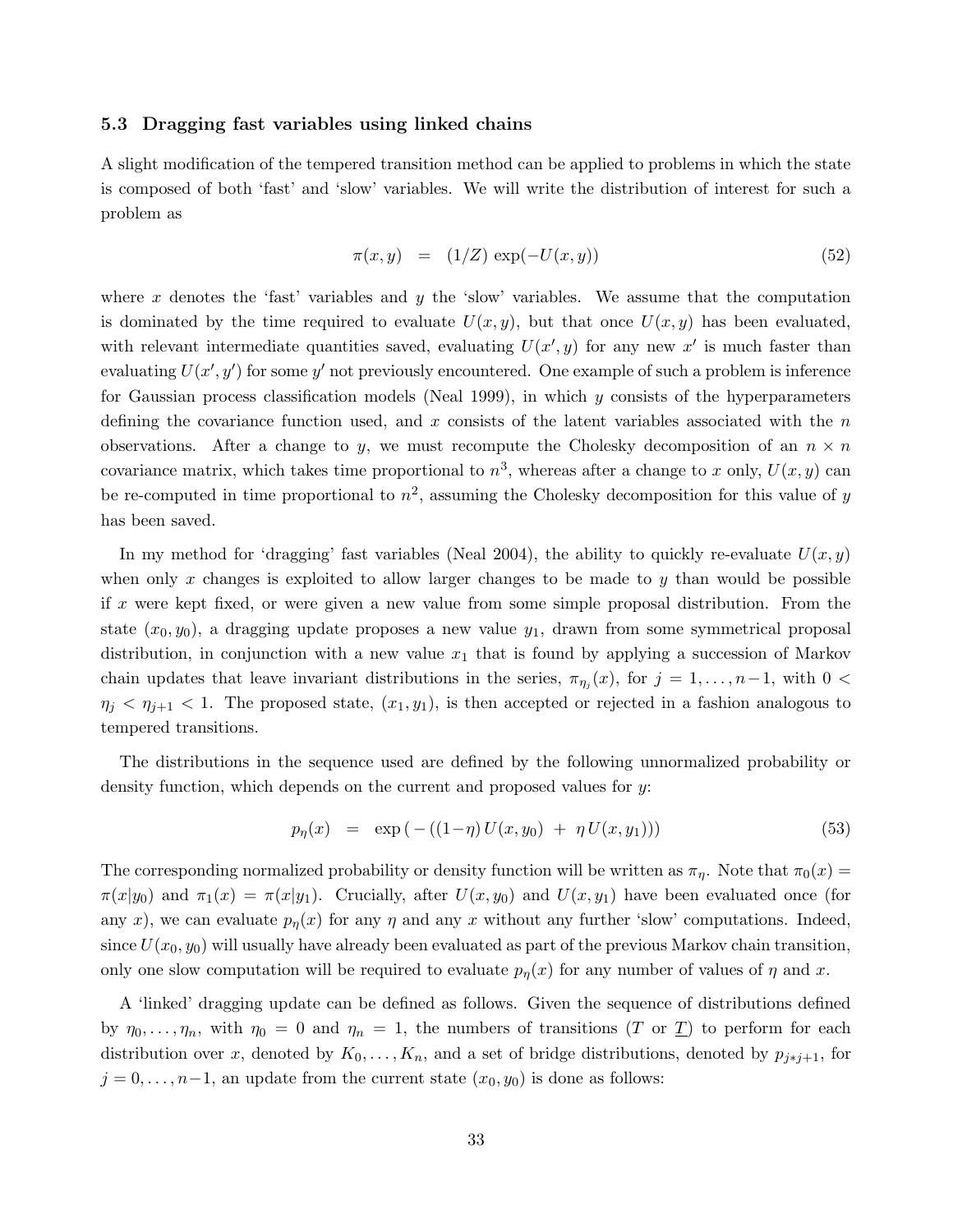#### The Linked Dragging Procedure

- 1) Propose a new value,  $y_1$ , from some proposal distribution  $S(y_1|y_0)$ , which satisfies the symmetry condition that  $S(y_1|y_0) = S(y_0|y_1)$ .
- 2) Pick an integer  $\nu_0$  uniformly at random from  $\{0, \ldots, K_0\}$ , and then set  $x_{0,\nu_0}$  to the current values of the fast variables,  $x_0$ .
- 3) For  $j = 0, \ldots, n$ , create a chain of values for x associated with  $\pi_{\eta_j}$  as follows:
	- a) If  $j > 0$ : Pick an integer  $\nu_j$  uniformly at random from  $\{0, \ldots, K_j\}$ , and then set  $x_{j,\nu_j}$  to  $x_{j-1+j}$ .
	- b) For  $k = \nu_j + 1, \ldots, K_j$ , draw  $x_{j,k}$  according to the forward Markov chain transition probabilities  $T_{\eta_j}(x_{j,k-1}, x_{j,k})$ . (If  $\nu_j = K_j$ , do nothing in this step.)
	- c) For  $k = \nu_j 1, \ldots, 0$ , draw  $x_{j,k}$  according to the reverse Markov chain transition probabilities  $\underline{T}_{\eta_j}(x_{j,k+1},x_{j,k})$ . (If  $\nu_j=0$ , do nothing in this step.)
	- d) If  $j < n$ : Pick a value for  $\mu_j$  from  $\{0, \ldots, K_j\}$  according to the following probabilities

$$
\Pi_0(\mu_j \mid x_j) = \frac{p_{j \ast j+1}(x_{j,\mu_j})}{p_{\eta_j}(x_{j,\mu_j})} / \sum_{k=0}^{K_j} \frac{p_{j \ast j+1}(x_{j,k})}{p_{\eta_j}(x_{j,k})}
$$
(54)

and then set  $x_{j \ast j+1}$  to  $x_{j,\mu_j}$ .

- 3) Set  $\mu_n$  to a value chosen uniformly at random from  $\{0, \ldots, K_n\}$ , and let the proposed new values for the fast variables,  $x_1$ , be equal to  $x_{n,\mu_n}$ .
- 4) Accept  $(x_1, y_1)$  as the new state with probability

$$
\min\left\{1,\prod_{j=0}^{n-1}\left[\frac{1}{K_j+1}\sum_{k=0}^{K_j}\frac{p_{j+j+1}(x_{j,k})}{p_{\eta_j}(x_{j,k})}\biggm| \frac{1}{K_{j+1}+1}\sum_{k=0}^{K_{j+1}}\frac{p_{j+j+1}(x_{j+1,k})}{p_{\eta_{j+1}}(x_{j+1,k})}\right]\right\}
$$
(55)

If  $(x_1, y_1)$  is not accepted, the new state is the same as the old state,  $(x_0, y_0)$ .

One can show that this update leaves  $\pi(x, y)$  invariant by showing that it satisfies detailed balance, which in turns follows from the stronger property that the probability of starting at  $(x_0, y_0)$ , assuming this start state comes from  $\pi(x, y)$ , then generating the various quantities produced by the above procedure, and finally accepting  $(x_1, y_1)$  as the new state, is the same as the probability of starting this procedure at  $(x_1, y_1)$ , generating the same quantities in reverse, and finally accepting  $(x_0, y_0)$ . The proof of this is analogous to the derivation of LIS in Section 2.

To use the linked dragging procedure, we need to select suitable bridge distributions. Since the characteristics of  $\pi_{\eta}(x)$  will depend on  $y_0$  and  $y_1$ , and of course  $\eta$ , we may not know enough to select good estimates for the values of r needed to use the optimal bridge of equation  $(6)$ , though we might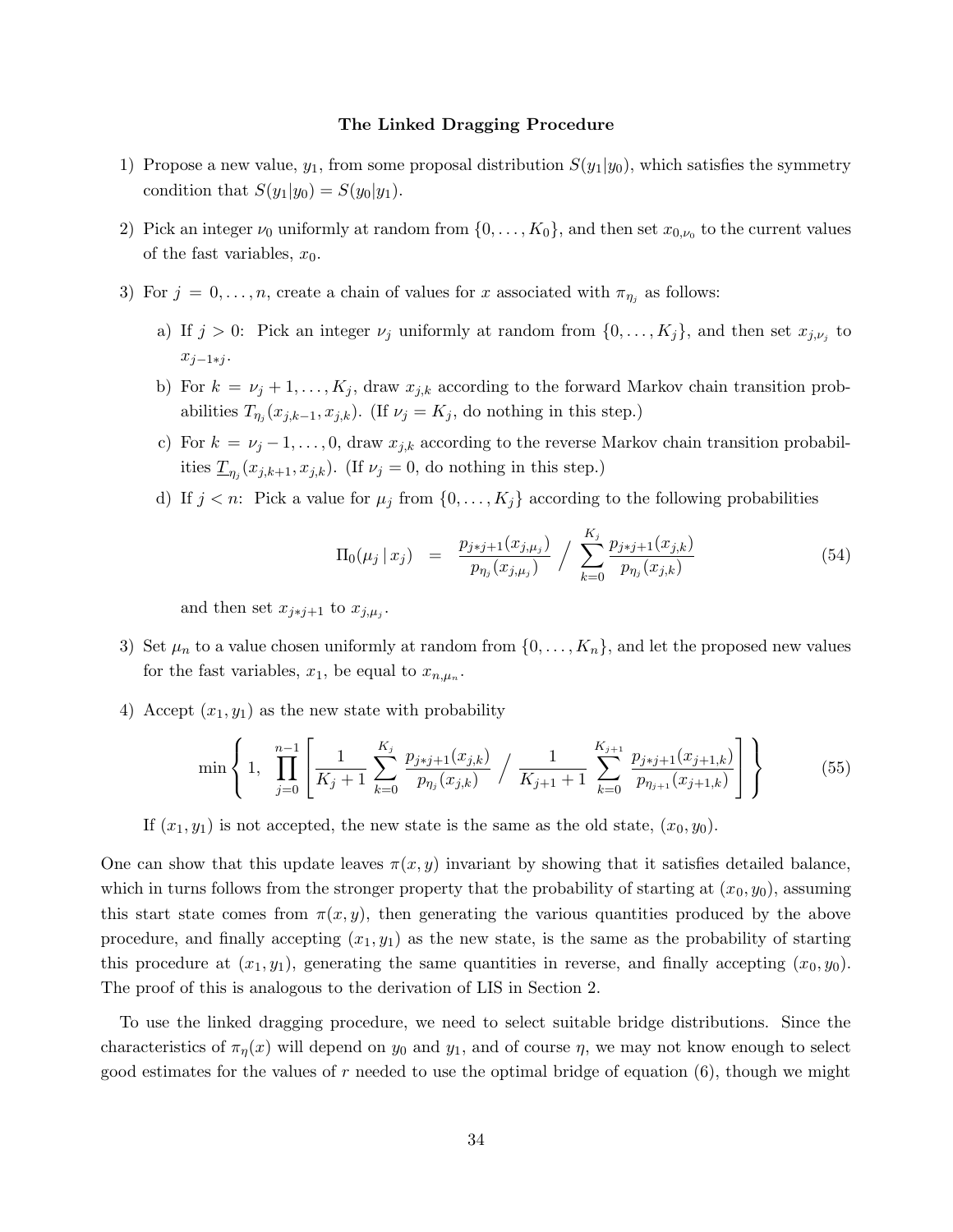try just setting r to one. This is not a problem for the geometric bridge of equation  $(5)$ , for which the acceptance probability above can be written as

$$
\min\left\{1,\prod_{j=0}^{n-1}\left[\frac{1}{K_j+1}\sum_{k=0}^{K_j}\sqrt{\frac{p_{\eta_{j+1}}(x_{j,k})}{p_{\eta_j}(x_{j,k})}}\right/\frac{1}{K_{j+1}+1}\sum_{k=0}^{K_{j+1}}\sqrt{\frac{p_{\eta_j}(x_{j+1,k})}{p_{\eta_{j+1}}(x_{j+1,k})}}\right]\right\}
$$
(56)

From equation (53), we see that

$$
\frac{p_{\eta_{j+1}}(x_{j,k})}{p_{\eta_j}(x_{j,k})} = \exp(-( \eta_{j+1} - \eta_j) \left( U(x_{j,k}, y_1) - U(x_{j,k}, y_0) \right)) \tag{57}
$$

$$
\frac{p_{\eta_j}(x_{j+1,k})}{p_{\eta_{j+1}}(x_{j+1,k})} = \exp(-( \eta_{j+1} - \eta_j) \left( U(x_{j+1,k}, y_0) - U(x_{j+1,k}, y_1) \right)) \tag{58}
$$

For the simplest case with no intermediate distributions (ie, with  $n = 1$ ), the acceptance probability simplifies to

$$
\min\left\{1, \frac{\frac{1}{K_0+1}\sum_{k=0}^{K_0}\exp(-(U(x_{j,k}, y_1)-U(x_{j,k}, y_0))/2)}{\frac{1}{K_1+1}\sum_{k=0}^{K_1}\exp(-(U(x_{j,k}, y_0)-U(x_{j,k}, y_1))/2)}\right\}
$$
(59)

## 6 Conclusions and Future work

In this paper, I have demonstrated that in some situations Linked Importance Sampling is substantially more efficient than Annealed Importance Sampling, provided a suitable number of intermediate distributions are used. However, in other situations, where the tails of the distributions involved are sufficiently heavy, the two methods are about equally efficient. More research is therefore needed to determine for which problems of practical interest LIS, and related linked sampling methods, will be useful.

In tests on multivariate Gaussian distributions, I have not seen an advantage for LIS over AIS. Both perform about equally well on a sequence of 100-dimensional spherical Gaussian distributions with variances changing by a factor of two, so that  $log(r) = -100$ . This is in accord with the results in Section 4, where LIS had little or no advantage over AIS when the distributions were Gaussian. LIS is more likely to be useful for problems involving continuous distributions with lighter tails.

One problem that may benefit from LIS is that of computing the probability of a very rare event, which can be cast as computing the normalizing constant for a distribution with the constraint that the state be in the set corresponding to this event. Intermediate distributions might use looser forms of this constraint. If, in all these distributions, states violating the constraints have zero probability, AIS will tend to have the same bad behaviour seen with uniform distributions in Section 3.2, while LIS may work much better.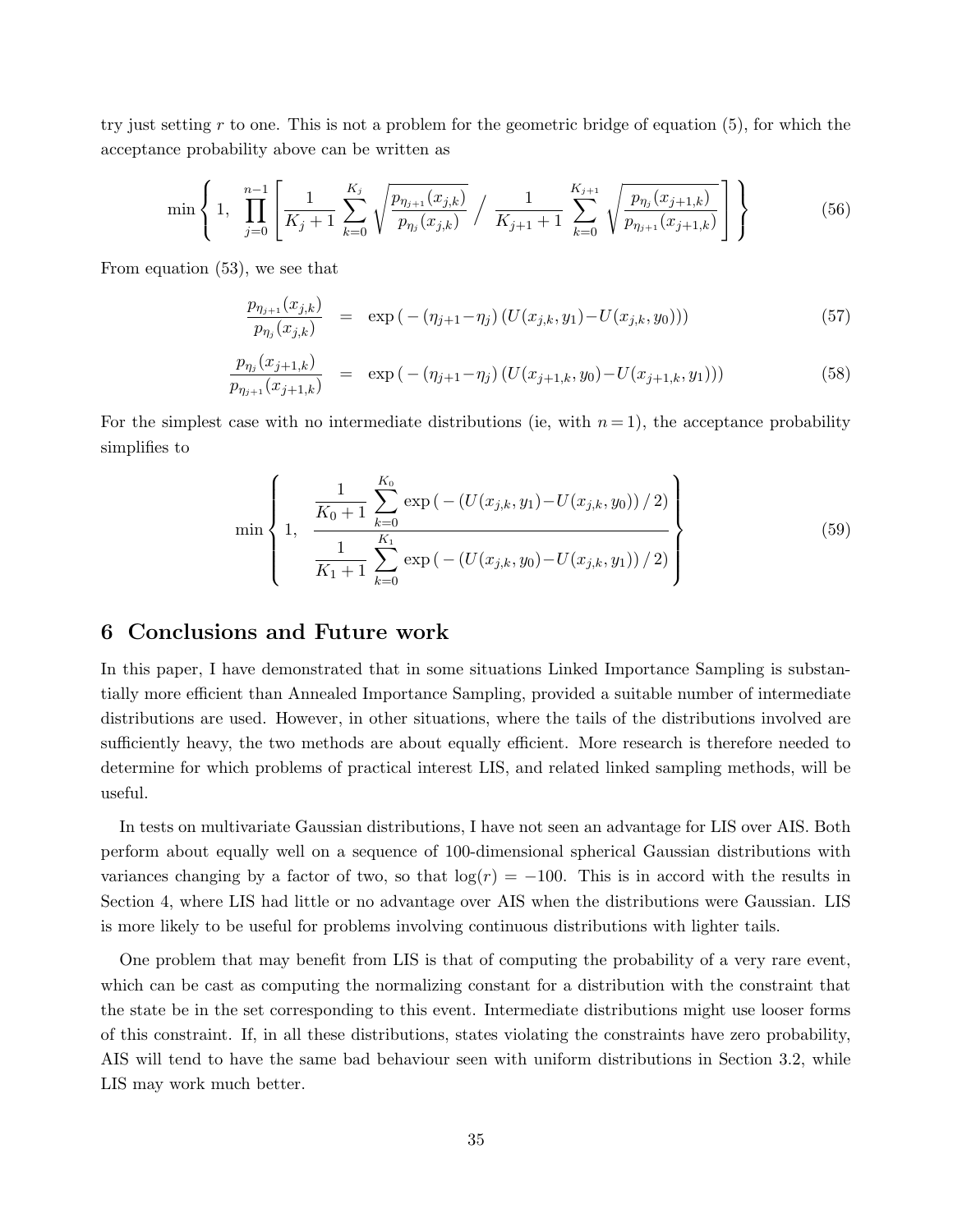Another context where LIS may outperform AIS is when only a fixed number of intermediate distributions are available — ie, only a finite number of values are allowed for  $\eta$ . This is the situation for the 'sequential importance sampler' of MacEachern, Clyde, and Liu (1999), which can be seen as an instance of AIS (Neal 2001). Here, the intermediate distributions use only a fraction of the  $n$  items in the data set; such a fraction can only have the form  $j/n$  with j an integer. The distance between successive distributions for this problem may sometimes be too great for AIS to work well, but their overlap might nevertheless be sufficient for LIS.

It may be possible to improve LIS by reducing the variance in how well it samples at each stage. Instead of performing a predetermined number,  $K_j$ , of Markov transitions at stage j, we might instead perform as many transitions as are necessary to obtain a good sample. Define a 'tour' to be a sequence of transitions that moves from a high value of some key quantity (eg,  $U(x)$  for the canonical distributions of equation (1)) to a low value of this quantity, or vice versa. Good sampling might be ensured by performing some predetermined number of tours, with the number of these tours that occur before and after the link state being chosen at random. Suitable 'high' and 'low' values would probably need to be found using preliminary runs.

More speculatively, it seems as if there should be some method that has the advantages of LIS over AIS, but that like AIS uses many intermediate distributions, performing only a single Markov transition for each. Intuitively, it seems that such a 'smooth' method that does not abruptly change  $\eta$  should be more efficient. One can use LIS with all  $K_j$  set to one, but this will produce good results only if n is large, which we saw in the analysis of Section 3.1 does not lead to an advantage over AIS. Perhaps some way could be found of using states associated with all values of  $\eta$  when estimating each of the ratios  $Z_{\eta_{j+1}}/Z_{\eta_j}$ , while still producing an estimate that is exactly unbiased even when the Markov transitions do not reach equilibrium.

### Acknowledgements

This research was supported by the Natural Sciences and Engineering Research Council of Canada. I hold a Canada Research Chair in Statistics and Machine Learning.

# References

- Bennett, C. H. (1976) "Efficient estimation of free energy differences from Monte Carlo data", *Journal* of Computational Physics, vol. 22, pp. 245-268.
- Crooks, G. E. (2000) "Path-ensemble averages in systems driven far from equilibrium", Physical Review E, vol. 61, pp. 2361-2366.
- Gelman, A. and Meng, X.-L. (1998) "Simulating normalizing constants: From importance sampling to bridge sampling to path sampling", Statistical Science, vol. 13, pp. 163-185.